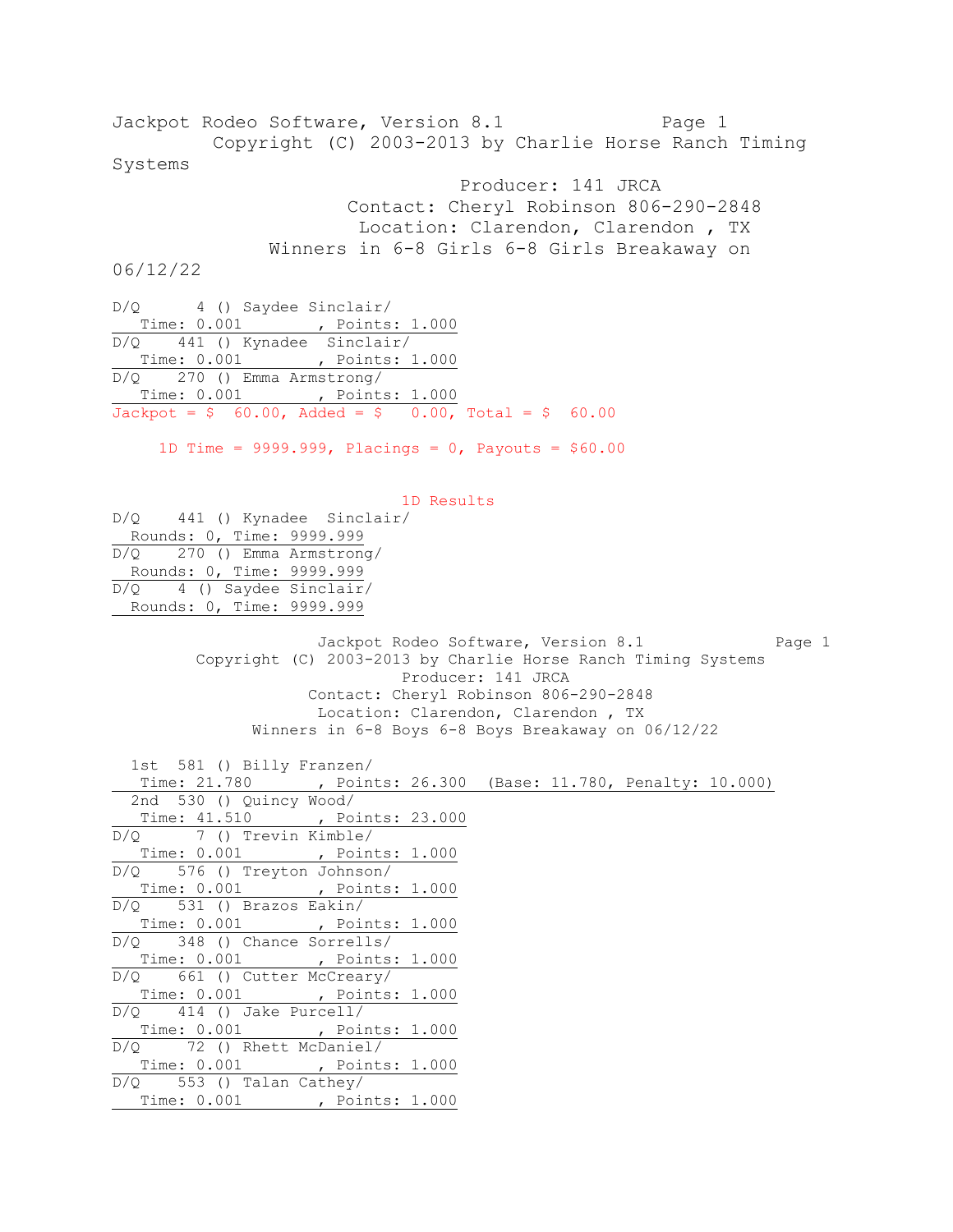D/Q 570 () Jay Law/ Time: 0.001 , Points: 1.000

> Jackpot Rodeo Software, Version 8.1 Page 2 Copyright (C) 2003-2013 by Charlie Horse Ranch Timing Systems Producer: 141 JRCA Contact: Cheryl Robinson 806-290-2848 Location: Clarendon, Clarendon , TX Table 1 Jackpots in 6-8 Boys 6-8 Boys Breakaway on 06/12/22

 $Jackpot = $ 220.00, \text{ Added} = $ 0.00, \text{ Total} = $ 220.00$ 

1D Time = 21.780, Placings = 2, Payouts = \$220.00

| 1st 581 () Billy Franzen/                                                                                      |  |
|----------------------------------------------------------------------------------------------------------------|--|
| Rounds: 1, Time: 21.780, Penalty: 10.000Payout: \$132.00                                                       |  |
| 2nd 530 () Quincy Wood/                                                                                        |  |
| Rounds: 1, Time: 41.510<br>Payout: \$88.00                                                                     |  |
| $D/Q$ 7 () Trevin Kimble/                                                                                      |  |
| Rounds: 0, Time: 9999.999                                                                                      |  |
| D/Q<br>576 () Treyton Johnson/                                                                                 |  |
| Rounds: 0, Time: 9999.999                                                                                      |  |
| 531 () Brazos Eakin/<br>D/O                                                                                    |  |
| Rounds: 0, Time: 9999.999                                                                                      |  |
| D/O<br>348 () Chance Sorrells/                                                                                 |  |
| Rounds: 0, Time: 9999.999                                                                                      |  |
| D/Q 661 () Cutter McCreary/                                                                                    |  |
| Rounds: 0, Time: 9999.999                                                                                      |  |
| $D/Q$ 414 () Jake Purcell/                                                                                     |  |
| Rounds: 0, Time: 9999.999                                                                                      |  |
| D/Q 72 () Rhett McDaniel/                                                                                      |  |
| Rounds: 0, Time: 9999.999                                                                                      |  |
| $D/Q$ 553 () Talan Cathey/                                                                                     |  |
| Rounds: 0, Time: 9999.999                                                                                      |  |
| 570 () Jay Law/<br>D/O                                                                                         |  |
| Rounds: 0, Time: 9999.999                                                                                      |  |
| Jackpot Rodeo Software, Version 8.1<br>Page 1<br>Copyright (C) 2003-2013 by Charlie Horse Ranch Timing Systems |  |
| Producer: 141 JRCA                                                                                             |  |
| Contact: Cheryl Robinson 806-290-2848                                                                          |  |
| Location: Clarendon, Clarendon, TX                                                                             |  |
| Winners in 9-11 Girls 9-11 Girls Breakaway on 06/12/22                                                         |  |
|                                                                                                                |  |
| 1st 103 () Pierce Van Ryn/                                                                                     |  |
| Time: 4.330<br>, Points: 21.700                                                                                |  |
| 2nd 209 () Ella Hanes/                                                                                         |  |
| Time: 5.370<br>, Points: 19.000                                                                                |  |
| 14 () Joslyn Kimble/<br>3rd                                                                                    |  |
| Time: 6.130 , Points: 16.300                                                                                   |  |
| 5 () Kitlee Elliott/<br>4th                                                                                    |  |
| Time: 16.330 , Points: 13.600 (Base: 6.330, Penalty: 10.000)                                                   |  |
| 17 () Tailyn Kimble/<br>D/Q                                                                                    |  |
| Time: 0.001 , Points: 1.000                                                                                    |  |
| D/Q 147 () Tinsley Dillingham/                                                                                 |  |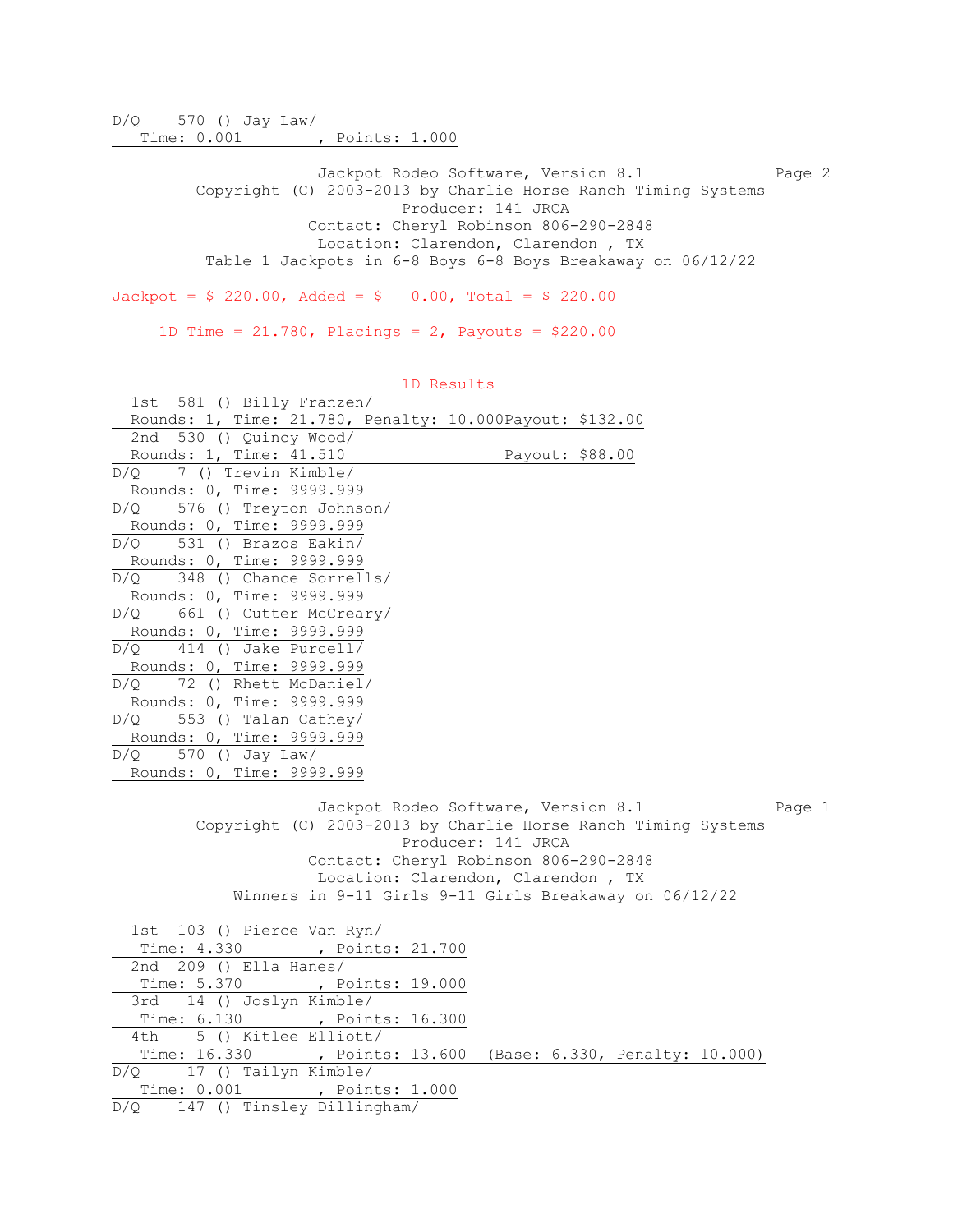|                             | Time: 0.001 |  | , Points: 1.000 |  |
|-----------------------------|-------------|--|-----------------|--|
| $D/Q$ 229 () Steeley Moore/ |             |  |                 |  |
|                             | Time: 0.001 |  | , Points: 1.000 |  |
| $D/Q$ 242 () Ridley Cathey/ |             |  |                 |  |
|                             | Time: 0.001 |  | , Points: 1.000 |  |
| $D/Q$ 207 () Etta Corse/    |             |  |                 |  |
|                             | Time: 0.001 |  | , Points: 1.000 |  |

Jackpot Rodeo Software, Version 8.1 Page 2 Copyright (C) 2003-2013 by Charlie Horse Ranch Timing Systems Producer: 141 JRCA Contact: Cheryl Robinson 806-290-2848 Location: Clarendon, Clarendon , TX Table 1 Jackpots in 9-11 Girls 9-11 Girls Breakaway on 06/12/22

 $Jackpot = $ 180.00, \text{ Added} = $ 0.00, \text{ Total} = $ 180.00$ 

1D Time =  $4.330$ , Placings =  $4$ , Payouts = \$180.00

| 1D Results                               |                                                               |        |
|------------------------------------------|---------------------------------------------------------------|--------|
| 1st 103 () Pierce Van Ryn/               |                                                               |        |
| Rounds: 1, Time: 4.330                   | Payout: \$108.00                                              |        |
| 2nd $209$ () Ella Hanes/                 |                                                               |        |
| Rounds: 1, Time: 5.370                   | Payout: \$72.00                                               |        |
| 3rd 14 () Joslyn Kimble/                 |                                                               |        |
| Rounds: 1, Time: 6.130                   |                                                               |        |
| 4th 5 () Kitlee Elliott/                 |                                                               |        |
| Rounds: 1, Time: 16.330, Penalty: 10.000 |                                                               |        |
| $D/Q$ 17 () Tailyn Kimble/               |                                                               |        |
| Rounds: 0, Time: 9999.999                |                                                               |        |
| D/O 147 () Tinsley Dillingham/           |                                                               |        |
| Rounds: 0, Time: 9999.999                |                                                               |        |
| D/Q 229 () Steeley Moore/                |                                                               |        |
| Rounds: 0, Time: 9999.999                |                                                               |        |
| $D/Q$ 242 () Ridley Cathey/              |                                                               |        |
| Rounds: 0, Time: 9999.999                |                                                               |        |
| $D/Q$ 207 () Etta Corse/                 |                                                               |        |
| Rounds: 0, Time: 9999.999                |                                                               |        |
|                                          |                                                               |        |
|                                          | Jackpot Rodeo Software, Version 8.1                           | Page 1 |
|                                          | Copyright (C) 2003-2013 by Charlie Horse Ranch Timing Systems |        |
|                                          | Producer: 141 JRCA                                            |        |

 Contact: Cheryl Robinson 806-290-2848 Location: Clarendon, Clarendon , TX Winners in 9-11 Boys 9-11 Boys Breakaway on 06/12/22

 1st 308 () Sterling Bruce/ Time: 3.440 , Points: 21.700 2nd 610 () Colton Henson/ Time: 3.610 , Points: 19.000 D/Q 551 () Taos Armstrong/ Time: 0.001 , Points: 1.000  $\overline{D/Q}$  434 () Quay Bruce/ Time: 0.001 , Points: 1.000 D/Q 96 () Luke Purcell/ Time: 0.001 , Points: 1.000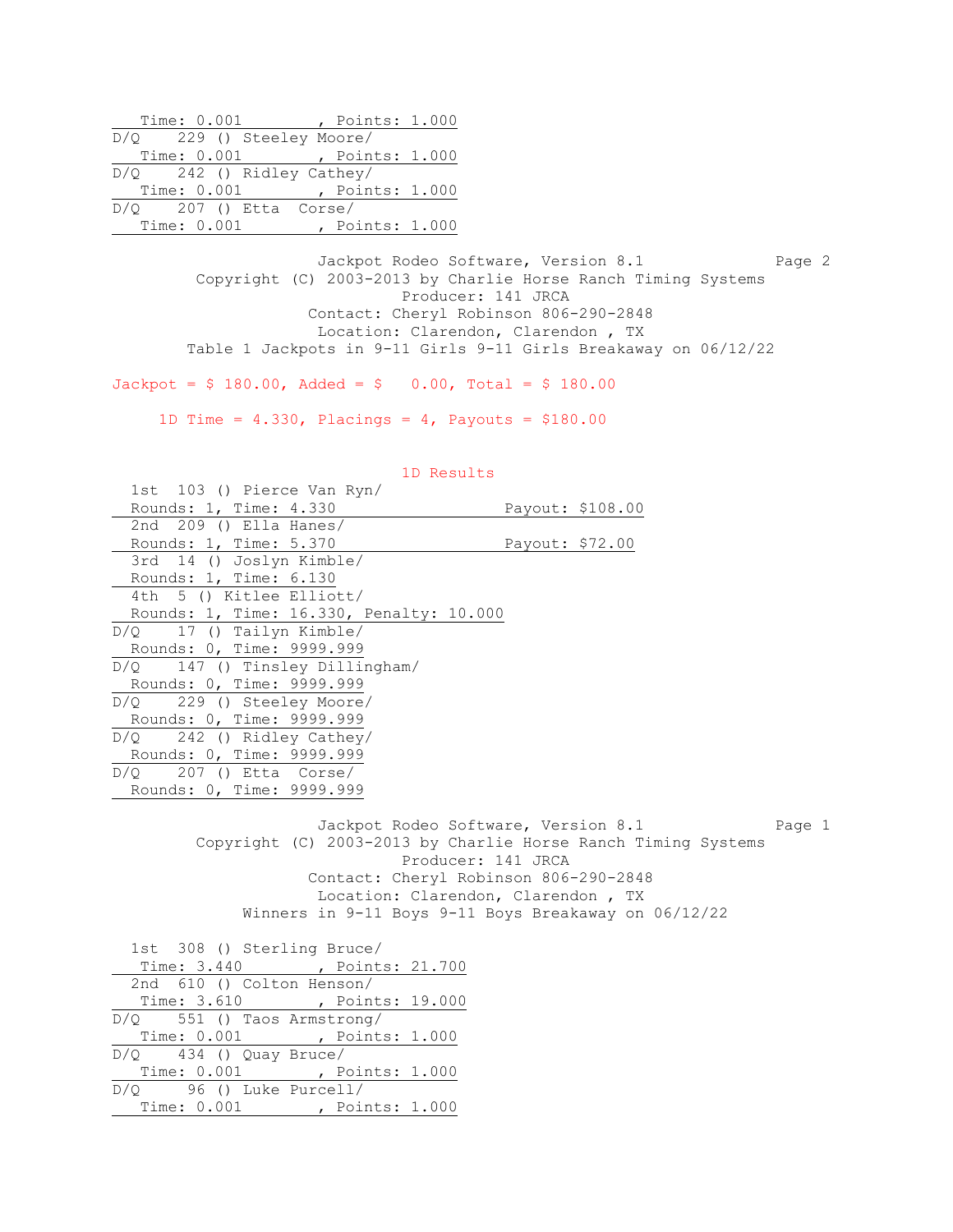| $D/Q$ 618 () Kallym Fuller/ |             |  |                             |  |
|-----------------------------|-------------|--|-----------------------------|--|
|                             | Time: 0.001 |  | , Points: 1.000             |  |
| $D/Q$ 238 () Kelby Wetsel/  |             |  |                             |  |
|                             |             |  | Time: 0.001 , Points: 1.000 |  |
| $D/Q$ 508 () Cye Franzen/   |             |  |                             |  |
|                             | Time: 0.001 |  | , Points: 1.000             |  |
| $D/Q$ 27 () Diesel Van Ryn/ |             |  |                             |  |
|                             | Time: 0.001 |  | , Points: 1.000             |  |

Jackpot Rodeo Software, Version 8.1 Page 2 Copyright (C) 2003-2013 by Charlie Horse Ranch Timing Systems Producer: 141 JRCA Contact: Cheryl Robinson 806-290-2848 Location: Clarendon, Clarendon , TX Table 1 Jackpots in 9-11 Boys 9-11 Boys Breakaway on 06/12/22

 $Jackpot = $ 180.00, \text{ Added} = $ 0.00, \text{ Total} = $ 180.00$ 

1D Time =  $3.440$ , Placings =  $2$ , Payouts =  $$180.00$ 

|                                | TD MCDATCO                                                                                                                                                                                                                                                                      |
|--------------------------------|---------------------------------------------------------------------------------------------------------------------------------------------------------------------------------------------------------------------------------------------------------------------------------|
| 1st 308 () Sterling Bruce/     |                                                                                                                                                                                                                                                                                 |
| Rounds: 1, Time: 3.440         | Payout: \$108.00                                                                                                                                                                                                                                                                |
| 2nd 610 () Colton Henson/      |                                                                                                                                                                                                                                                                                 |
| Rounds: 1, Time: 3.610         | Payout: \$72.00                                                                                                                                                                                                                                                                 |
| $D/Q$ 551 () Taos Armstrong/   |                                                                                                                                                                                                                                                                                 |
| Rounds: 0, Time: 9999.999      |                                                                                                                                                                                                                                                                                 |
| $D/Q$ 434 () Quay Bruce/       |                                                                                                                                                                                                                                                                                 |
| Rounds: 0, Time: 9999.999      |                                                                                                                                                                                                                                                                                 |
| $D/Q$ 96 () Luke Purcell/      |                                                                                                                                                                                                                                                                                 |
| Rounds: 0, Time: 9999.999      |                                                                                                                                                                                                                                                                                 |
| D/Q 618 () Kallym Fuller/      |                                                                                                                                                                                                                                                                                 |
| Rounds: 0, Time: 9999.999      |                                                                                                                                                                                                                                                                                 |
| $D/Q$ 238 () Kelby Wetsel/     |                                                                                                                                                                                                                                                                                 |
| Rounds: 0, Time: 9999.999      |                                                                                                                                                                                                                                                                                 |
| $D/Q$ 508 () Cye Franzen/      |                                                                                                                                                                                                                                                                                 |
| Rounds: 0, Time: 9999.999      |                                                                                                                                                                                                                                                                                 |
| $D/Q$ 27 () Diesel Van Ryn/    |                                                                                                                                                                                                                                                                                 |
| Rounds: 0, Time: 9999.999      |                                                                                                                                                                                                                                                                                 |
|                                | Jackpot Rodeo Software, Version 8.1<br>Page 1<br>Copyright (C) 2003-2013 by Charlie Horse Ranch Timing Systems<br>Producer: 141 JRCA<br>Contact: Cheryl Robinson 806-290-2848<br>Location: Clarendon, Clarendon, TX<br>Winners in 12-14 Girls 12-14 Girls Breakaway on 06/12/22 |
| 1st 52 () Colee Cox/NOMEMBER   |                                                                                                                                                                                                                                                                                 |
| Time: 12.320                   | (Base: 2.320, Penalty: 10.000)                                                                                                                                                                                                                                                  |
| D/O<br>552 () Avery Armstrong/ |                                                                                                                                                                                                                                                                                 |
|                                |                                                                                                                                                                                                                                                                                 |

| TUC 02 (7 COICE COINTROLLED DIN |  |                                |  |
|---------------------------------|--|--------------------------------|--|
| Time: 12.320                    |  | (Base: 2.320, Penalty: 10.000) |  |
| $D/Q$ 552 () Avery Armstrong/   |  |                                |  |
| Time: 0.001, Points: 1.000      |  |                                |  |
| $D/O$ 24 () Chantzee Elliott/   |  |                                |  |
| Time: 0.001, Points: 1.000      |  |                                |  |
| $D/Q$ 334 () Kesslye Fuller/    |  |                                |  |
| Time: 0.001 , Points: 1.000     |  |                                |  |
| D/O 79 () Kashlee Schumacher /  |  |                                |  |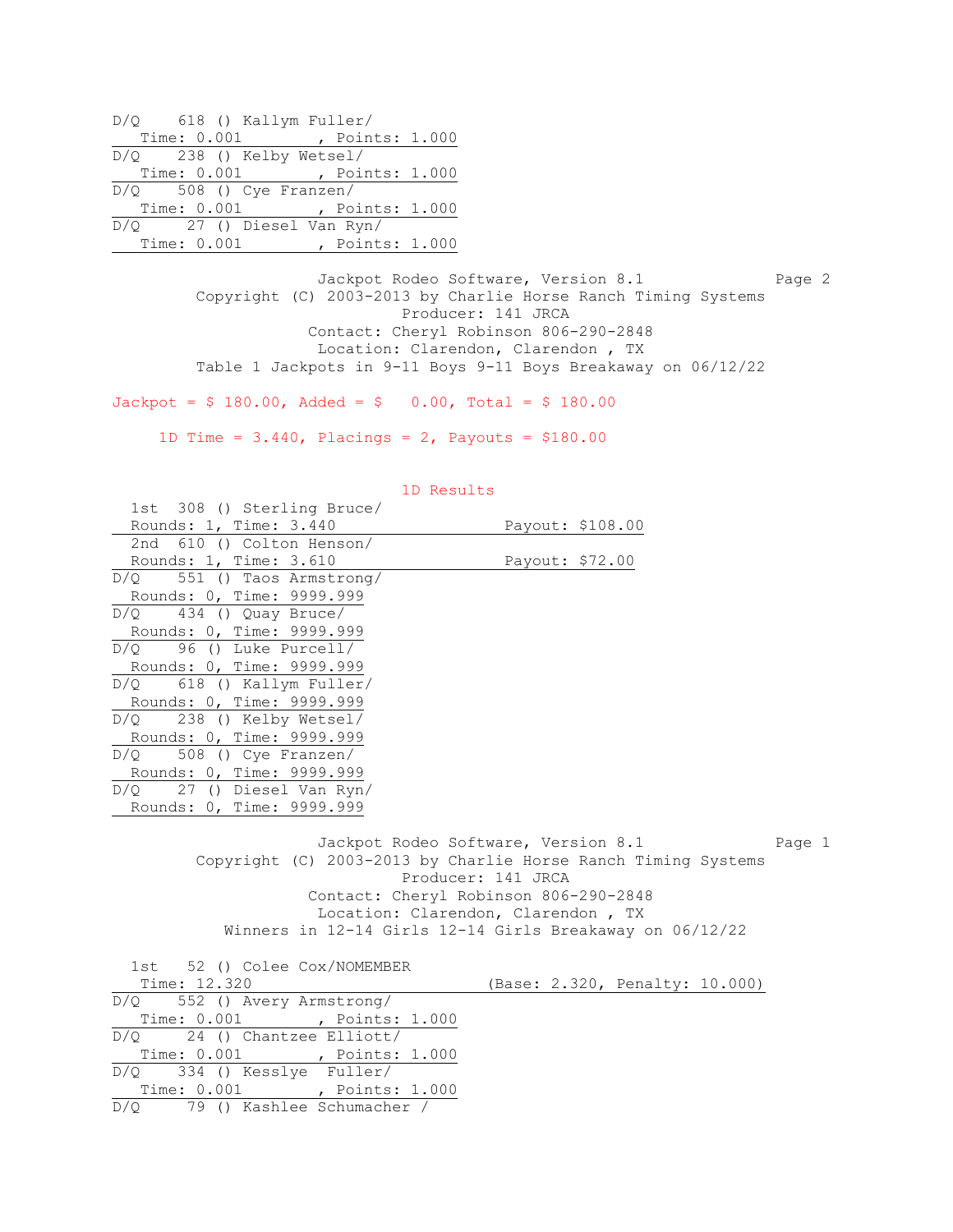| Time: 0.001 , Points: 1.000                                            |
|------------------------------------------------------------------------|
| D/Q 565 () Kaytlyn Garrett/                                            |
| Time: 0.001, Points: 1.000                                             |
| $D/Q$ 157 () Abby McCreary/                                            |
| Time: 0.001, Points: 1.000                                             |
| D/Q 241 () Bentley Cathey/                                             |
| Time: 0.001, Points: 1.000                                             |
| $D/Q$ 340 () Jaycee Wetsel/                                            |
| Time: 0.001 , Points: 1.000                                            |
| $D/Q$ 234 () Riley Wetsel/                                             |
| Time: 0.001, Points: 1.000                                             |
| $\overline{D/Q}$ 287 () Meredithe Meeks/                               |
| Time: 0.001 ( , Points: 1.000)                                         |
| D/Q 148 () Tye Ann Dillingham/                                         |
| Time: 0.001, Points: 1.000                                             |
|                                                                        |
| Jackpot Rodeo Software, Version 8.1 Page 2                             |
| Copyright (C) 2003-2013 by Charlie Horse Ranch Timing Systems          |
| Producer: 141 JRCA                                                     |
| Contact: Cheryl Robinson 806-290-2848                                  |
| Location: Clarendon, Clarendon, TX                                     |
| Table 1 Jackpots in 12-14 Girls 12-14 Girls Breakaway on 06/12/22      |
|                                                                        |
| $Jackpot = $ 240.00, \text{ Added} = $ 0.00, \text{ Total} = $ 240.00$ |
|                                                                        |
| 1D Time = $12.320$ , Placings = 1, Payouts = \$240.00                  |
|                                                                        |

 1D Results 1st 52 () Colee Cox/NOMEMBER Rounds: 1, Time: 12.320, Penalty: 10.000Payout: \$240.00 D/Q 552 () Avery Armstrong/ Rounds: 0, Time: 9999.999 D/Q 24 () Chantzee Elliott/ Rounds: 0, Time: 9999.999 D/Q 334 () Kesslye Fuller/ Rounds: 0, Time: 9999.999 D/Q 79 () Kashlee Schumacher / Rounds: 0, Time: 9999.999 D/Q 565 () Kaytlyn Garrett/ Rounds: 0, Time: 9999.999 D/Q 157 () Abby McCreary/ Rounds: 0, Time: 9999.999 D/Q 241 () Bentley Cathey/ Rounds: 0, Time: 9999.999 D/Q 340 () Jaycee Wetsel/ Rounds: 0, Time: 9999.999 D/Q 234 () Riley Wetsel/ Rounds: 0, Time: 9999.999 D/Q 287 () Meredithe Meeks/ Rounds: 0, Time: 9999.999 D/Q 148 () Tye Ann Dillingham/ Rounds: 0, Time: 9999.999

Jackpot Rodeo Software, Version 8.1 Page 1 Copyright (C) 2003-2013 by Charlie Horse Ranch Timing Systems Producer: 141 JRCA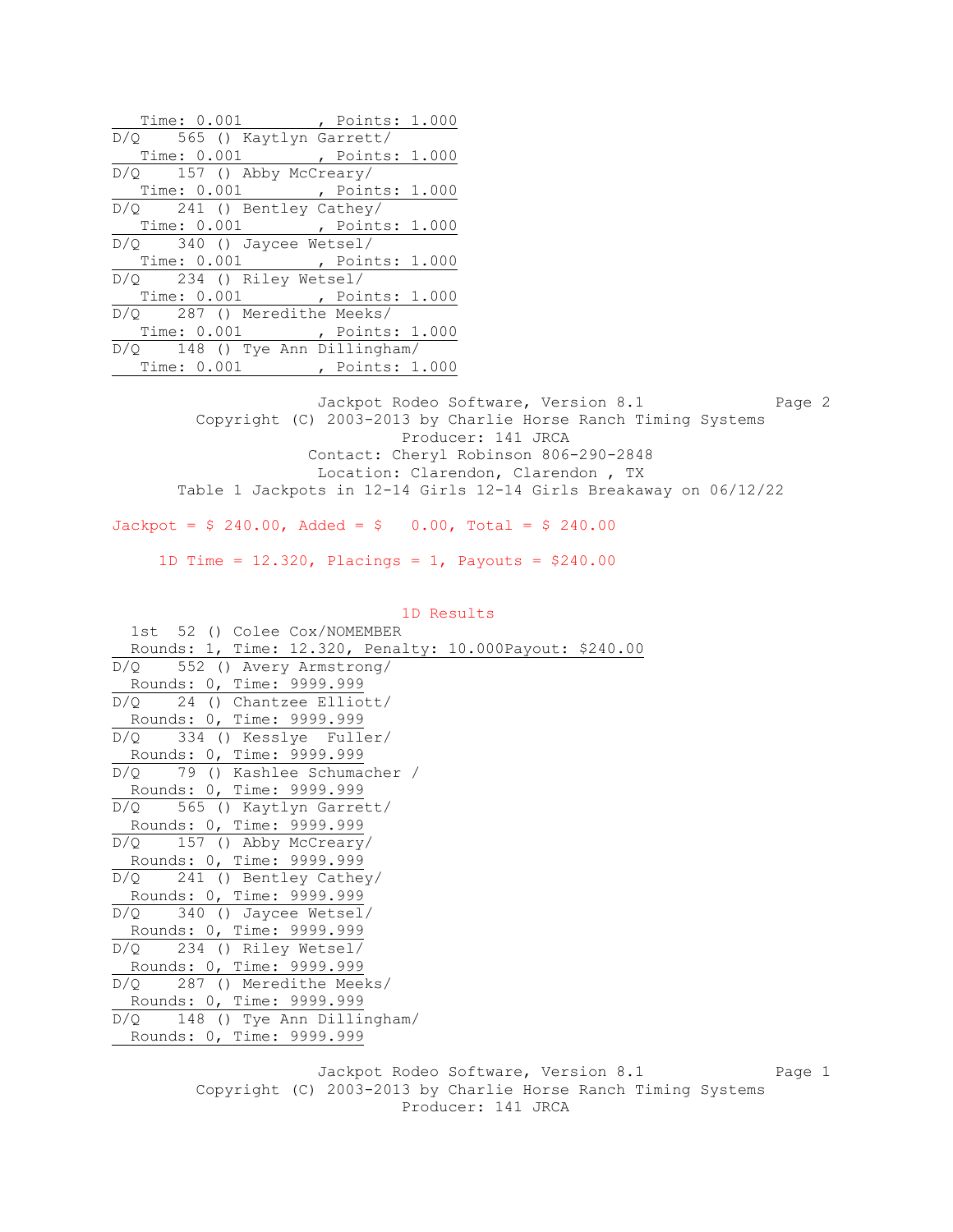Contact: Cheryl Robinson 806-290-2848 Location: Clarendon, Clarendon , TX Winners in 12-14 Boys 12-14 Boys Breakaway on 06/12/22 1st 230 () Hazen Lamb/ Time: 3.180 , Points: 40.100 2nd 271 () Bowie Eakin/ Time: 3.190 , Points: 35.000 3rd 94 () Kain Van Ryn/ Time: 3.450 , Points: 29.900 4th 574 () Dalton Meeks/ Time: 3.750 , Points: 24.800 5th 615 () Rayce Cameron/ Time: 3.810 , Points: 19.700 6th 185 () Kolton Grimsley/ Time: 3.850 , Points: 14.600 7th 231 () Rylan Lamb/ Time: 4.480 , Points: 9.500 8th 253 () Cutter Bruce/ Time: 4.560 , Points: 4.400 9th 257 () Brenn Reed/ Time: 4.930 , Points: 1.000 10th 368 () Rhyder Rosipal/ Time: 6.330 , Points: 1.000 11th 458 () Slaton Harkins/ Time: 12.680 , Points: 1.000 (Base: 2.680, Penalty: 10.000) D/Q 292 () Stanford Corse/ Time: 0.001 , Points: 1.000 D/Q 288 () Slayde Stalls/ Time: 0.001 , Points: 1.000 D/Q 655 () Slade Kelley/ Time: 0.001 , Points: 1.000 D/Q 327 () Tad Evans/ Time: 0.001 , Points: 1.000 D/Q 413 () Brant Hughes/ Time: 0.001 , Points: 1.000 D/Q 590 () Tripp Purcell/ Time: 0.001 , Points: 1.000

Jackpot Rodeo Software, Version 8.1 Page 2 Copyright (C) 2003-2013 by Charlie Horse Ranch Timing Systems Producer: 141 JRCA Contact: Cheryl Robinson 806-290-2848 Location: Clarendon, Clarendon , TX Table 1 Jackpots in 12-14 Boys 12-14 Boys Breakaway on 06/12/22

 $Jackpot = $ 340.00, \text{ Added} = $ 0.00, \text{ Total} = $ 340.00$ 

1D Time =  $3.180$ , Placings = 11, Payouts =  $$340.00$ 

 1D Results 1st 230 () Hazen Lamb/ Rounds: 1, Time: 3.180 Payout: \$136.00 2nd 271 () Bowie Eakin/ Rounds: 1, Time: 3.190 Payout: \$102.00 3rd 94 () Kain Van Ryn/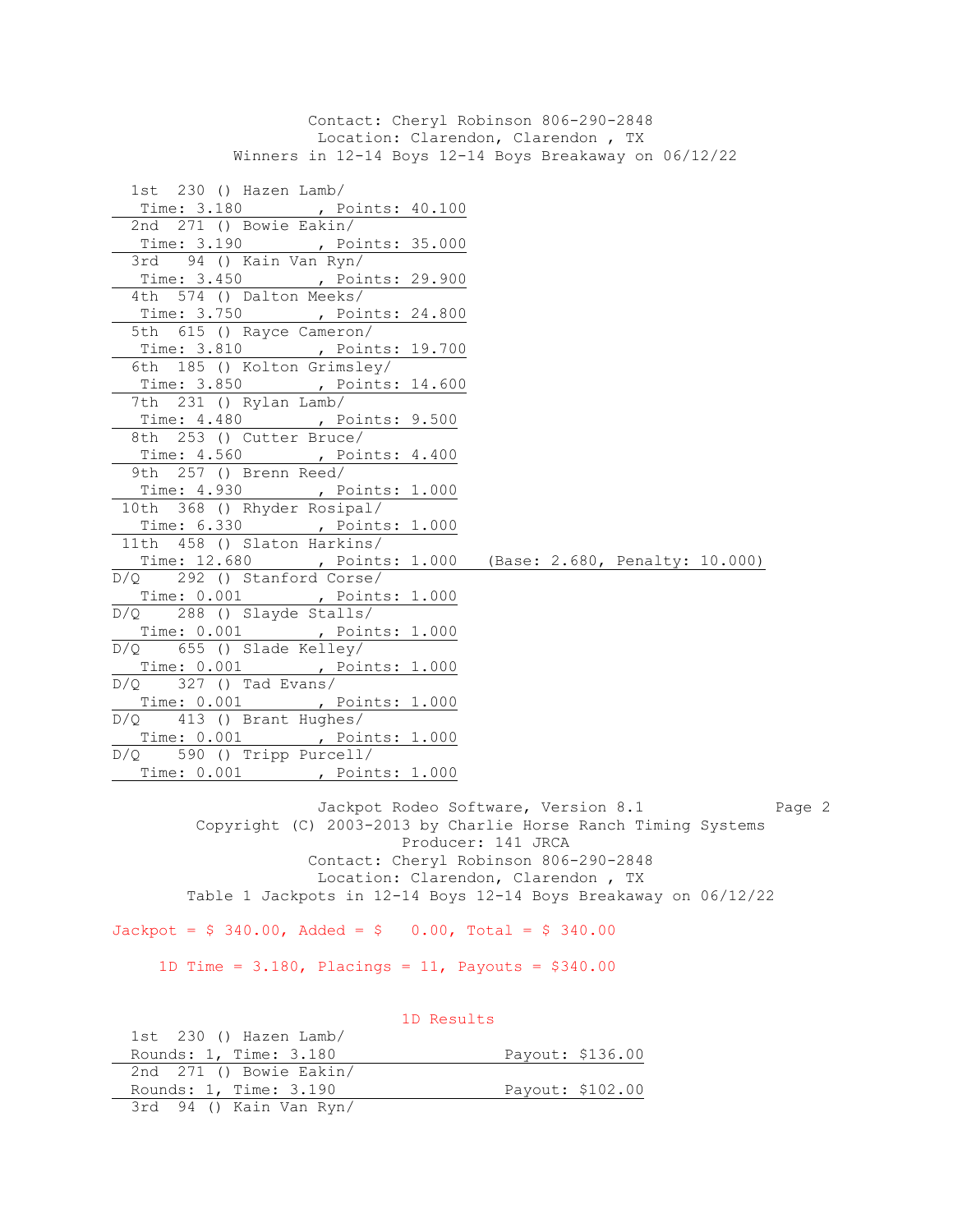Rounds: 1, Time: 3.450 Payout: \$68.00 4th 574 () Dalton Meeks/ Rounds: 1, Time: 3.750 Payout: \$34.00 5th 615 () Rayce Cameron/ Rounds: 1, Time: 3.810 6th 185 () Kolton Grimsley/ Rounds: 1, Time: 3.850 7th 231 () Rylan Lamb/ Rounds: 1, Time: 4.480 8th 253 () Cutter Bruce/ Rounds: 1, Time: 4.560 9th 257 () Brenn Reed/ Rounds: 1, Time: 4.930 10th 368 () Rhyder Rosipal/ Rounds: 1, Time: 6.330 11th 458 () Slaton Harkins/ Rounds: 1, Time: 12.680, Penalty: 10.000 D/Q 288 () Slayde Stalls/ Rounds: 0, Time: 9999.999 D/Q 655 () Slade Kelley/ Rounds: 0, Time: 9999.999  $D/Q$  327 () Tad Evans/ Rounds: 0, Time: 9999.999 D/Q 413 () Brant Hughes/ Rounds: 0, Time: 9999.999 D/Q 590 () Tripp Purcell/ Rounds: 0, Time: 9999.999 D/Q 292 () Stanford Corse/ Rounds: 0, Time: 9999.999 Jackpot Rodeo Software, Version 8.1 Page 1 Copyright (C) 2003-2013 by Charlie Horse Ranch Timing Systems Producer: 141 JRCA Contact: Cheryl Robinson 806-290-2848 Location: Clarendon, Clarendon , TX Winners in 15-19 Girls 15-19 Girls Breakaway on 06/12/22 1st 442 () Kashlee Schumacher 1/ Time: 3.230 , Points: 53.900 2nd 134 () Bentley Cathey 2/ Time: 3.370 , Points: 47.000 3rd 592 () Brenna Ellis 1/ Time: 3.460 , Points: 40.100 4th 67 () Avery Armstrong 1/ Time: 4.020 , Points: 33.200 5th 588 () Meredithe Meeks 1/ Time: 4.250 , Points: 26.300 6th 667 () Colee Cox 2/NONMEMBER Time: 4.340 7th 32 () Brenna Ellis 2/ Time: 4.500 , Points: 19.400 8th 163 () Karlee Elliott 2/ Time: 12.770 , Points: 12.500 (Base: 2.770, Penalty: 10.000) 9th 666 () Colee Cox 1/NONMEMBER Time: 13.010 (Base: 3.010, Penalty: 10.000) 10th 91 () Chantzee Elliott 1/ Time: 13.220 , Points: 5.600 (Base: 3.220, Penalty: 10.000)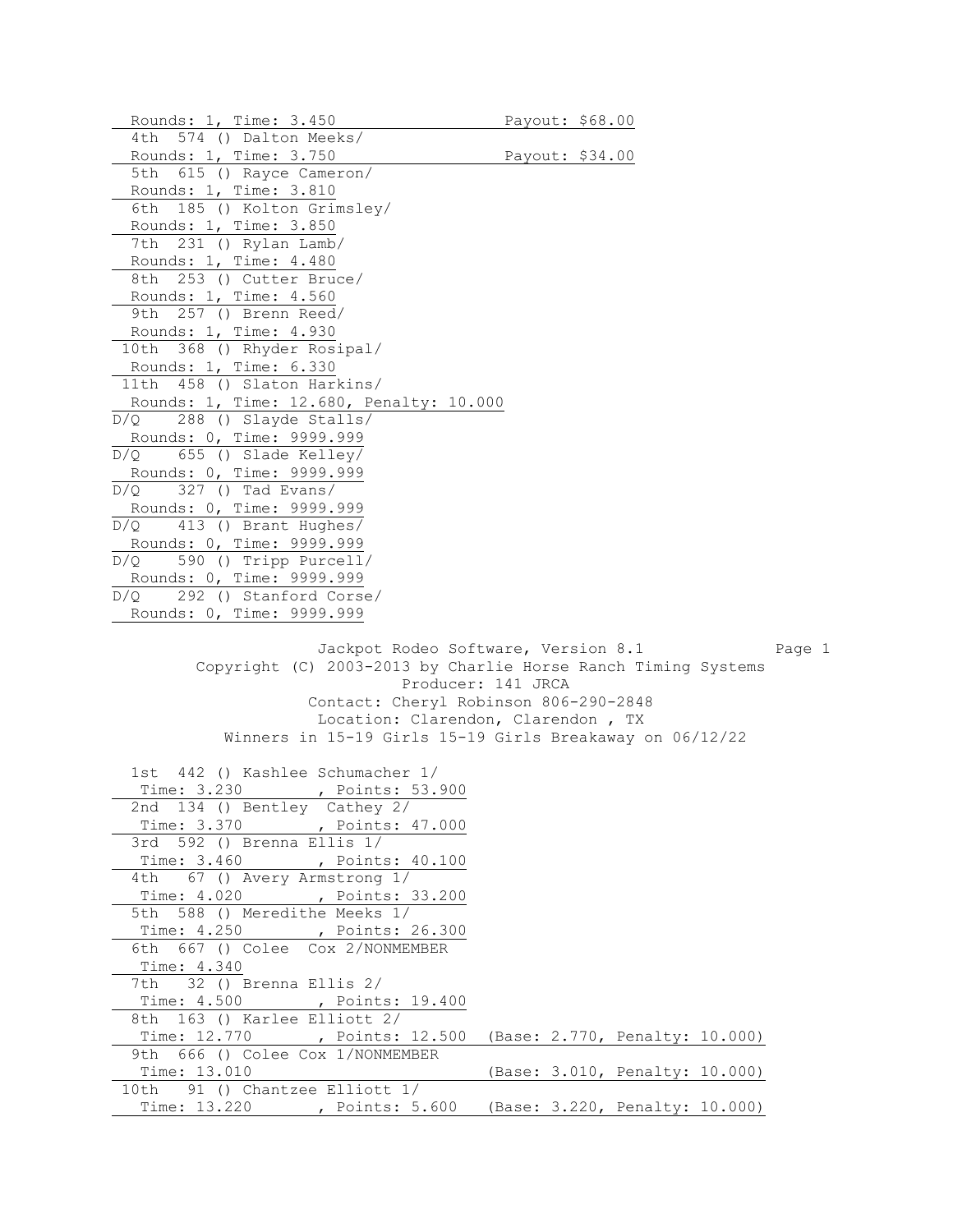| 11th 521 () Kesslye Fuller 1/                               |  |
|-------------------------------------------------------------|--|
| Time: 17.770 , Points: 1.000 (Base: 7.770, Penalty: 10.000) |  |
| $D/Q$ 433 () Kesslye Fuller 2/                              |  |
| Time: 0.001, Points: 1.000                                  |  |
| $D/Q$ 89 () Kashlee Schumacher 2/                           |  |
| Time: 0.001 , Points: 1.000                                 |  |
| $D/Q$ 614 () Avery Armstrong 2/                             |  |
| Time: 0.001, Points: 1.000                                  |  |
| $D/Q$ 1 () Abby McCreary $1/$                               |  |
| Time: 0.001, Points: 1.000                                  |  |
| $D/Q$ 406 () Ella Hanes $1/$                                |  |
| Time: 0.001 , Points: 1.000                                 |  |
| $D/Q$ 514 () Chantzee Elliott 2/                            |  |
| Time: 0.001 , Points: 1.000                                 |  |
| $D/Q$ 19 () Karlee Elliott 1/                               |  |
| Time: 0.001 , Points: 1.000                                 |  |
| $D/Q$ 131 () Bentley Cathey 1/                              |  |
| Time: 0.001, Points: 1.000                                  |  |
| $D/Q$ 46 () Abby McCreary 2/                                |  |
| Time: 0.001, Points: 1.000                                  |  |
| $D/Q$ 254 () Meredithe Meeks 2/                             |  |
| Time: 0.001, Points: 1.000                                  |  |
| D/Q 352 () Madilynn Nichols 1/                              |  |
| Time: 0.001, Points: 1.000                                  |  |

Jackpot Rodeo Software, Version 8.1 Page 2 Copyright (C) 2003-2013 by Charlie Horse Ranch Timing Systems Producer: 141 JRCA Contact: Cheryl Robinson 806-290-2848 Location: Clarendon, Clarendon , TX Winners in 15-19 Girls 15-19 Girls Breakaway on 06/12/22

D/Q 382 () Madilynn Nichols 2/ Time: 0.001 , Points: 1.000

> Jackpot Rodeo Software, Version 8.1 Page 3 Copyright (C) 2003-2013 by Charlie Horse Ranch Timing Systems Producer: 141 JRCA Contact: Cheryl Robinson 806-290-2848 Location: Clarendon, Clarendon , TX Table 1 Jackpots in 15-19 Girls 15-19 Girls Breakaway on 06/12/22

 $Jackpot = $1150.00$ ,  $Added = $ 0.00$ ,  $Total = $1150.00$ 

1D Time = 3.230, Placings = 11, Payouts = \$1150.00

|                                  | 1D Results       |  |
|----------------------------------|------------------|--|
| 1st 442 () Kashlee Schumacher 1/ |                  |  |
| Rounds: 1, Time: 3.230           | Payout: \$345.00 |  |
| 2nd 134 () Bentley Cathey 2/     |                  |  |
| Rounds: 1, Time: 3.370           | Payout: \$287.50 |  |
| 3rd 592 () Brenna Ellis 1/       |                  |  |
| Rounds: 1, Time: 3.460           | Payout: \$230.00 |  |
| 4th 67 () Avery Armstrong 1/     |                  |  |
| Rounds: 1, Time: 4.020           | Payout: \$172.50 |  |
| 5th 588 () Meredithe Meeks 1/    |                  |  |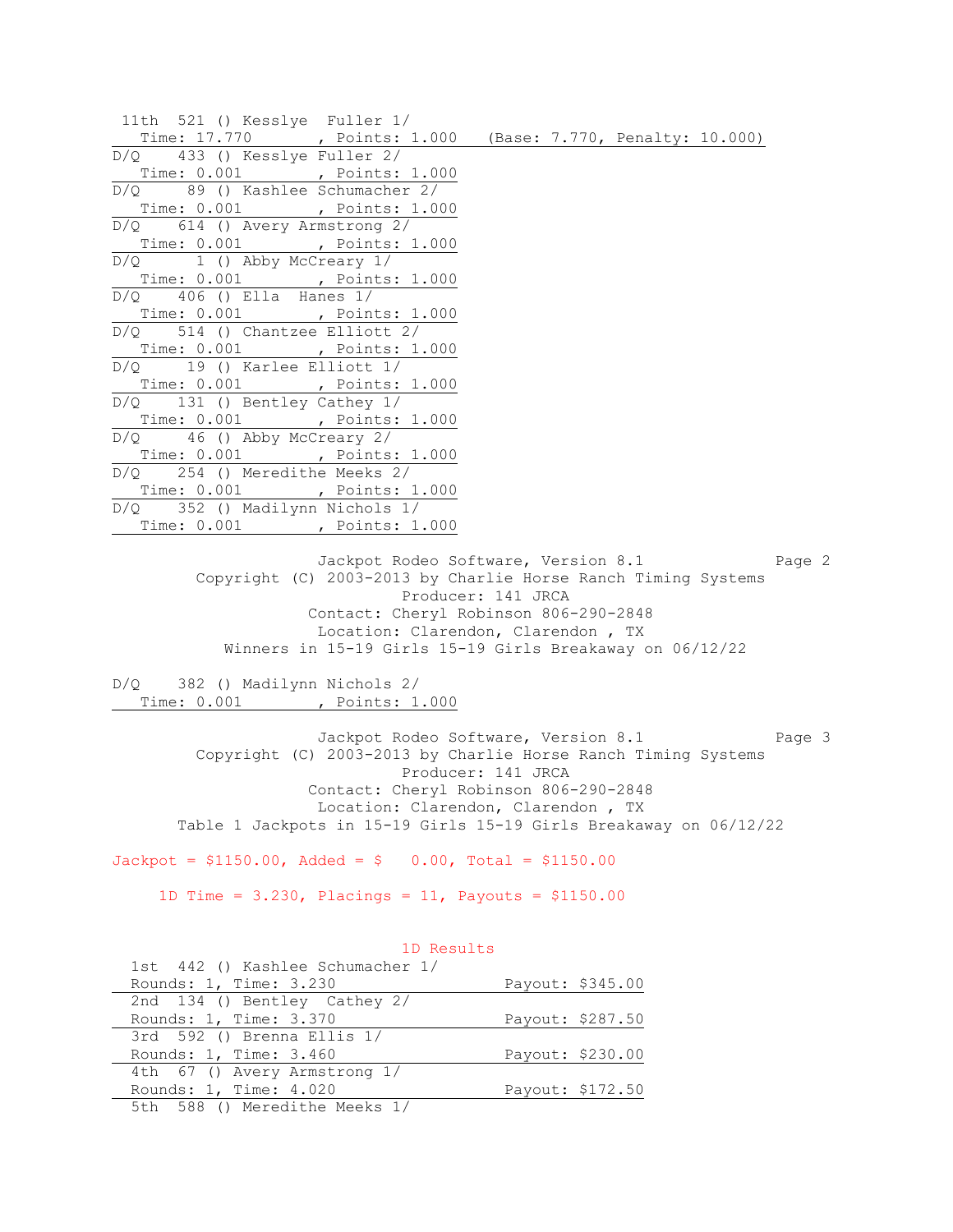Rounds: 1, Time: 4.250 Payout: \$115.00 6th 667 () Colee Cox 2/NONMEMBER Rounds: 1, Time: 4.340 7th 32 () Brenna Ellis 2/ Rounds: 1, Time: 4.500 8th 163 () Karlee Elliott 2/ Rounds: 1, Time: 12.770, Penalty: 10.000 9th 666 () Colee Cox 1/NONMEMBER Rounds: 1, Time: 13.010, Penalty: 10.000 10th 91 () Chantzee Elliott 1/ Rounds: 1, Time: 13.220, Penalty: 10.000 11th 521 () Kesslye Fuller 1/ Rounds: 1, Time: 17.770, Penalty: 10.000 D/Q 433 () Kesslye Fuller 2/ Rounds: 0, Time: 9999.999 D/Q 89 () Kashlee Schumacher 2/ Rounds: 0, Time: 9999.999 D/Q 614 () Avery Armstrong 2/ Rounds: 0, Time: 9999.999 D/Q 1 () Abby McCreary 1/ Rounds: 0, Time: 9999.999  $D/Q$  406 () Ella Hanes  $1/$  Rounds: 0, Time: 9999.999 D/Q 514 () Chantzee Elliott 2/ Rounds: 0, Time: 9999.999 D/Q 19 () Karlee Elliott 1/ Rounds: 0, Time: 9999.999 D/Q 131 () Bentley Cathey 1/ Rounds: 0, Time: 9999.999 D/Q 46 () Abby McCreary 2/ Rounds: 0, Time: 9999.999

Jackpot Rodeo Software, Version 8.1 Page 4 Copyright (C) 2003-2013 by Charlie Horse Ranch Timing Systems Producer: 141 JRCA Contact: Cheryl Robinson 806-290-2848 Location: Clarendon, Clarendon , TX Table 1 Jackpots in 15-19 Girls 15-19 Girls Breakaway on 06/12/22

### Sponsored by:

D/Q 254 () Meredithe Meeks 2/ Rounds: 0, Time: 9999.999 D/Q 352 () Madilynn Nichols 1/ Rounds: 0, Time: 9999.999 D/Q 382 () Madilynn Nichols 2/ Rounds: 0, Time: 9999.999

> Jackpot Rodeo Software, Version 8.1 Page 1 Copyright (C) 2003-2013 by Charlie Horse Ranch Timing Systems Producer: 141 JRCA Contact: Cheryl Robinson 806-290-2848 Location: Clarendon, Clarendon , TX Winners in 9-11 Boys 9-11 Boys Double Mugging on 06/12/22

 1st 308 () Sterling Bruce/ Time: 14.430 , Points: 17.100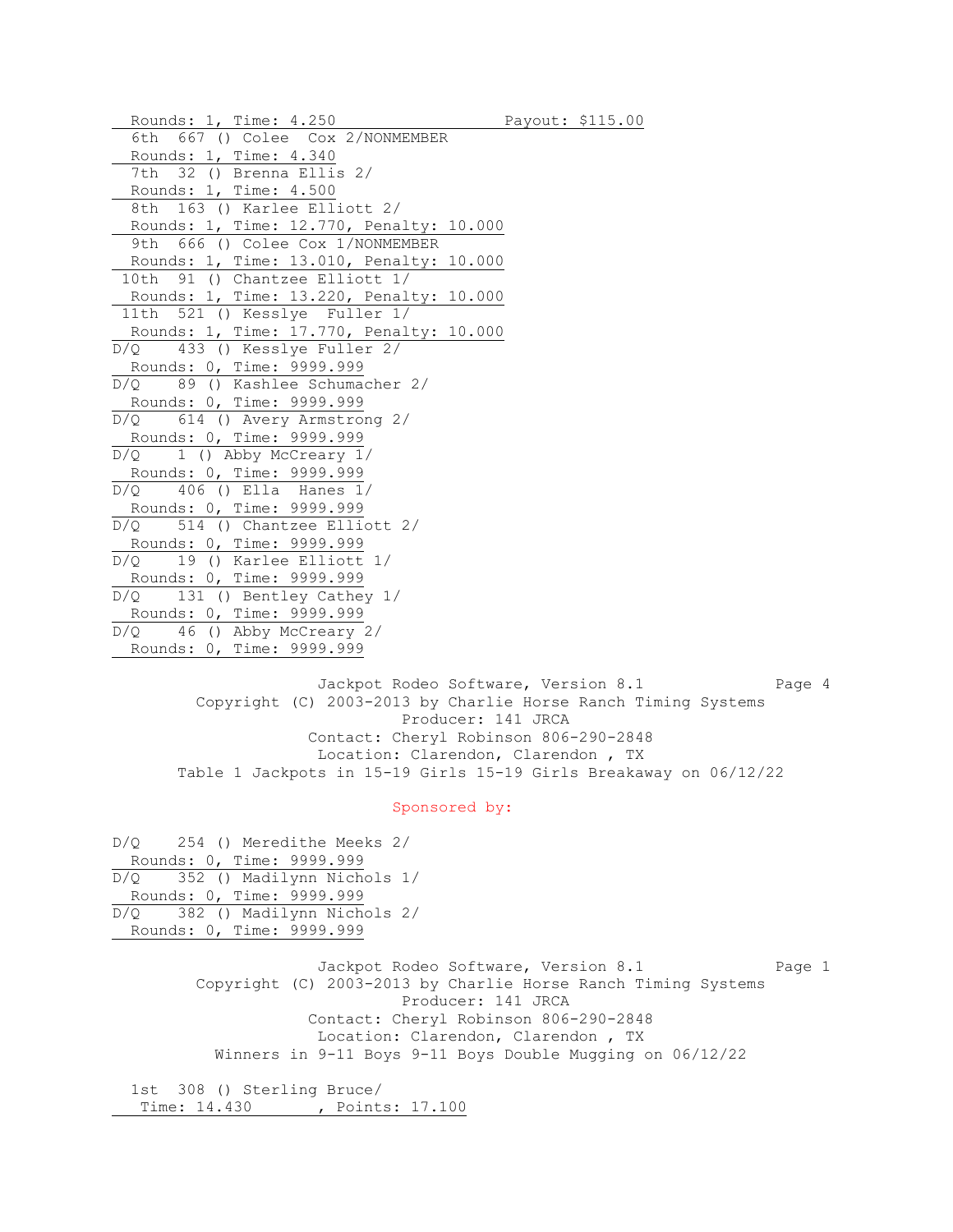| 2nd 551 () Taos Armstrong/     |
|--------------------------------|
| Time: 14.790 , Points: 15.000  |
| 3rd 508 () Cye Franzen/        |
| Time: 20.570 , Points: 12.900  |
| 4th 27 () Diesel Van Ryn/      |
| Time: 22.710 , Points: 10.800  |
| 5th 610 () Colton Henson/      |
| Time: 28.780 , Points: 8.700   |
| $D/Q$ 434 () Quay Bruce/       |
| Time: 0.001, Points: 1.000     |
| $D/Q$ 96 () Luke Purcell/      |
| Time: 0.001<br>, Points: 1.000 |

Jackpot Rodeo Software, Version 8.1 Page 2 Copyright (C) 2003-2013 by Charlie Horse Ranch Timing Systems Producer: 141 JRCA Contact: Cheryl Robinson 806-290-2848 Location: Clarendon, Clarendon , TX Table 1 Jackpots in 9-11 Boys 9-11 Boys Double Mugging on 06/12/22

 $Jackpot = $ 140.00, \text{ Added} = $ 0.00, \text{ Total} = $ 140.00$ 

1D Time =  $14.430$ , Placings =  $5$ , Payouts =  $$140.00$ 

| 1st 308 () Sterling Bruce/ |                                                                |
|----------------------------|----------------------------------------------------------------|
| Rounds: 1, Time: 14.430    | Payout: \$84.00                                                |
| 2nd 551 () Taos Armstrong/ |                                                                |
| Rounds: 1, Time: 14.790    | Payout: \$56.00                                                |
| $3rd$ 508 () Cye Franzen/  |                                                                |
| Rounds: 1, Time: 20.570    |                                                                |
| 4th 27 () Diesel Van Ryn/  |                                                                |
| Rounds: 1, Time: 22.710    |                                                                |
| 5th 610 () Colton Henson/  |                                                                |
| Rounds: 1, Time: 28.780    |                                                                |
| $D/O$ 96 () Luke Purcell/  |                                                                |
| Rounds: 0, Time: 9999.999  |                                                                |
| $D/Q$ 434 () Quay Bruce/   |                                                                |
| Rounds: 0, Time: 9999.999  |                                                                |
|                            |                                                                |
|                            | Jackpot Rodeo Software, Version 8.1<br>Page 1                  |
|                            | Copyright (C) 2003-2013 by Charlie Horse Ranch Timing Systems  |
|                            | Producer: 141 JRCA                                             |
|                            | Contact: Cheryl Robinson 806-290-2848                          |
|                            | Location: Clarendon, Clarendon, TX                             |
|                            | Winners in $12-14$ Boys $12-14$ Boys Calf Roping on $06/12/22$ |
|                            |                                                                |

 1st 230 () Hazen Lamb/ Time: 19.070 , Points: 40.100 2nd 292 () Stanford Corse/ Time: 21.010 , Points: 35.000 (Base: 11.010, Penalty: 10.000) 3rd 327 () Tad Evans/ Time: 21.780 , Points: 29.900 4th 253 () Cutter Bruce/ Time: 22.230 , Points: 24.800 5th 271 () Bowie Eakin/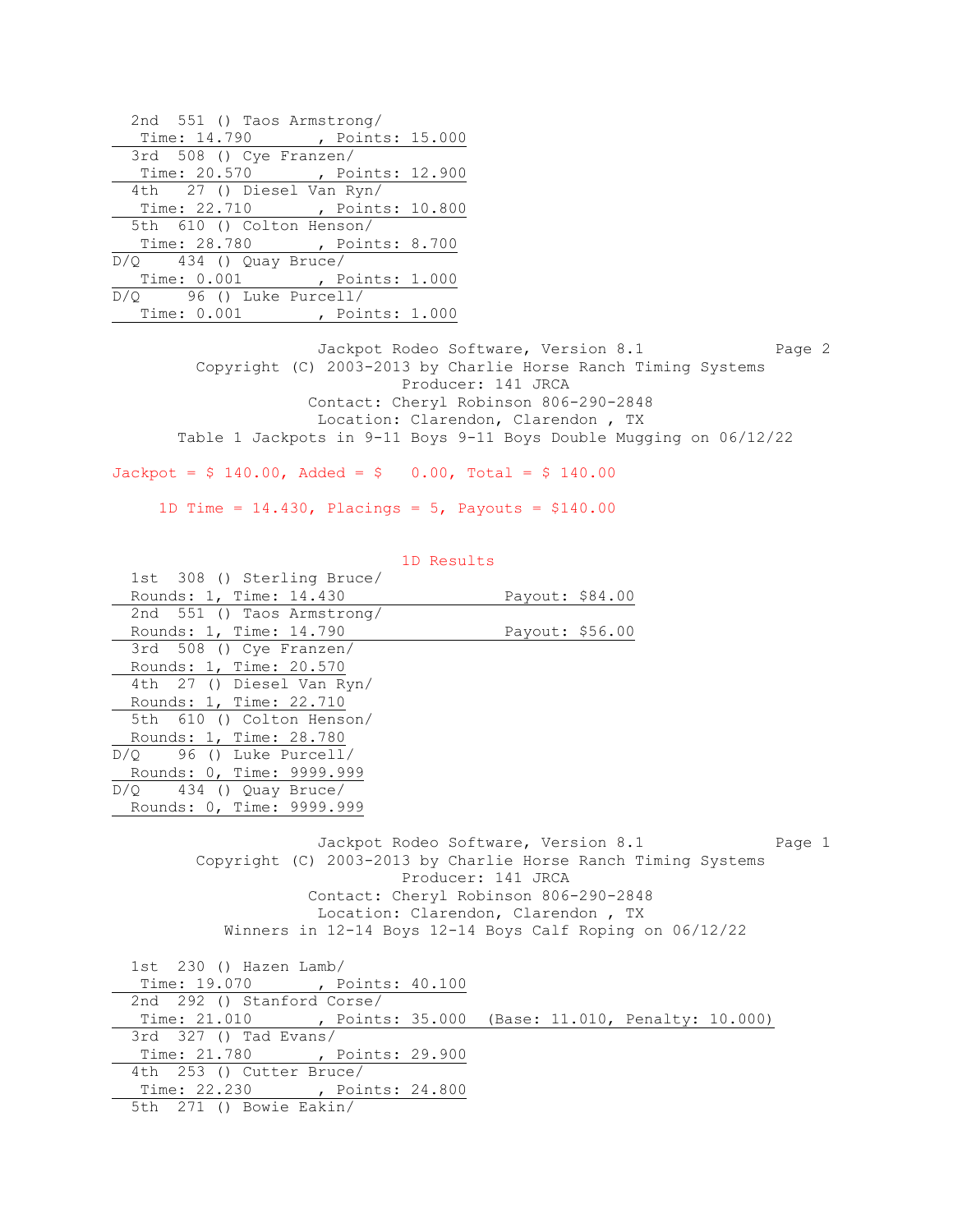| Time: 23.220 , Points: 19.700                                |  |  |  |
|--------------------------------------------------------------|--|--|--|
| 6th 615 () Rayce Cameron/                                    |  |  |  |
| Time: 24.410 , Points: 14.600                                |  |  |  |
| 7th 288 () Slayde Stalls/                                    |  |  |  |
| Time: 24.590 , Points: 9.500                                 |  |  |  |
| 8th 368 () Rhyder Rosipal/                                   |  |  |  |
| Time: 27.380 , Points: 4.400<br>9th 574 () Dalton Meeks/     |  |  |  |
|                                                              |  |  |  |
| Time: 33.010 , Points: 1.000 (Base: 23.010, Penalty: 10.000) |  |  |  |
| 10th 231 () Rylan Lamb/                                      |  |  |  |
| Time: 35.270 ( , Points: 1.000)                              |  |  |  |
| 11th 413 () Brant Hughes/                                    |  |  |  |
| Time: 35.600 , Points: 1.000                                 |  |  |  |
| $D/Q$ 458 () Slaton Harkins/                                 |  |  |  |
| Time: 0.001, Points: 1.000                                   |  |  |  |
| $D/Q$ 655 () Slade Kelley/                                   |  |  |  |
| Time: 0.001 ( , Points: 1.000                                |  |  |  |
| $D/Q$ 257 () Brenn Reed/                                     |  |  |  |
| Time: 0.001 ( , Points: 1.000                                |  |  |  |
| $D/Q$ 94 () Kain Van Ryn/                                    |  |  |  |
| Time: 0.001, Points: 1.000                                   |  |  |  |
| $D/Q$ 590 () Tripp Purcell/                                  |  |  |  |
| Time: 0.001 , Points: 1.000                                  |  |  |  |
| D/Q 185 () Kolton Grimsley/                                  |  |  |  |
| Time: 0.001 , Points: 1.000                                  |  |  |  |

Jackpot Rodeo Software, Version 8.1 Page 2 Copyright (C) 2003-2013 by Charlie Horse Ranch Timing Systems Producer: 141 JRCA Contact: Cheryl Robinson 806-290-2848 Location: Clarendon, Clarendon , TX Table 1 Jackpots in 12-14 Boys 12-14 Boys Calf Roping on 06/12/22

 $Jackpot = $ 340.00, \text{ Added} = $ 0.00, \text{ Total} = $ 340.00$ 

1D Time =  $19.070$ , Placings =  $11$ , Payouts = \$340.00

| 1st 230 () Hazen Lamb/                                   |                 |                  |
|----------------------------------------------------------|-----------------|------------------|
| Rounds: 1, Time: 19.070                                  |                 | Payout: \$136.00 |
| 2nd 292 () Stanford Corse/                               |                 |                  |
| Rounds: 1, Time: 21.010, Penalty: 10.000Payout: \$102.00 |                 |                  |
| $3rd$ $327$ () Tad Evans/                                |                 |                  |
| Rounds: 1, Time: 21.780                                  | Payout: \$68.00 |                  |
| 4th 253 () Cutter Bruce/                                 |                 |                  |
| Rounds: 1, Time: 22.230                                  | Payout: \$34.00 |                  |
| 5th 271 () Bowie Eakin/                                  |                 |                  |
| Rounds: 1, Time: 23.220                                  |                 |                  |
| 6th 615 () Rayce Cameron/                                |                 |                  |
| Rounds: 1, Time: 24.410                                  |                 |                  |
| 7th 288 () Slayde Stalls/                                |                 |                  |
| Rounds: 1, Time: 24.590                                  |                 |                  |
| 8th 368 () Rhyder Rosipal/                               |                 |                  |
| Rounds: 1, Time: 27.380                                  |                 |                  |
| 9th 574 () Dalton Meeks/                                 |                 |                  |
| Rounds: 1, Time: 33.010, Penalty: 10.000                 |                 |                  |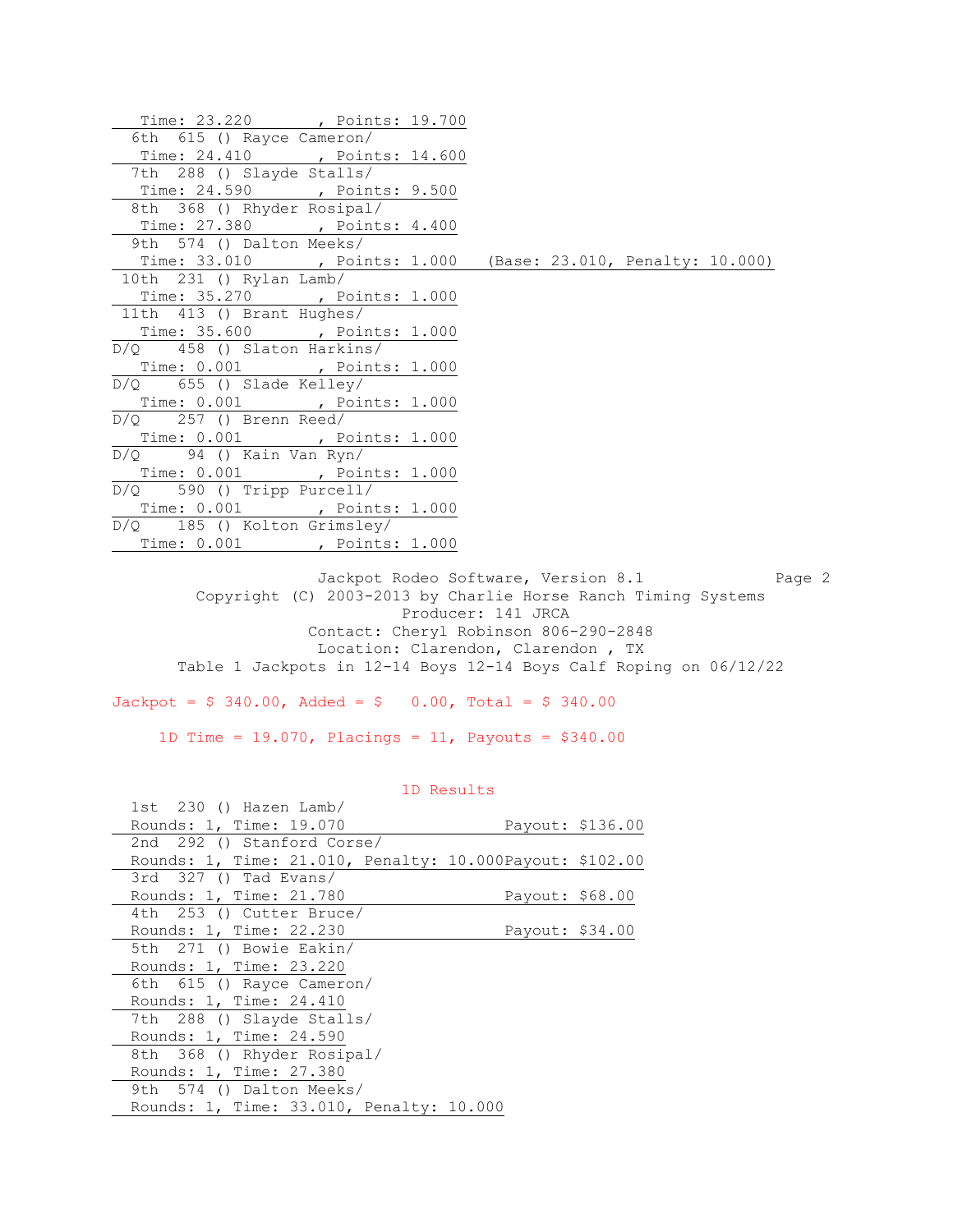10th 231 () Rylan Lamb/ Rounds: 1, Time: 35.270 11th 413 () Brant Hughes/ Rounds: 1, Time: 35.600 D/Q 655 () Slade Kelley/ Rounds: 0, Time: 9999.999 D/Q 257 () Brenn Reed/ Rounds: 0, Time: 9999.999 D/Q 94 () Kain Van Ryn/ Rounds: 0, Time: 9999.999 D/Q 590 () Tripp Purcell/ Rounds: 0, Time: 9999.999 D/Q 185 () Kolton Grimsley/ Rounds: 0, Time: 9999.999 D/Q 458 () Slaton Harkins/ Rounds: 0, Time: 9999.999 Jackpot Rodeo Software, Version 8.1 Page 1 Copyright (C) 2003-2013 by Charlie Horse Ranch Timing Systems Producer: 141 JRCA Contact: Cheryl Robinson 806-290-2848 Location: Clarendon, Clarendon , TX Winners in 15-19 Boys 15-19 Boys Calf Roping on 06/12/22 1st 516 () Clint Cross 1/ Time: 11.010 , Points: 19.400 2nd 6 () Cole Purcell 1/ Time: 11.850 , Points: 17.000 3rd 589 () Cole Purcell 2/ Time: 12.660 , Points: 14.600 4th 405 () Clint Cross 2/ Time: 12.760 , Points: 12.200 5th 156 () Brody McCreary 1/ Time: 13.780 , Points: 9.800 6th 315 () Braxton Hughes 2/ Time: 14.040 , Points: 7.400 7th 376 () Braxton Hughes 1/ Time: 17.520 , Points: 5.000 D/Q 619 () Brody McCreary 2/ Time: 0.001 , Points: 1.000 Jackpot Rodeo Software, Version 8.1 Page 2 Copyright (C) 2003-2013 by Charlie Horse Ranch Timing Systems Producer: 141 JRCA Contact: Cheryl Robinson 806-290-2848 Location: Clarendon, Clarendon , TX Table 1 Jackpots in 15-19 Boys 15-19 Boys Calf Roping on 06/12/22  $Jackpot = $ 400.00, \text{ Added} = $ 0.00, \text{ Total} = $ 400.00$ 1D Time =  $11.010$ , Placings = 7, Payouts =  $$400.00$  1D Results 1st 516 () Clint Cross 1/

Rounds: 1, Time: 11.010 Payout: \$240.00 2nd 6 () Cole Purcell 1/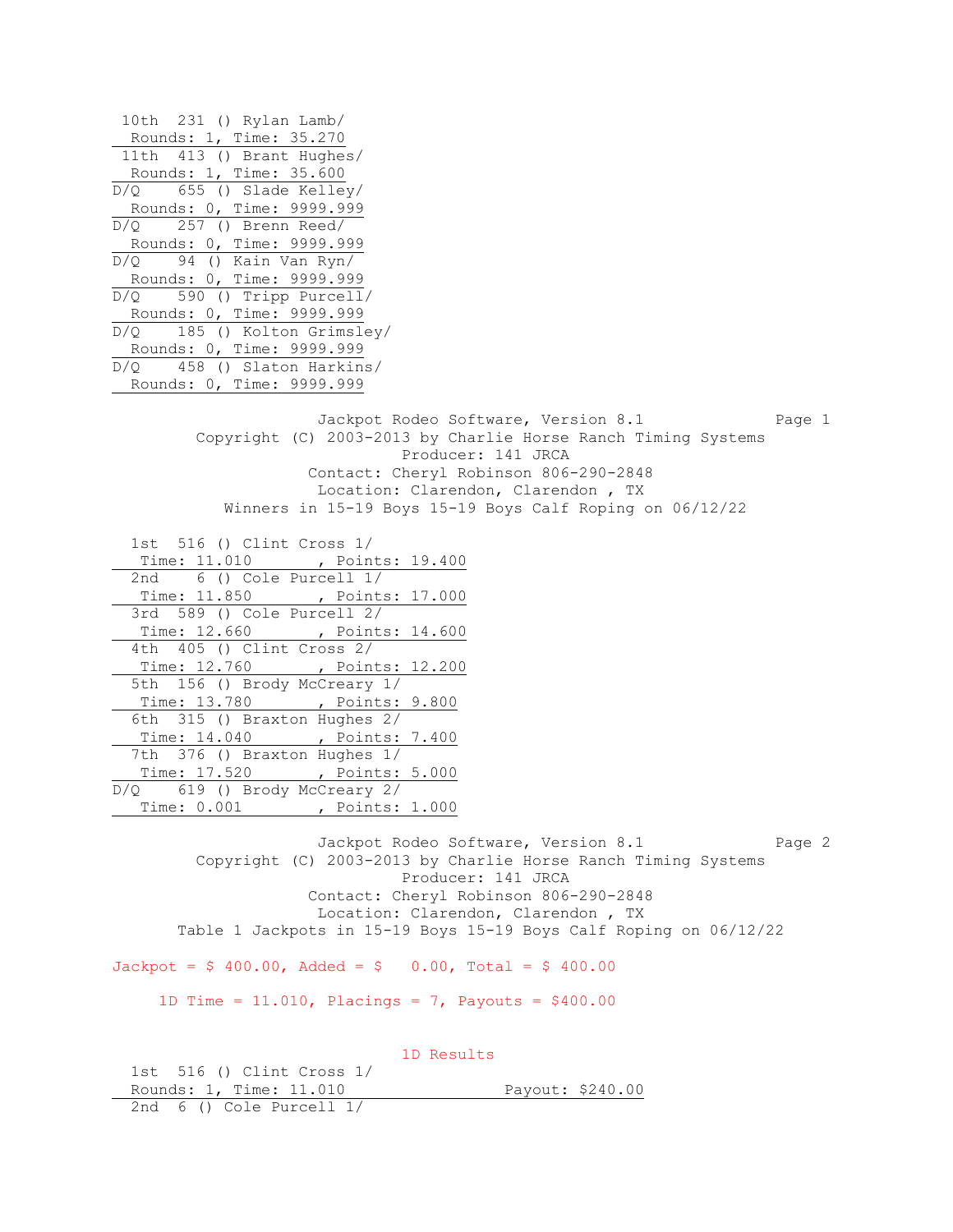Rounds: 1, Time: 11.850 Payout: \$160.00 3rd 589 () Cole Purcell 2/ Rounds: 1, Time: 12.660 4th 405 () Clint Cross 2/ Rounds: 1, Time: 12.760 5th 156 () Brody McCreary 1/ Rounds: 1, Time: 13.780 6th 315 () Braxton Hughes 2/ Rounds: 1, Time: 14.040 7th 376 () Braxton Hughes 1/ Rounds: 1, Time: 17.520 D/Q 619 () Brody McCreary 2/ Rounds: 0, Time: 9999.999 Jackpot Rodeo Software, Version 8.1 Page 1 Copyright (C) 2003-2013 by Charlie Horse Ranch Timing Systems Producer: 141 JRCA Contact: Cheryl Robinson 806-290-2848 Location: Clarendon, Clarendon , TX Winners in 11 & Under Girls 11&Under Girls Ribbon Roping on 06/12/22 1st 209 () Ella Hanes/ Time: 13.480 , Points: 17.100 2nd 103 () Pierce Van Ryn/ Time: 14.960 , Points: 15.000 3rd 441 () Kynadee Sinclair/ Time: 33.280 , Points: 12.900 (Base: 23.280, Penalty: 10.000) D/Q 4 () Saydee Sinclair/ Time: 0.001 , Points: 1.000 D/Q 270 () Emma Armstrong/ Time: 0.001 , Points: 1.000 D/Q 242 () Ridley Cathey/ Time: 0.001 , Points: 1.000  $D/Q$  207 () Etta Corse/ Time: 0.001 , Points: 1.000 Jackpot Rodeo Software, Version 8.1 Page 2 Copyright (C) 2003-2013 by Charlie Horse Ranch Timing Systems

 Producer: 141 JRCA Contact: Cheryl Robinson 806-290-2848 Location: Clarendon, Clarendon , TX Table 1 Jackpots in 11 & Under Girls 11&Under Girls Ribbon Roping on 06/12/

 $Jackpot = $ 157.50$ ,  $Added = $ 0.00$ ,  $Total = $ 157.50$ 

1D Time = 13.480, Placings = 3, Payouts = \$157.50

 1D Results 1st 209 () Ella Hanes/ Rounds: 1, Time: 13.480 Payout: \$94.50 2nd 103 () Pierce Van Ryn/ Rounds: 1, Time: 14.960 Payout: \$63.00 3rd 441 () Kynadee Sinclair/ Rounds: 1, Time: 33.280, Penalty: 10.000 D/Q 270 () Emma Armstrong/ Rounds: 0, Time: 9999.999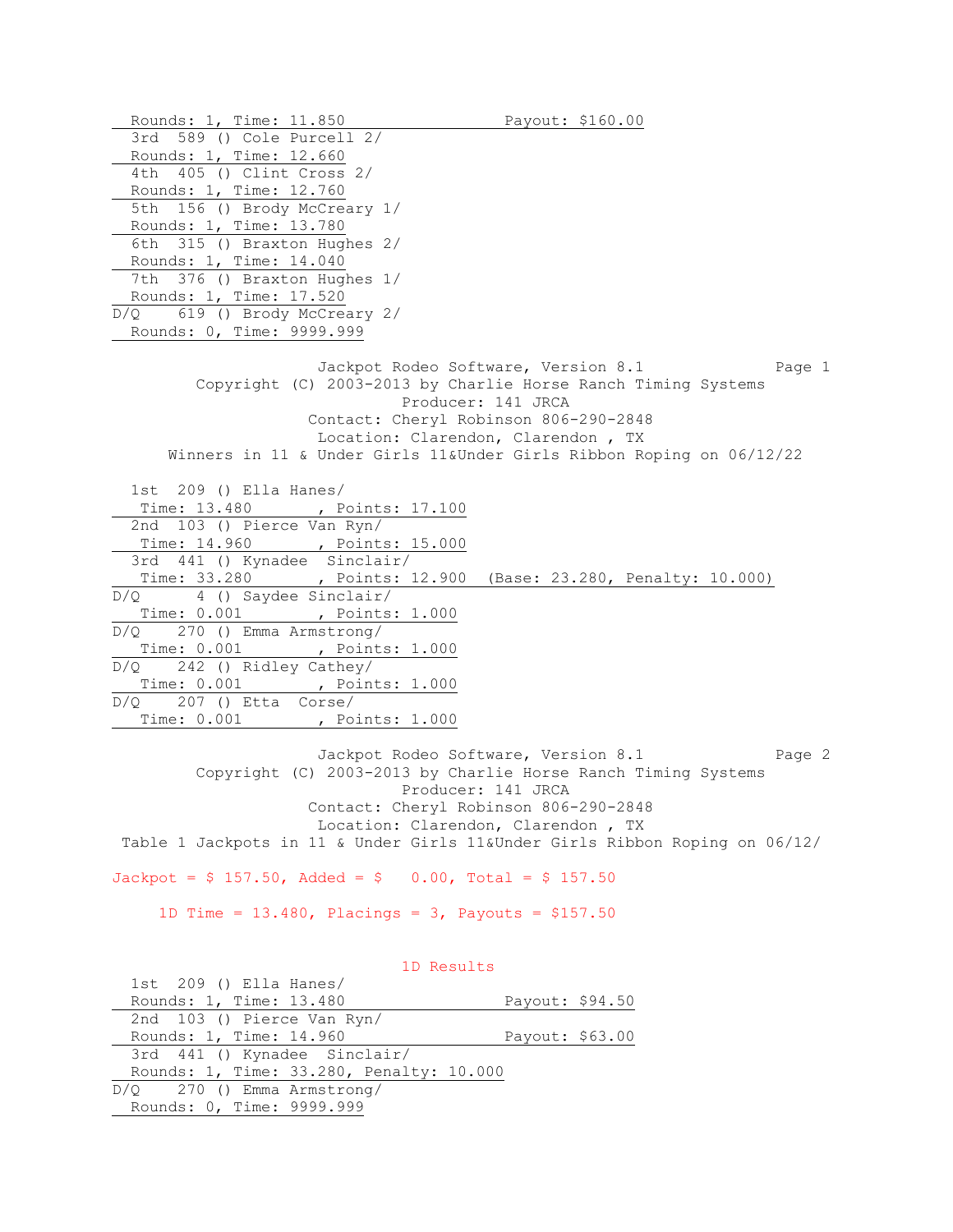D/Q 242 () Ridley Cathey/ Rounds: 0, Time: 9999.999 D/Q 207 () Etta Corse/ Rounds: 0, Time: 9999.999 D/Q 4 () Saydee Sinclair/ Rounds: 0, Time: 9999.999 Jackpot Rodeo Software, Version 8.1 Page 1 Copyright (C) 2003-2013 by Charlie Horse Ranch Timing Systems Producer: 141 JRCA Contact: Cheryl Robinson 806-290-2848 Location: Clarendon, Clarendon , TX Winners in 11 & Under Boys 11&Under Boys Ribbon Roping on 06/12/22 1st 508 () Cye Franzen/ Time: 13.360 , Points: 24.000 2nd 308 () Sterling Bruce/ Time: 16.410 , Points: 21.000 3rd 414 () Jake Purcell/ Time: 21.560 , Points: 18.000 D/Q 610 () Colton Henson/ Time: 0.001 , Points: 1.000  $D/Q$  7 () Trevin Kimble/ Time: 0.001 , Points: 1.000 D/Q 531 () Brazos Eakin/ Time: 0.001 , Points: 1.000 D/Q 27 () Diesel Van Ryn/ Time: 0.001 , Points: 1.000 D/Q 551 () Taos Armstrong/ Time: 0.001 , Points: 1.000 D/Q 434 () Quay Bruce/ Time: 0.001 , Points: 1.000 D/Q 96 () Luke Purcell/ Time: 0.001 , Points: 1.000

Jackpot Rodeo Software, Version 8.1 Page 2 Copyright (C) 2003-2013 by Charlie Horse Ranch Timing Systems Producer: 141 JRCA Contact: Cheryl Robinson 806-290-2848 Location: Clarendon, Clarendon , TX Table 1 Jackpots in 11 & Under Boys 11&Under Boys Ribbon Roping on 06/12/2

 $Jackpot = $ 225.00, \text{ Added} = $ 0.00, \text{ Total} = $ 225.00$ 

1D Time = 13.360, Placings = 3, Payouts = \$225.00

| 1st 508 () Cye Franzen/     |                 |                  |
|-----------------------------|-----------------|------------------|
| Rounds: 1, Time: 13.360     |                 | Payout: \$135.00 |
| 2nd 308 () Sterling Bruce/  |                 |                  |
| Rounds: 1, Time: 16.410     | Payout: \$90.00 |                  |
| 3rd 414 () Jake Purcell/    |                 |                  |
| Rounds: 1, Time: 21.560     |                 |                  |
| $D/O$ 610 () Colton Henson/ |                 |                  |
| Rounds: 0, Time: 9999.999   |                 |                  |
| $D/O$ 7 () Trevin Kimble/   |                 |                  |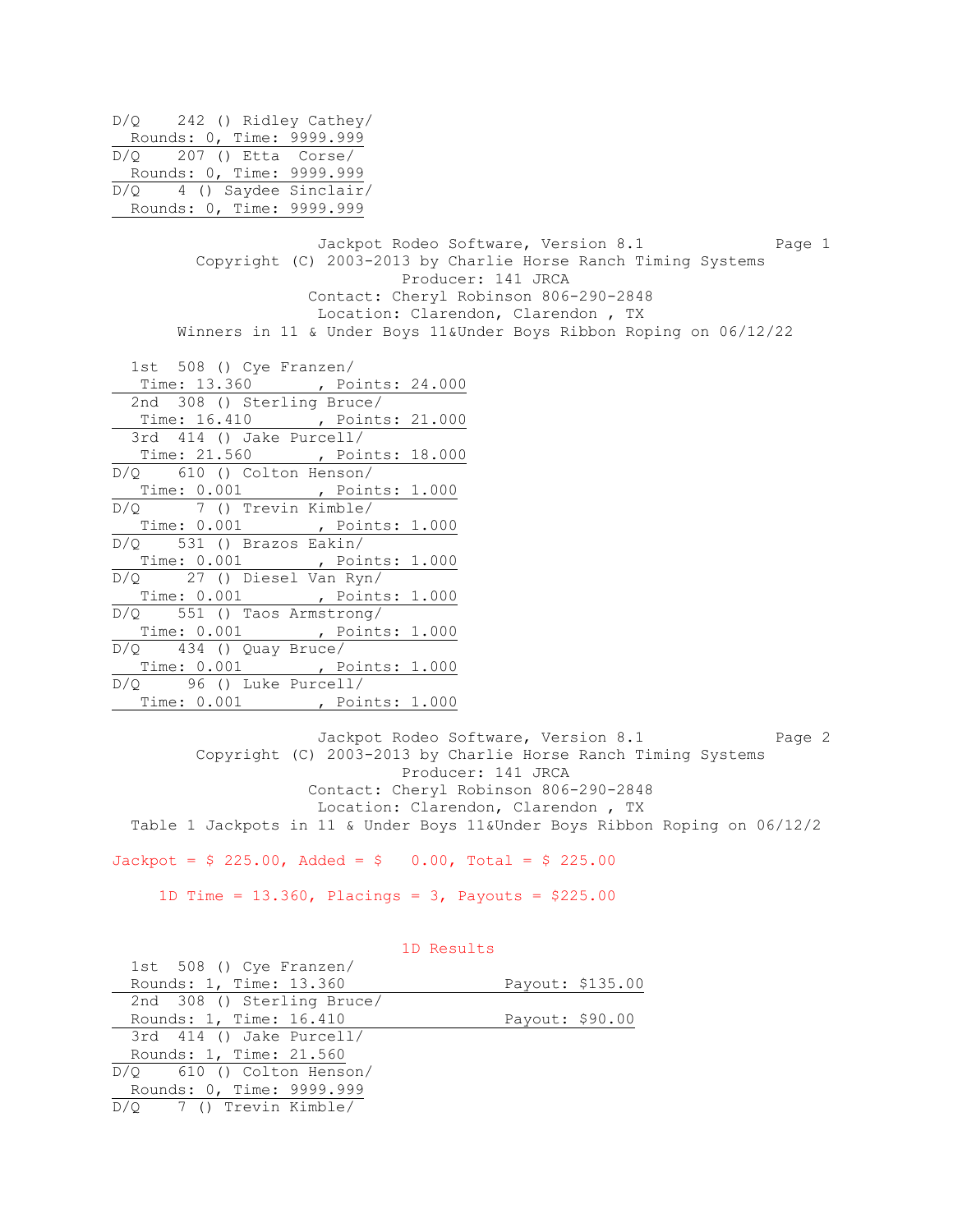Rounds: 0, Time: 9999.999 D/Q 531 () Brazos Eakin/ Rounds: 0, Time: 9999.999 D/Q 27 () Diesel Van Ryn/ Rounds: 0, Time: 9999.999 D/Q 551 () Taos Armstrong/ Rounds: 0, Time: 9999.999 D/Q 434 () Quay Bruce/ Rounds: 0, Time: 9999.999 D/Q 96 () Luke Purcell/ Rounds: 0, Time: 9999.999 Jackpot Rodeo Software, Version 8.1 Page 1 Copyright (C) 2003-2013 by Charlie Horse Ranch Timing Systems Producer: 141 JRCA Contact: Cheryl Robinson 806-290-2848 Location: Clarendon, Clarendon , TX Winners in 12-14 Girls 12-14 Girls Ribbon Roping on 06/12/22 1st 241 () Bentley Cathey/ Time: 12.820 , Points: 14.800 2nd 157 () Abby McCreary/ Time: 16.120 , Points: 13.000 3rd 334 () Kesslye Fuller/ Time: 19.230 , Points: 11.200 (Base: 9.230, Penalty: 10.000) 4th 552 () Avery Armstrong/ Time: 19.440 , Points: 9.400 (Base: 9.440, Penalty: 10.000) D/Q 287 () Meredithe Meeks/ Time: 0.001 , Points: 1.000 D/Q 148 () Tye Ann Dillingham/ Time: 0.001 , Points: 1.000

Jackpot Rodeo Software, Version 8.1 Page 2 Copyright (C) 2003-2013 by Charlie Horse Ranch Timing Systems Producer: 141 JRCA Contact: Cheryl Robinson 806-290-2848 Location: Clarendon, Clarendon , TX Table 1 Jackpots in 12-14 Girls 12-14 Girls Ribbon Roping on 06/12/22

 $Jackpot = $ 135.00$ ,  $Aded = $ 0.00$ ,  $Total = $ 135.00$ 

1D Time =  $12.820$ , Placings =  $4$ , Payouts =  $$135.00$ 

| 1st 241 () Bentley Cathey/               |                 |
|------------------------------------------|-----------------|
| Rounds: 1, Time: 12.820                  | Payout: \$81.00 |
| 2nd 157 () Abby McCreary/                |                 |
| Rounds: 1, Time: 16.120                  | Payout: \$54.00 |
| 3rd 334 () Kesslye Fuller/               |                 |
| Rounds: 1, Time: 19.230, Penalty: 10.000 |                 |
| 4th 552 () Avery Armstrong/              |                 |
| Rounds: 1, Time: 19.440, Penalty: 10.000 |                 |
| $D/Q = 148$ () Tye Ann Dillingham/       |                 |
| Rounds: 0, Time: 9999.999                |                 |
| D/O 287 () Meredithe Meeks/              |                 |
| Rounds: 0, Time: 9999.999                |                 |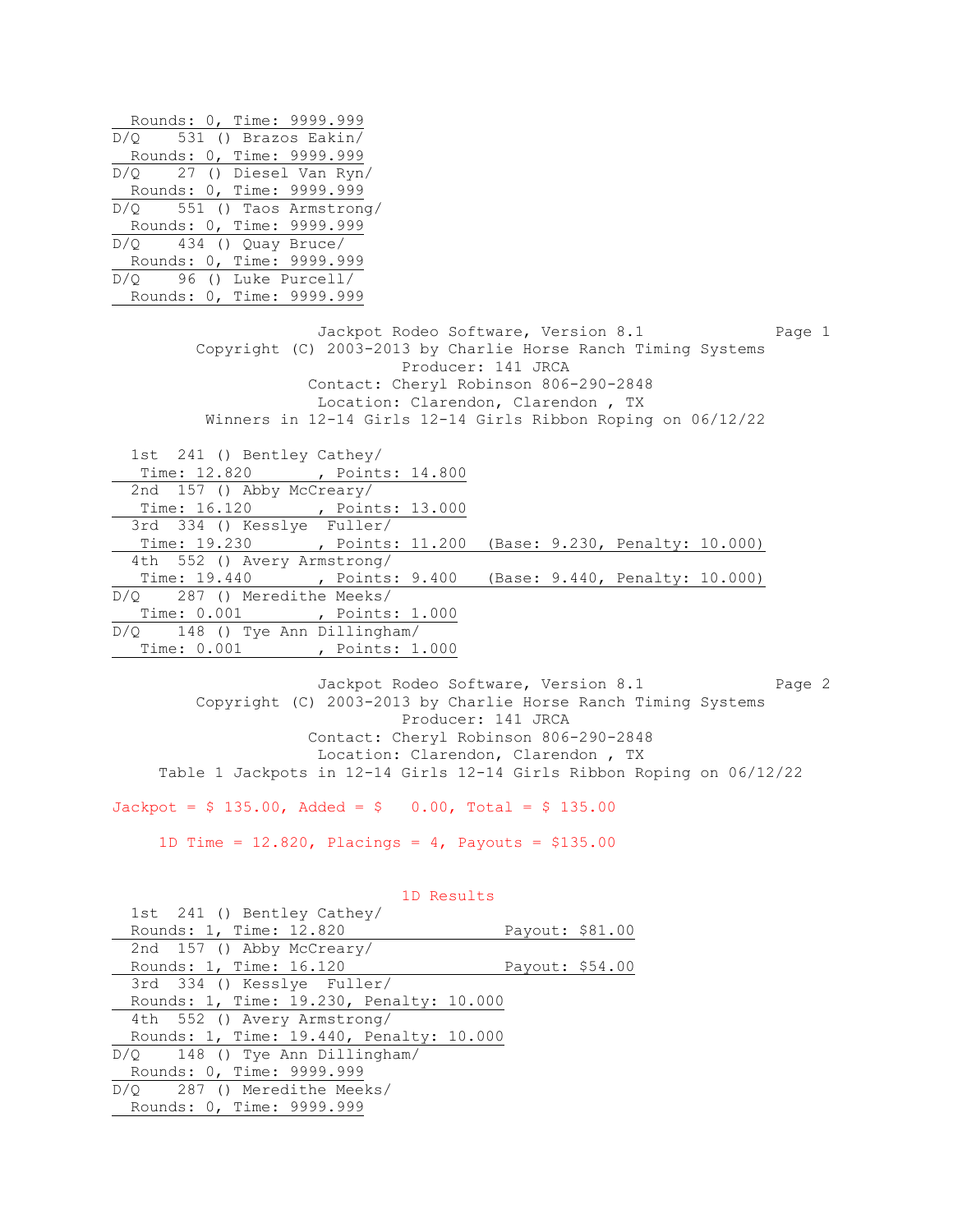Jackpot Rodeo Software, Version 8.1 Page 1 Copyright (C) 2003-2013 by Charlie Horse Ranch Timing Systems Producer: 141 JRCA Contact: Cheryl Robinson 806-290-2848 Location: Clarendon, Clarendon , TX Winners in 12-14 Boys 12-14 Boys Ribbon Roping on 06/12/22 1st 94 () Kain Van Ryn/ Time: 8.930 , Points: 40.100 2nd 271 () Bowie Eakin/ Time: 9.370 , Points: 35.000 3rd 288 () Slayde Stalls/ Time: 11.870 , Points: 29.900 4th 368 () Rhyder Rosipal/ Time: 11.930 , Points: 24.800 5th 292 () Stanford Corse/ Time: 13.050 , Points: 19.700 6th 185 () Kolton Grimsley/ Time: 13.770 , Points: 14.600 7th 253 () Cutter Bruce/ Time: 13.930 , Points: 9.500 8th 615 () Rayce Cameron/ Time: 14.730 , Points: 4.400 9th 574 () Dalton Meeks/ Time: 17.400 , Points: 1.000 10th 257 () Brenn Reed/ Time: 17.530 , Points: 1.000 11th 413 () Brant Hughes/ Time: 18.200 , Points: 1.000 (Base: 8.200, Penalty: 10.000) 12th 590 () Tripp Purcell/ Time: 22.980 , Points: 1.000 (Base: 12.980, Penalty: 10.000) 12th 458 () Slaton Harkins/ Time: 0.001 , Points: 1.000 D/Q 655 () Slade Kelley/ Time: 0.001 , Points: 1.000  $D/Q$  231 () Rylan Lamb/ Time: 0.001 , Points: 1.000 D/Q 327 () Tad Evans/ Time: 0.001 , Points: 1.000 D/Q 230 () Hazen Lamb/ Time: 0.001 , Points: 1.000

Jackpot Rodeo Software, Version 8.1 Page 2 Copyright (C) 2003-2013 by Charlie Horse Ranch Timing Systems Producer: 141 JRCA Contact: Cheryl Robinson 806-290-2848 Location: Clarendon, Clarendon , TX Table 1 Jackpots in 12-14 Boys 12-14 Boys Ribbon Roping on 06/12/22

 $Jackpot = $ 382.50$ ,  $Added = $ 0.00$ ,  $Total = $ 382.50$ 

1D Time = 8.930, Placings = 12, Payouts = \$382.50

1D Results

1st 94 () Kain Van Ryn/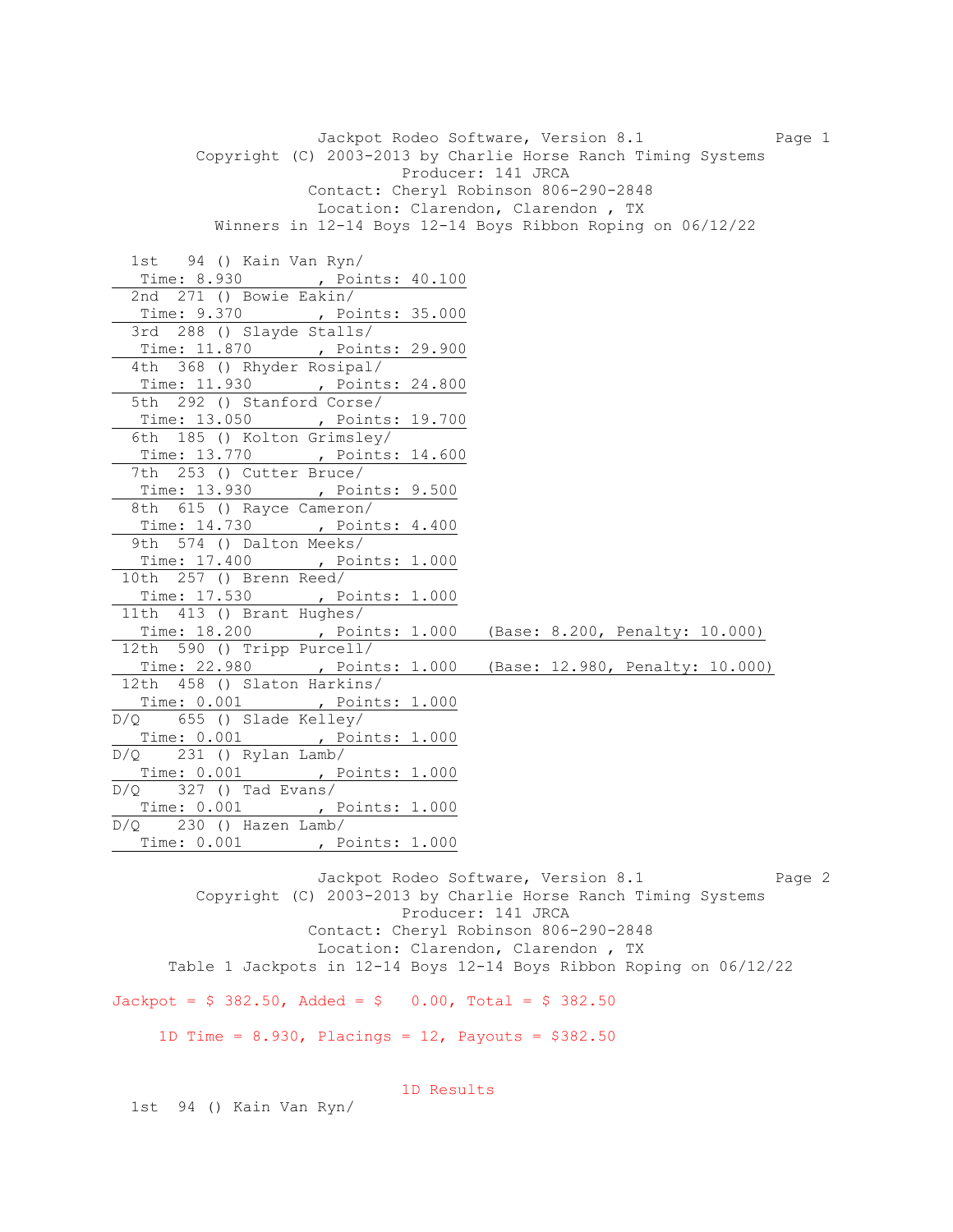```
Rounds: 1, Time: 8.930 Payout: $153.00
  2nd 271 () Bowie Eakin/ 
 Rounds: 1, Time: 9.370 Payout: $114.75
  3rd 288 () Slayde Stalls/ 
 Rounds: 1, Time: 11.870 Payout: $76.50
  4th 368 () Rhyder Rosipal/ 
 Rounds: 1, Time: 11.930 Payout: $38.25
  5th 292 () Stanford Corse/ 
  Rounds: 1, Time: 13.050 
  6th 185 () Kolton Grimsley/ 
  Rounds: 1, Time: 13.770 
  7th 253 () Cutter Bruce/ 
  Rounds: 1, Time: 13.930 
  8th 615 () Rayce Cameron/ 
  Rounds: 1, Time: 14.730 
  9th 574 () Dalton Meeks/ 
  Rounds: 1, Time: 17.400 
10th 257 () Brenn Reed/ 
  Rounds: 1, Time: 17.530 
11th 413 () Brant Hughes/ 
  Rounds: 1, Time: 18.200, Penalty: 10.000 
12th 590 () Tripp Purcell/ 
  Rounds: 1, Time: 22.980, Penalty: 10.000 
D/Q 655 () Slade Kelley/ 
  Rounds: 0, Time: 9999.999 
D/Q 231 () Rylan Lamb/
  Rounds: 0, Time: 9999.999 
D/Q 327 () Tad Evans/ 
 Rounds: 0, Time: 9999.999 
D/Q 230 () Hazen Lamb/
 Rounds: 0, Time: 9999.999 
D/Q 458 () Slaton Harkins/ 
 Rounds: 0, Time: 9999.999 
                     Jackpot Rodeo Software, Version 8.1 Page 1
         Copyright (C) 2003-2013 by Charlie Horse Ranch Timing Systems 
                              Producer: 141 JRCA 
                     Contact: Cheryl Robinson 806-290-2848 
                      Location: Clarendon, Clarendon , TX 
        Winners in 3 & Under Boys 3&Under Boys Stick Barrels on 06/12/22 
  1st 329 () Lawton Sorrells/ 
  Time: 11.590 , Points: 5.600
  2nd 227 () Kress Hanes/ 
   Time: 20.500 , Points: 5.000 (Base: 15.500, Penalty: 5.000) 
                     Jackpot Rodeo Software, Version 8.1 Page 2
         Copyright (C) 2003-2013 by Charlie Horse Ranch Timing Systems 
                              Producer: 141 JRCA 
                     Contact: Cheryl Robinson 806-290-2848 
                      Location: Clarendon, Clarendon , TX 
    Table 1 Jackpots in 3 & Under Boys 3&Under Boys Stick Barrels on 06/12/22
Jackpot = $ 15.00, \text{ Added} = $ 0.00, \text{ Total} = $ 15.001D Time = 11.590, Placings = 2, Payouts = $15.00
```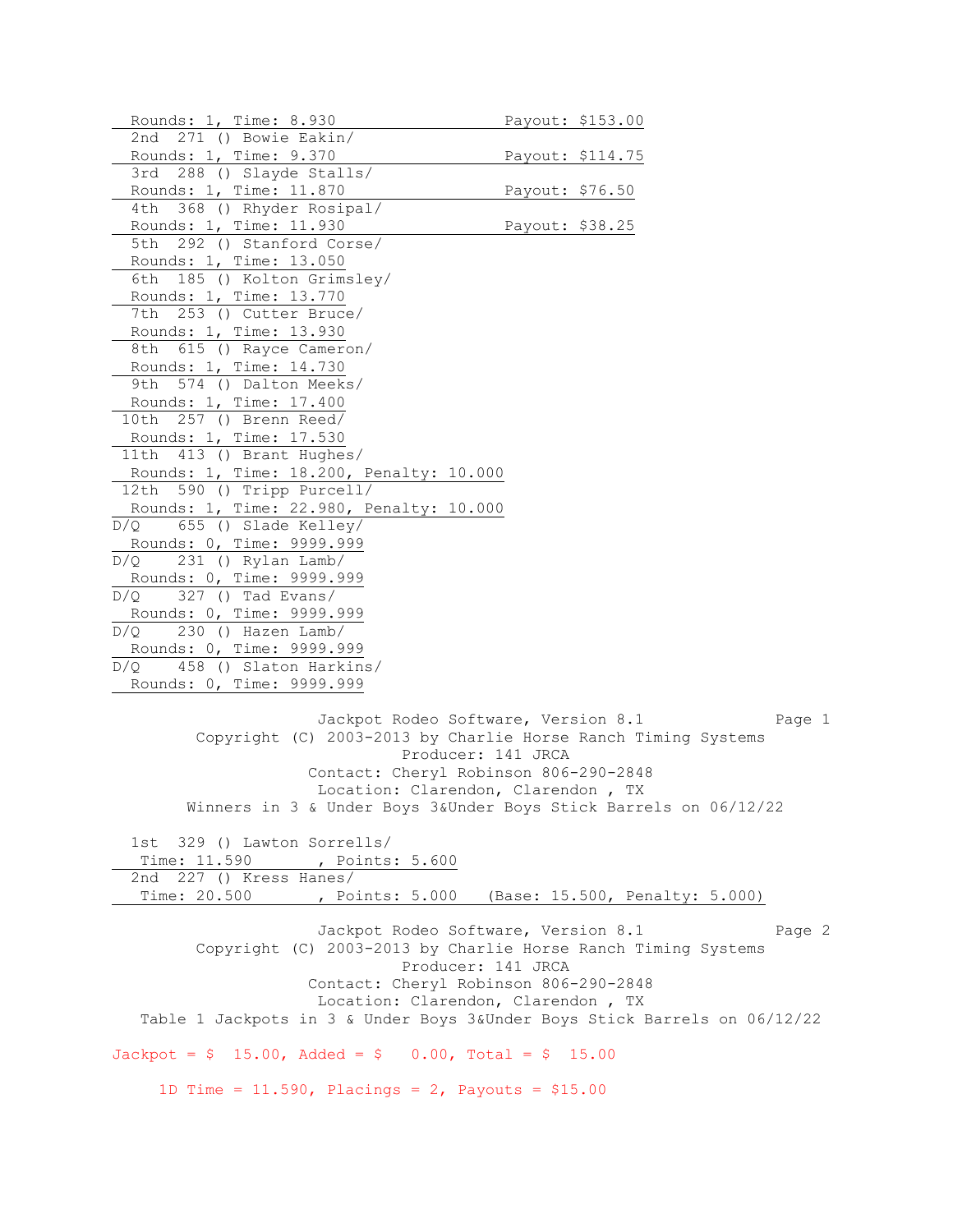1D Results 1st 329 () Lawton Sorrells/ Rounds: 1, Time: 11.590 Payout: \$15.00 2nd 227 () Kress Hanes/ Rounds: 1, Time: 20.500, Penalty: 5.000 Jackpot Rodeo Software, Version 8.1 Page 1 Copyright (C) 2003-2013 by Charlie Horse Ranch Timing Systems Producer: 141 JRCA Contact: Cheryl Robinson 806-290-2848 Location: Clarendon, Clarendon , TX Winners in 3 & Under Boys 3&Under Boys Stick Goats on 06/12/22 1st 329 () Lawton Sorrells/ Time: 3.180 , Points: 5.600 2nd 227 () Kress Hanes/ Time: 3.840 , Points: 5.000 Jackpot Rodeo Software, Version 8.1 Page 2 Copyright (C) 2003-2013 by Charlie Horse Ranch Timing Systems Producer: 141 JRCA Contact: Cheryl Robinson 806-290-2848 Location: Clarendon, Clarendon , TX Table 1 Jackpots in 3 & Under Boys 3&Under Boys Stick Goats on 06/12/22  $Jackpot = $ 15.00, \text{ Added} = $ 0.00, \text{ Total} = $ 15.00$ 1D Time =  $3.180$ , Placings =  $2$ , Payouts =  $$15.00$  1D Results 1st 329 () Lawton Sorrells/ Rounds: 1, Time: 3.180 Payout: \$15.00 2nd 227 () Kress Hanes/ Rounds: 1, Time: 3.840 Jackpot Rodeo Software, Version 8.1 Page 1 Copyright (C) 2003-2013 by Charlie Horse Ranch Timing Systems Producer: 141 JRCA Contact: Cheryl Robinson 806-290-2848 Location: Clarendon, Clarendon , TX Winners in 4-5 Boys&Girls 4-5 Boys Calf Dummy Roping on 06/12/22 1st 372 () Hayse Moore/ Time: 1.000 , Points: 17.100 2nd 64 () Kreece Schroeter/ Time: 2.000 , Points: 15.000 3rd 25 () Kelsi Grimsley/ Time: 3.000 , Points: 12.900 4th 617 () Braxton Henson/ Time: 4.000 , Points: 10.800 5th 577 () Sterling Johnson/ Time: 5.000 , Points: 8.700 D/Q 582 () Quinn Oxley/ Time: 0.001 , Points: 1.000 D/Q 488 () Kress Hanes/MOVE-UP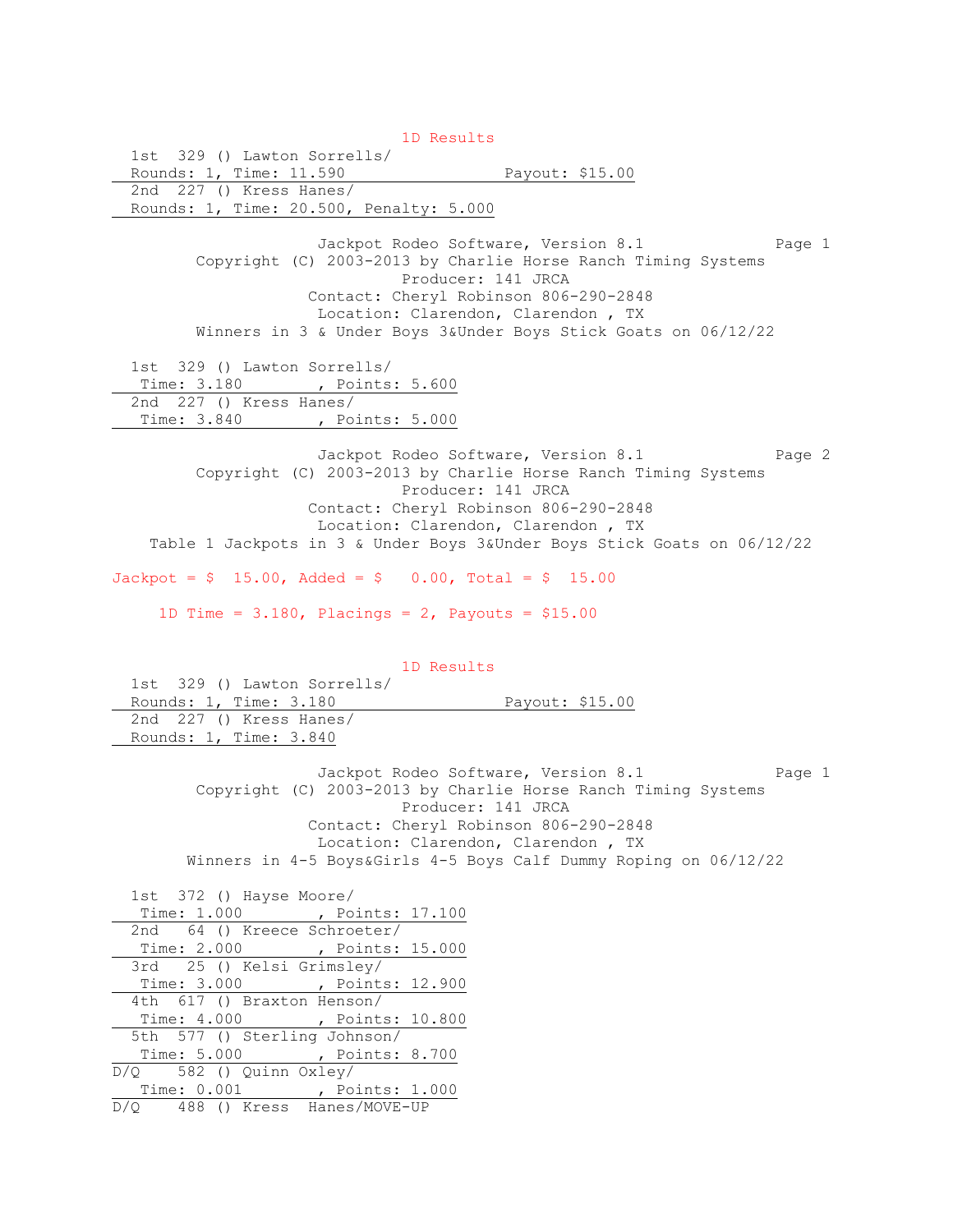Time: 0.001 , Points: 1.000

Jackpot Rodeo Software, Version 8.1 Page 2 Copyright (C) 2003-2013 by Charlie Horse Ranch Timing Systems Producer: 141 JRCA Contact: Cheryl Robinson 806-290-2848 Location: Clarendon, Clarendon , TX Table 1 Jackpots in 4-5 Boys&Girls 4-5 Boys Calf Dummy Roping on 06/12/22  $Jackpot = $ 70.00$ ,  $Added = $ 0.00$ ,  $Total = $ 70.00$ 

1D Time =  $1.000$ , Placings =  $5$ , Payouts = \$70.00

 1D Results 1st 372 () Hayse Moore/ Rounds: 1, Time: 1.000 Payout: \$42.00 2nd 64 () Kreece Schroeter/ Rounds: 1, Time: 2.000 Payout: \$28.00 3rd 25 () Kelsi Grimsley/ Rounds: 1, Time: 3.000 4th 617 () Braxton Henson/ Rounds: 1, Time: 4.000 5th 577 () Sterling Johnson/ Rounds: 1, Time: 5.000 D/Q 488 () Kress Hanes/MOVE-UP Rounds: 0, Time: 9999.999 D/Q 582 () Quinn Oxley/ Rounds: 0, Time: 9999.999 Jackpot Rodeo Software, Version 8.1 Page 1 Copyright (C) 2003-2013 by Charlie Horse Ranch Timing Systems Producer: 141 JRCA Contact: Cheryl Robinson 806-290-2848 Location: Clarendon, Clarendon , TX Winners in 15-19 Girls 15-19 Girls Goat Tying on 06/12/22 1st 521 () Kesslye Fuller 1/ Time: 8.270 , Points: 14.800 2nd 406 () Ella Hanes 1/ Time: 8.410 , Points: 13.000 3rd 592 () Brenna Ellis 1/ Time: 8.900 , Points: 11.200 4th 401 () Delaney Masters 1/ Time: 13.240 , Points: 9.400 5th 90 () Taylor Thompson 1/ Time: 13.260 , Points: 7.600 6th 666 () Colee Cox 1/NONMEMBER Time: 13.400 Jackpot Rodeo Software, Version 8.1 Page 2

 Copyright (C) 2003-2013 by Charlie Horse Ranch Timing Systems Producer: 141 JRCA Contact: Cheryl Robinson 806-290-2848 Location: Clarendon, Clarendon , TX Table 1 Jackpots in 15-19 Girls 15-19 Girls Goat Tying on 06/12/22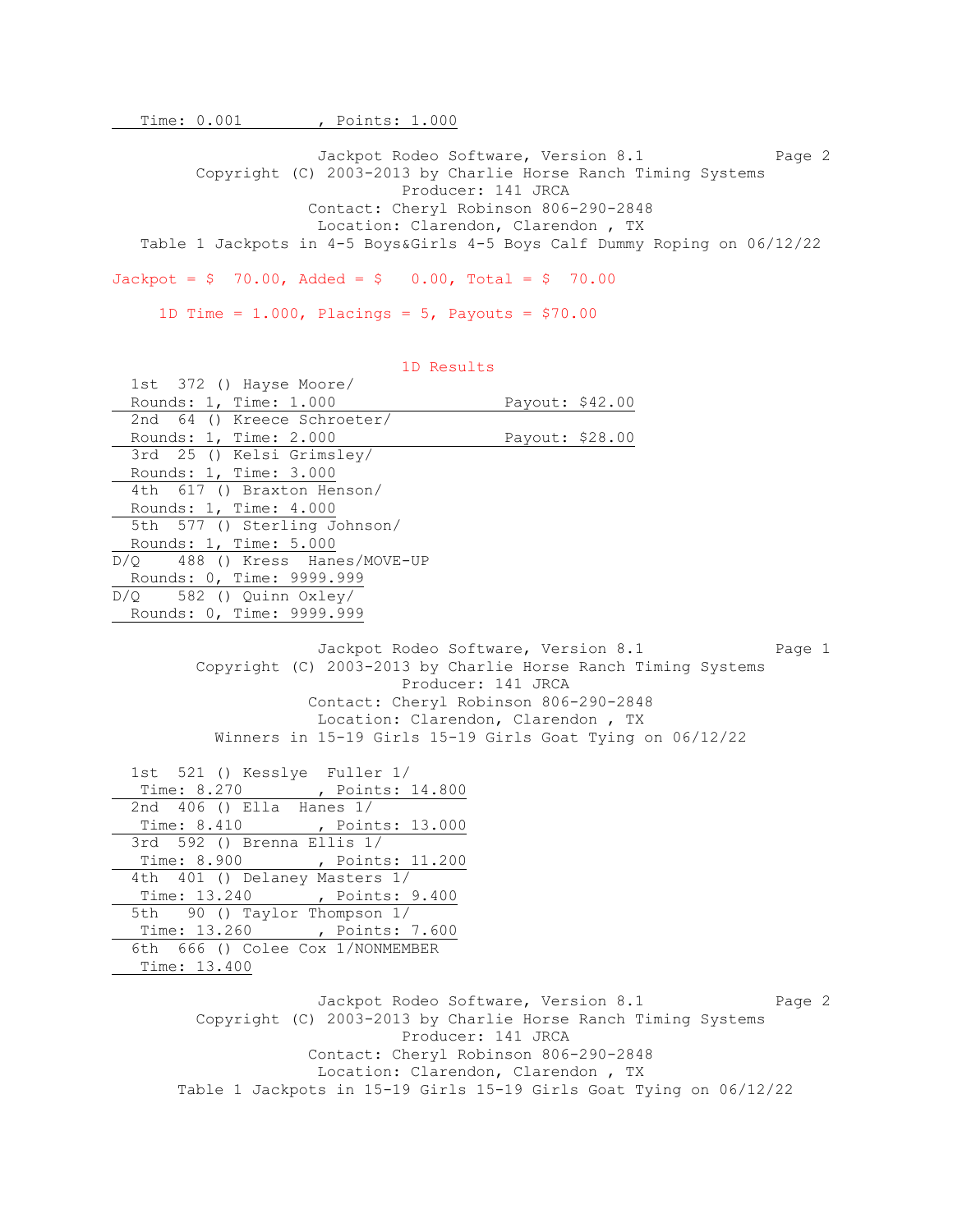$Jackpot = $ 300.00, Added = $ 0.00, Total = $ 300.00$ 

1D Time =  $8.270$ , Placings =  $6$ , Payouts =  $$300.00$ 

 1D Results 1st 521 () Kesslye Fuller 1/ Rounds: 1, Time: 8.270 Payout: \$180.00 2nd 406 () Ella Hanes 1/ Rounds: 1, Time: 8.410 Payout: \$120.00 3rd 592 () Brenna Ellis 1/ Rounds: 1, Time: 8.900 4th 401 () Delaney Masters 1/ Rounds: 1, Time: 13.240 5th 90 () Taylor Thompson 1/ Rounds: 1, Time: 13.260 6th 666 () Colee Cox 1/NONMEMBER Rounds: 1, Time: 13.400 Jackpot Rodeo Software, Version 8.1 Page 1 Copyright (C) 2003-2013 by Charlie Horse Ranch Timing Systems Producer: 141 JRCA Contact: Cheryl Robinson 806-290-2848 Location: Clarendon, Clarendon , TX Winners in 12-14 Girls 12-14 Girls Goat Tying on 06/12/22 1st 552 () Avery Armstrong/ Time: 7.780 , Points: 24.000 2nd 52 () Colee Cox/NOMEMBER Time: 7.970 3rd 340 () Jaycee Wetsel/ Time: 9.830 , Points: 21.000 4th 157 () Abby McCreary/ Time: 9.960 , Points: 18.000 5th 234 () Riley Wetsel/ Time: 11.710 , Points: 15.000 6th 148 () Tye Ann Dillingham/ Time: 13.940 , Points: 12.000 7th 287 () Meredithe Meeks/ Time: 18.660 , Points: 9.000 8th 542 () Quin Billingsley/ Time: 20.920 , Points: 6.000 (Base: 10.920, Penalty: 10.000) D/Q 210 () Delaney Masters/ Time: 0.001 , Points: 1.000 D/Q 334 () Kesslye Fuller/ Time: 0.001 , Points: 1.000 Jackpot Rodeo Software, Version 8.1 Page 2

 Copyright (C) 2003-2013 by Charlie Horse Ranch Timing Systems Producer: 141 JRCA Contact: Cheryl Robinson 806-290-2848 Location: Clarendon, Clarendon , TX Table 1 Jackpots in 12-14 Girls 12-14 Girls Goat Tying on 06/12/22

 $Jackpot = $ 200.00, \text{ Added} = $ 0.00, \text{ Total} = $ 200.00$ 

1D Time =  $7.780$ , Placings =  $8$ , Payouts = \$200.00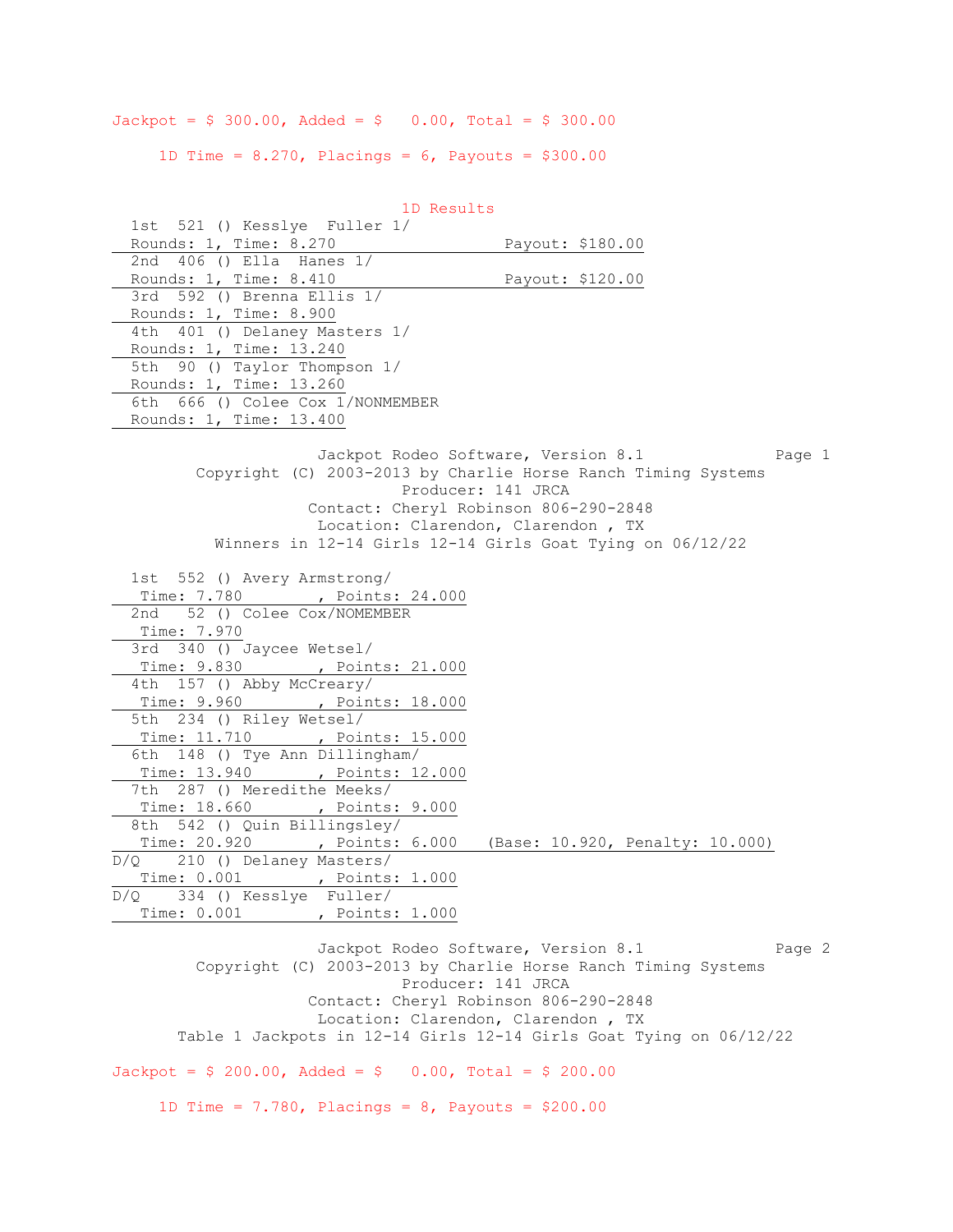|                                                         | 1D Results                                                                                                                                                                                                          |
|---------------------------------------------------------|---------------------------------------------------------------------------------------------------------------------------------------------------------------------------------------------------------------------|
| 1st 552 () Avery Armstrong/                             |                                                                                                                                                                                                                     |
| Rounds: 1, Time: 7.780                                  | Payout: \$120.00                                                                                                                                                                                                    |
| 2nd 52 () Colee Cox/NOMEMBER                            |                                                                                                                                                                                                                     |
| Rounds: 1, Time: 7.970                                  | Payout: \$80.00                                                                                                                                                                                                     |
| 3rd 340 () Jaycee Wetsel/                               |                                                                                                                                                                                                                     |
| Rounds: 1, Time: 9.830                                  |                                                                                                                                                                                                                     |
| 4th 157 () Abby McCreary/                               |                                                                                                                                                                                                                     |
| Rounds: 1, Time: 9.960                                  |                                                                                                                                                                                                                     |
| 5th 234 () Riley Wetsel/                                |                                                                                                                                                                                                                     |
| Rounds: 1, Time: 11.710                                 |                                                                                                                                                                                                                     |
| 6th 148 () Tye Ann Dillingham/                          |                                                                                                                                                                                                                     |
| Rounds: 1, Time: 13.940                                 |                                                                                                                                                                                                                     |
| 7th 287 () Meredithe Meeks/                             |                                                                                                                                                                                                                     |
| Rounds: 1, Time: 18.660                                 |                                                                                                                                                                                                                     |
| 8th 542 () Quin Billingsley/                            |                                                                                                                                                                                                                     |
| Rounds: 1, Time: 20.920, Penalty: 10.000                |                                                                                                                                                                                                                     |
| $D/Q$ 334 () Kesslye Fuller/                            |                                                                                                                                                                                                                     |
| Rounds: 0, Time: 9999.999                               |                                                                                                                                                                                                                     |
| $\overline{D/Q}$ 210 () Delaney Masters/                |                                                                                                                                                                                                                     |
| Rounds: 0, Time: 9999.999                               |                                                                                                                                                                                                                     |
|                                                         | Jackpot Rodeo Software, Version 8.1<br>Page 1<br>Copyright (C) 2003-2013 by Charlie Horse Ranch Timing Systems<br>Producer: 141 JRCA<br>Contact: Cheryl Robinson 806-290-2848<br>Location: Clarendon, Clarendon, TX |
|                                                         |                                                                                                                                                                                                                     |
| 1st 17 () Tailyn Kimble/                                | Winners in 9-11 Girls 9-11 Girls Goat Tying on 06/12/22                                                                                                                                                             |
| Time: 8.790 , Points: 26.300                            |                                                                                                                                                                                                                     |
| 2nd 248 () Paysli Jo Groves/                            |                                                                                                                                                                                                                     |
| Time: 10.230 , Points: 23.000                           |                                                                                                                                                                                                                     |
| 3rd 229 () Steeley Moore/                               |                                                                                                                                                                                                                     |
| Time: 11.320 , Points: 19.700                           |                                                                                                                                                                                                                     |
| 4th 242 () Ridley Cathey/                               |                                                                                                                                                                                                                     |
| Time: 11.920 , Points: 16.400                           |                                                                                                                                                                                                                     |
| 5th 209 () Ella Hanes/                                  |                                                                                                                                                                                                                     |
| Time: 12.120 , Points: 13.100                           |                                                                                                                                                                                                                     |
| 6th 147 () Tinsley Dillingham/                          |                                                                                                                                                                                                                     |
| Time: 13.220<br>, Points: 9.800                         |                                                                                                                                                                                                                     |
| 7th 207 () Etta Corse/                                  |                                                                                                                                                                                                                     |
| , Points: 6.500<br>Time: 14.010                         |                                                                                                                                                                                                                     |
| 14 () Joslyn Kimble/<br>8th                             |                                                                                                                                                                                                                     |
| , Points: 3.200<br>Time: 15.370                         |                                                                                                                                                                                                                     |
| 103 () Pierce Van Ryn/<br>9th                           |                                                                                                                                                                                                                     |
| Time: 15.560<br>, Points: 1.000                         |                                                                                                                                                                                                                     |
| 489 () Raynee Robinson/<br>10th                         |                                                                                                                                                                                                                     |
| Time: 18.550 , Points: 1.000<br>11th                    |                                                                                                                                                                                                                     |
| 204 () Kadi Jai Nobile/<br>Time: 21.030 , Points: 1.000 |                                                                                                                                                                                                                     |

Jackpot Rodeo Software, Version 8.1 Page 2 Copyright (C) 2003-2013 by Charlie Horse Ranch Timing Systems Producer: 141 JRCA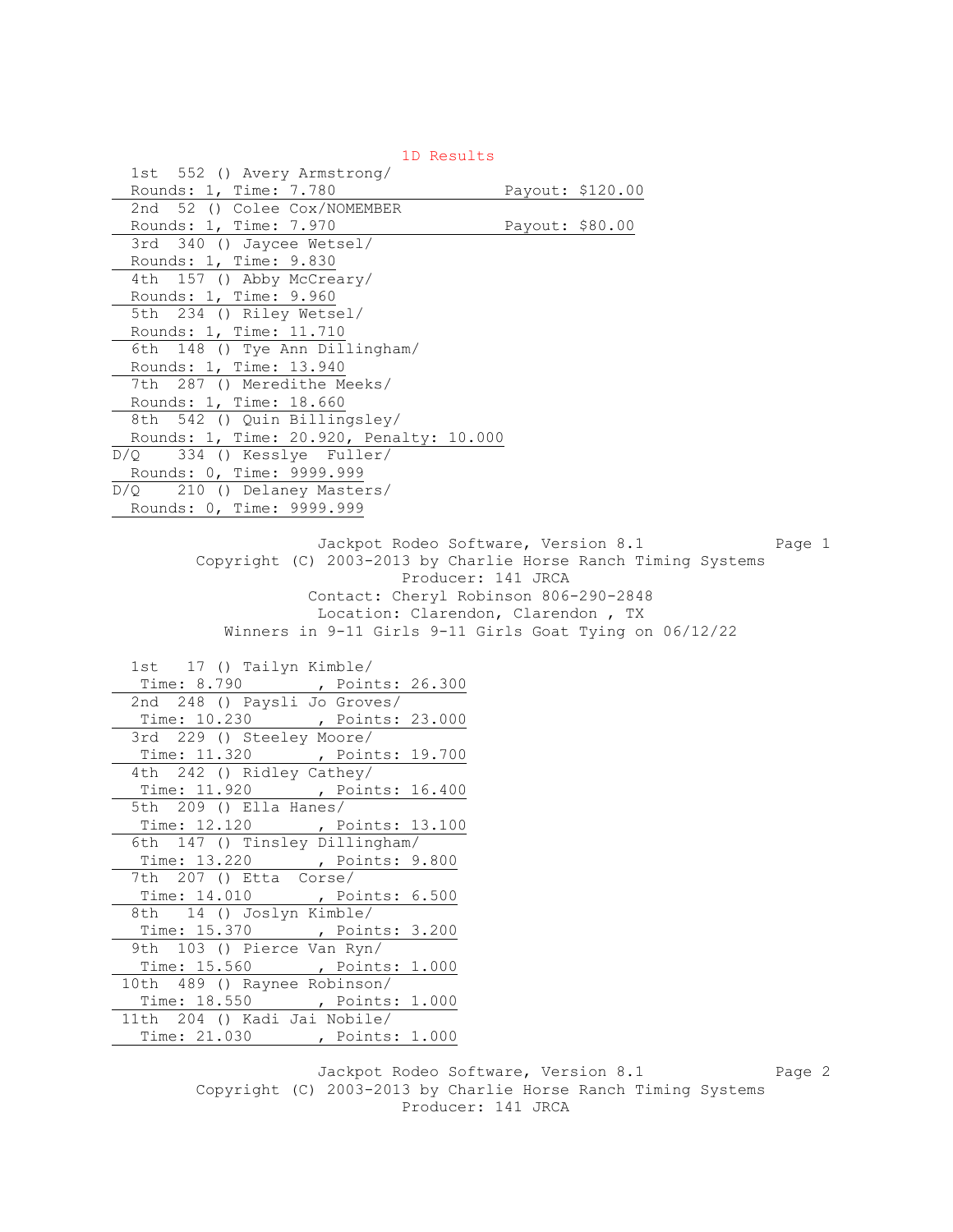Contact: Cheryl Robinson 806-290-2848 Location: Clarendon, Clarendon , TX Table 1 Jackpots in 9-11 Girls 9-11 Girls Goat Tying on 06/12/22

 $Jackpot = $ 192.50$ ,  $Added = $ 0.00$ ,  $Total = $ 192.50$ 

1D Time = 8.790, Placings = 11, Payouts = \$192.50

| 1st 17 () Tailyn Kimble/                                      |                                     |        |
|---------------------------------------------------------------|-------------------------------------|--------|
| Rounds: 1, Time: 8.790                                        | Payout: \$96.25                     |        |
| 2nd 248 () Paysli Jo Groves/                                  |                                     |        |
| Rounds: 1, Time: 10.230                                       | Payout: \$57.75                     |        |
| 3rd 229 () Steeley Moore/                                     |                                     |        |
| Rounds: 1, Time: 11.320                                       | Payout: \$38.50                     |        |
| 4th 242 () Ridley Cathey/                                     |                                     |        |
| Rounds: 1, Time: 11.920                                       |                                     |        |
| 5th 209 () Ella Hanes/                                        |                                     |        |
| Rounds: 1, Time: 12.120                                       |                                     |        |
| 6th 147 () Tinsley Dillingham/                                |                                     |        |
| Rounds: 1, Time: 13.220                                       |                                     |        |
| 7th 207 () Etta Corse/                                        |                                     |        |
| Rounds: 1, Time: 14.010                                       |                                     |        |
| 8th 14 () Joslyn Kimble/                                      |                                     |        |
| Rounds: 1, Time: 15.370                                       |                                     |        |
| 9th 103 () Pierce Van Ryn/                                    |                                     |        |
| Rounds: 1, Time: 15.560                                       |                                     |        |
| 10th 489 () Raynee Robinson/                                  |                                     |        |
| Rounds: 1, Time: 18.550                                       |                                     |        |
| 11th 204 () Kadi Jai Nobile/                                  |                                     |        |
| Rounds: 1, Time: 21.030                                       |                                     |        |
|                                                               |                                     |        |
|                                                               | Jackpot Rodeo Software, Version 8.1 | Page 1 |
| Copyright (C) 2003-2013 by Charlie Horse Ranch Timing Systems |                                     |        |
|                                                               | Producer: 141 JRCA                  |        |
|                                                               |                                     |        |

1D Results

| Copyright (C) 2003-2013 by Charlie Horse Ranch Timing Systems |
|---------------------------------------------------------------|
| Producer: 141 JRCA                                            |
| Contact: Cheryl Robinson 806-290-2848                         |
| Location: Clarendon, Clarendon, TX                            |
| Winners in 9-11 Boys 9-11 Boys Goat Tying on $06/12/22$       |
| 1st 618 () Kallym Fuller/                                     |
| Time: 12.210 , Points: 17.100                                 |
| 2nd 434 () Quay Bruce/                                        |
| Time: 15.360 , Points: 15.000                                 |
| 3rd 610 () Colton Henson/                                     |
| Time: 16.730 , Points: 12.900                                 |
| 4th 238 () Kelby Wetsel/                                      |
| Time: 18.000 , Points: 10.800                                 |
| 5th 308 () Sterling Bruce/                                    |
| Time: 19.850 , Points: 8.700                                  |
| 6th 508 () Cye Franzen/                                       |
| Time: 23.260 , Points: 6.600 (Base: 13.260, Penalty: 10.000)  |
| $D/Q$ 551 () Taos Armstrong/                                  |
| Time: 0.001, Points: 1.000                                    |
|                                                               |

Jackpot Rodeo Software, Version 8.1 Page 2 Copyright (C) 2003-2013 by Charlie Horse Ranch Timing Systems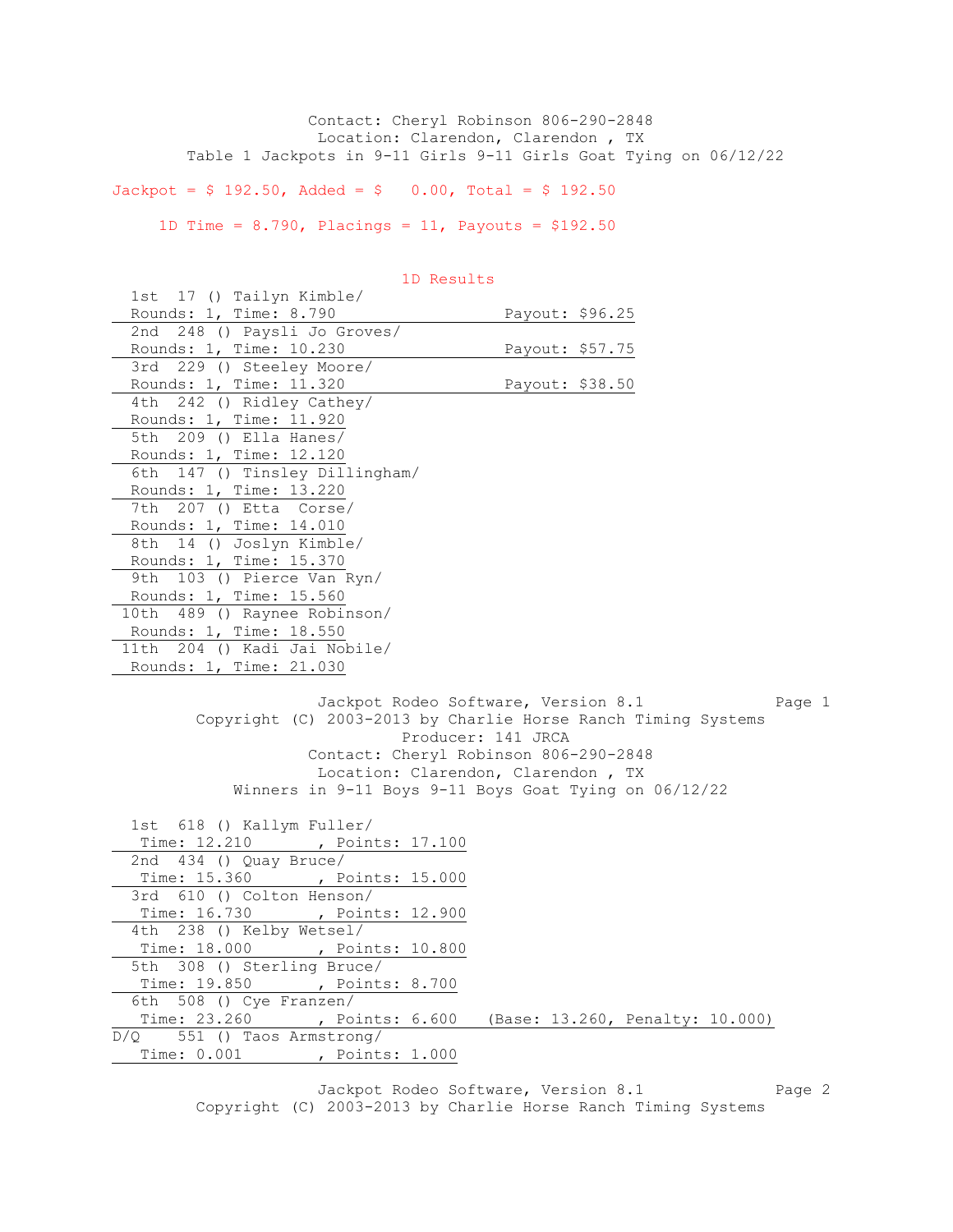Producer: 141 JRCA Contact: Cheryl Robinson 806-290-2848 Location: Clarendon, Clarendon , TX Table 1 Jackpots in 9-11 Boys 9-11 Boys Goat Tying on 06/12/22

 $Jackpot = $ 122.50$ ,  $Added = $ 0.00$ ,  $Total = $ 122.50$ 

1D Time =  $12.210$ , Placings =  $6$ , Payouts =  $$122.50$ 

| 1D Results                                                                                                                                                                                                                                                         |                 |
|--------------------------------------------------------------------------------------------------------------------------------------------------------------------------------------------------------------------------------------------------------------------|-----------------|
| 1st 618 () Kallym Fuller/                                                                                                                                                                                                                                          |                 |
| Rounds: 1, Time: 12.210                                                                                                                                                                                                                                            | Payout: \$73.50 |
| 2nd 434 () Quay Bruce/                                                                                                                                                                                                                                             |                 |
| Rounds: 1, Time: 15.360                                                                                                                                                                                                                                            | Payout: \$49.00 |
| 3rd 610 () Colton Henson/                                                                                                                                                                                                                                          |                 |
| Rounds: 1, Time: 16.730                                                                                                                                                                                                                                            |                 |
| 4th 238 () Kelby Wetsel/                                                                                                                                                                                                                                           |                 |
| Rounds: 1, Time: 18.000                                                                                                                                                                                                                                            |                 |
| 5th 308 () Sterling Bruce/                                                                                                                                                                                                                                         |                 |
| Rounds: 1, Time: 19.850                                                                                                                                                                                                                                            |                 |
| 6th 508 () Cye Franzen/                                                                                                                                                                                                                                            |                 |
| Rounds: 1, Time: 23.260, Penalty: 10.000                                                                                                                                                                                                                           |                 |
| $D/Q$ 551 () Taos Armstrong/                                                                                                                                                                                                                                       |                 |
| Rounds: 0, Time: 9999.999                                                                                                                                                                                                                                          |                 |
| Jackpot Rodeo Software, Version 8.1<br>Copyright (C) 2003-2013 by Charlie Horse Ranch Timing Systems<br>Producer: 141 JRCA<br>Contact: Cheryl Robinson 806-290-2848<br>Location: Clarendon, Clarendon, TX<br>Winners in 6-8 Girls 6-8 Girls Goat Tying on 06/12/22 | Page 1          |
| 1st 441 () Kynadee Sinclair/                                                                                                                                                                                                                                       |                 |
| Time: 16.730 , Points: 14.800                                                                                                                                                                                                                                      |                 |
| 2nd 270 () Emma Armstrong/                                                                                                                                                                                                                                         |                 |
| Time: 18.460 , Points: 13.000                                                                                                                                                                                                                                      |                 |
| 3rd 4 () Saydee Sinclair/                                                                                                                                                                                                                                          |                 |
| Time: 27.140 , Points: 11.200 (Base: 17.140, Penalty: 10.000)                                                                                                                                                                                                      |                 |
| 4th 660 () Magoo Clayton/                                                                                                                                                                                                                                          |                 |
| Time: 39.760 , Points: 9.400                                                                                                                                                                                                                                       |                 |
| 5th 568 () Braylie Roberts/                                                                                                                                                                                                                                        |                 |
| Time: 52.280 , Points: 7.600                                                                                                                                                                                                                                       |                 |
| $D/Q$ 245 () Finlay Groves/                                                                                                                                                                                                                                        |                 |

Jackpot Rodeo Software, Version 8.1 Page 2 Copyright (C) 2003-2013 by Charlie Horse Ranch Timing Systems Producer: 141 JRCA Contact: Cheryl Robinson 806-290-2848 Location: Clarendon, Clarendon , TX Table 1 Jackpots in 6-8 Girls 6-8 Girls Goat Tying on 06/12/22  $Jackpot = $ 90.00, \text{ Added} = $ 0.00, \text{ Total} = $ 90.00$ 1D Time = 16.730, Placings = 5, Payouts = \$90.00

Time: 0.001 , Points: 1.000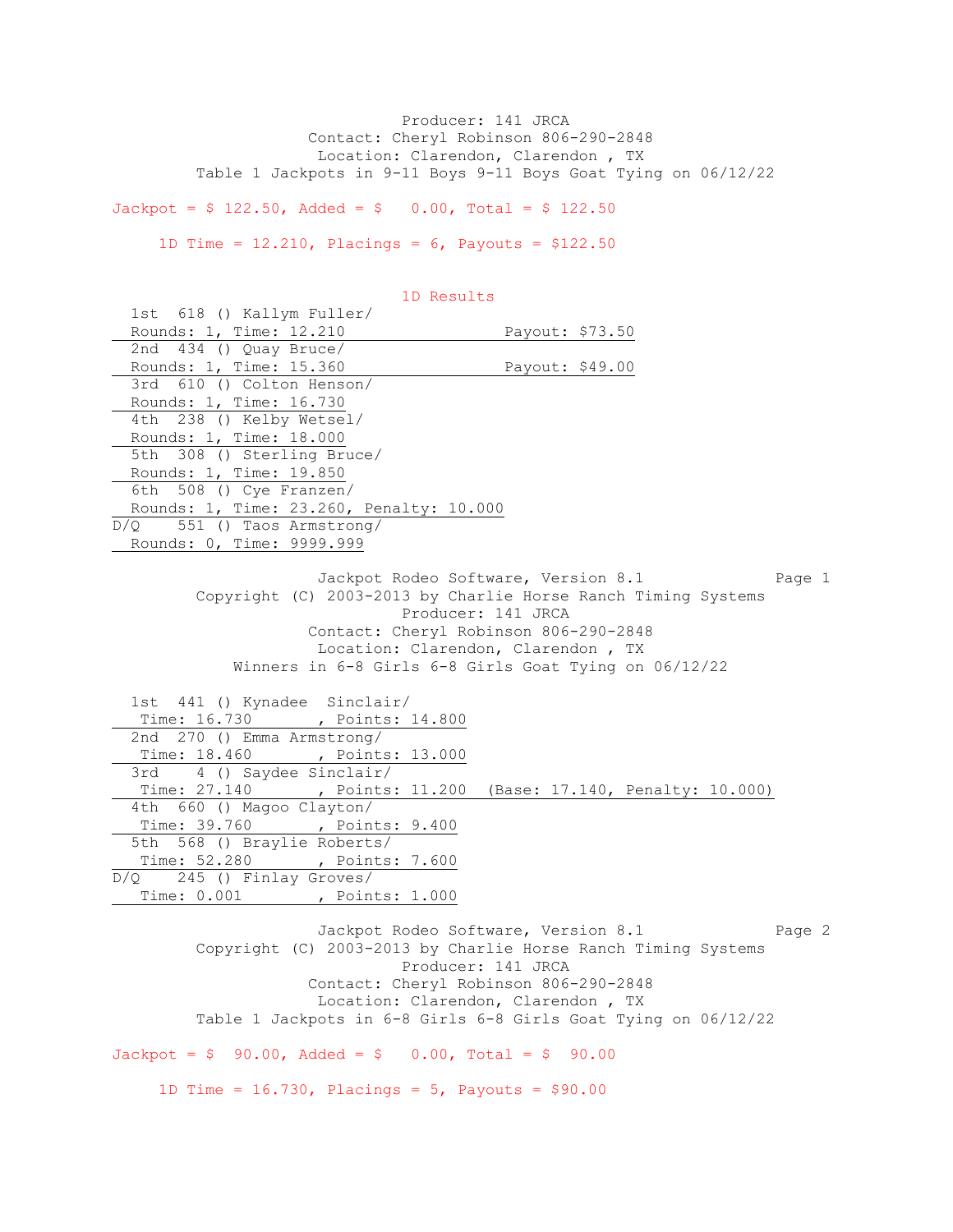1D Results 1st 441 () Kynadee Sinclair/ Rounds: 1, Time: 16.730 Payout: \$54.00 2nd 270 () Emma Armstrong/ Rounds: 1, Time: 18.460 Payout: \$36.00 3rd 4 () Saydee Sinclair/ Rounds: 1, Time: 27.140, Penalty: 10.000 4th 660 () Magoo Clayton/ Rounds: 1, Time: 39.760 5th 568 () Braylie Roberts/ Rounds: 1, Time: 52.280 D/Q 245 () Finlay Groves/ Rounds: 0, Time: 9999.999 Jackpot Rodeo Software, Version 8.1 Page 1 Copyright (C) 2003-2013 by Charlie Horse Ranch Timing Systems Producer: 141 JRCA Contact: Cheryl Robinson 806-290-2848 Location: Clarendon, Clarendon , TX Winners in 6-8 Boys 6-8 Boys Goat Tying on 06/12/22 1st 553 () Talan Cathey/ Time: 14.140 , Points: 30.900 2nd 414 () Jake Purcell/ Time: 16.770 , Points: 27.000 3rd 7 () Trevin Kimble/ Time: 16.900 , Points: 23.100 4th 531 () Brazos Eakin/ Time: 17.220 , Points: 19.200 5th 576 () Treyton Johnson/ Time: 17.240 , Points: 15.300 6th 581 () Billy Franzen/ Time: 18.130 , Points: 11.400 7th 348 () Chance Sorrells/ Time: 18.520 , Points: 7.500 8th 530 () Quincy Wood/ Time: 19.270 , Points: 3.600 9th 570 () Jay Law/ Time: 21.630 , Points: 1.000 10th 72 () Rhett McDaniel/ Time: 24.100 , Points: 1.000 11th 268 () Bray Reed/ Time: 24.550 , Points: 1.000 12th 34 () Kyler Schroeter/ Time: 31.460 , Points: 1.000 13th 661 () Cutter McCreary/ Time: 58.390 , Points: 1.000

Jackpot Rodeo Software, Version 8.1 Page 2 Copyright (C) 2003-2013 by Charlie Horse Ranch Timing Systems Producer: 141 JRCA Contact: Cheryl Robinson 806-290-2848 Location: Clarendon, Clarendon , TX Table 1 Jackpots in 6-8 Boys 6-8 Boys Goat Tying on 06/12/22

 $Jackpot = $ 195.00, \text{ Added} = $ 0.00, \text{ Total} = $ 195.00$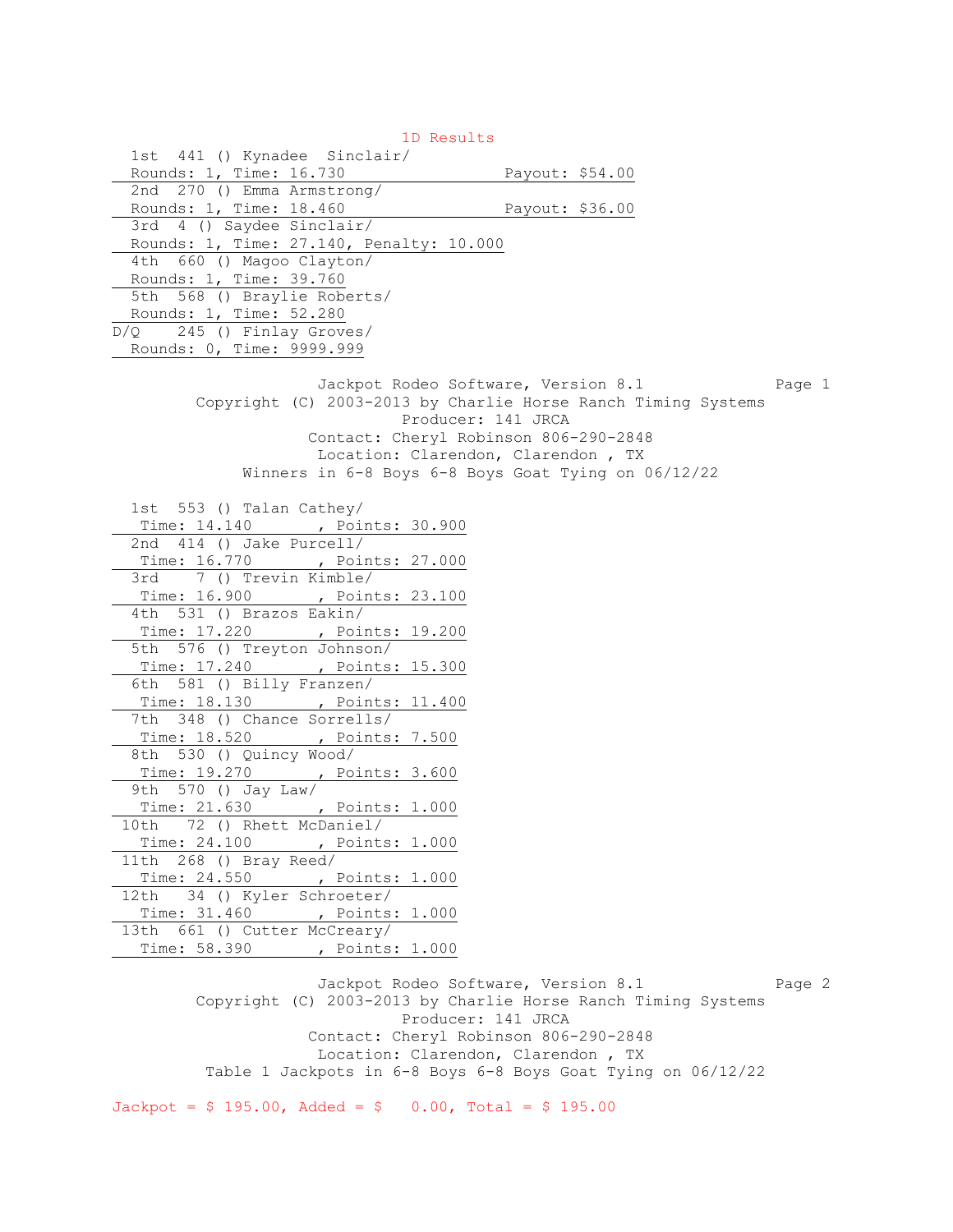1D Time = 14.140, Placings = 13, Payouts = \$195.00

|                                                                                                                                                                                                                                  | TD VESUILS                                                                                                                               |                 |        |
|----------------------------------------------------------------------------------------------------------------------------------------------------------------------------------------------------------------------------------|------------------------------------------------------------------------------------------------------------------------------------------|-----------------|--------|
| 1st 553 () Talan Cathey/                                                                                                                                                                                                         |                                                                                                                                          |                 |        |
| Rounds: 1, Time: 14.140                                                                                                                                                                                                          |                                                                                                                                          | Payout: \$97.50 |        |
| 2nd 414 () Jake Purcell/                                                                                                                                                                                                         |                                                                                                                                          |                 |        |
| Rounds: 1, Time: 16.770                                                                                                                                                                                                          |                                                                                                                                          | Payout: \$58.50 |        |
| 7 () Trevin Kimble/<br>3rd                                                                                                                                                                                                       |                                                                                                                                          |                 |        |
| Rounds: 1, Time: 16.900                                                                                                                                                                                                          |                                                                                                                                          | Payout: \$39.00 |        |
| 4th 531 () Brazos Eakin/                                                                                                                                                                                                         |                                                                                                                                          |                 |        |
| Rounds: 1, Time: 17.220                                                                                                                                                                                                          |                                                                                                                                          |                 |        |
| 5th 576 () Treyton Johnson/                                                                                                                                                                                                      |                                                                                                                                          |                 |        |
| Rounds: 1, Time: 17.240                                                                                                                                                                                                          |                                                                                                                                          |                 |        |
| 6th 581 () Billy Franzen/                                                                                                                                                                                                        |                                                                                                                                          |                 |        |
| Rounds: 1, Time: 18.130                                                                                                                                                                                                          |                                                                                                                                          |                 |        |
| 7th 348 () Chance Sorrells/                                                                                                                                                                                                      |                                                                                                                                          |                 |        |
| Rounds: 1, Time: 18.520                                                                                                                                                                                                          |                                                                                                                                          |                 |        |
| 530 () Quincy Wood/<br>8th                                                                                                                                                                                                       |                                                                                                                                          |                 |        |
| Rounds: 1, Time: 19.270                                                                                                                                                                                                          |                                                                                                                                          |                 |        |
| 9th 570 () Jay Law/                                                                                                                                                                                                              |                                                                                                                                          |                 |        |
| Rounds: 1, Time: 21.630                                                                                                                                                                                                          |                                                                                                                                          |                 |        |
| 10th 72 () Rhett McDaniel/                                                                                                                                                                                                       |                                                                                                                                          |                 |        |
| Rounds: 1, Time: 24.100                                                                                                                                                                                                          |                                                                                                                                          |                 |        |
| 11th 268 () Bray Reed/                                                                                                                                                                                                           |                                                                                                                                          |                 |        |
| Rounds: 1, Time: 24.550                                                                                                                                                                                                          |                                                                                                                                          |                 |        |
| 12th 34 () Kyler Schroeter/                                                                                                                                                                                                      |                                                                                                                                          |                 |        |
| Rounds: 1, Time: 31.460                                                                                                                                                                                                          |                                                                                                                                          |                 |        |
| 13th 661 () Cutter McCreary/                                                                                                                                                                                                     |                                                                                                                                          |                 |        |
| Rounds: 1, Time: 58.390                                                                                                                                                                                                          |                                                                                                                                          |                 |        |
| Copyright (C) 2003-2013 by Charlie Horse Ranch Timing Systems<br>Winners in 4-5 Boys&Girls 4-5 Boys Goat Undecorating on 06/12/22<br>1st 577 () Sterling Johnson/<br>Time: 10.300 , Points: 17.100<br>2nd 233 () Hayven Roberts/ | Jackpot Rodeo Software, Version 8.1<br>Producer: 141 JRCA<br>Contact: Cheryl Robinson 806-290-2848<br>Location: Clarendon, Clarendon, TX |                 | Page 1 |
| Time: 11.880 , Points: 15.000                                                                                                                                                                                                    |                                                                                                                                          |                 |        |
| 64 () Kreece Schroeter/<br>3rd                                                                                                                                                                                                   |                                                                                                                                          |                 |        |
| Time: 12.650 , Points: 12.900                                                                                                                                                                                                    |                                                                                                                                          |                 |        |
| 25 () Kelsi Grimsley/<br>4th                                                                                                                                                                                                     |                                                                                                                                          |                 |        |
| Time: 12.870<br>, Points: 10.800                                                                                                                                                                                                 |                                                                                                                                          |                 |        |
| 5th 372 () Hayse Moore/                                                                                                                                                                                                          |                                                                                                                                          |                 |        |
| Time: 14.030 , Points: 8.700                                                                                                                                                                                                     |                                                                                                                                          |                 |        |
| 6th 617 () Braxton Henson/                                                                                                                                                                                                       |                                                                                                                                          |                 |        |
| Time: 15.570 , Points: 6.600                                                                                                                                                                                                     |                                                                                                                                          |                 |        |
| D/Q 488 () Kress Hanes/MOVE-UP                                                                                                                                                                                                   |                                                                                                                                          |                 |        |
| Time: 0.001, Points: 1.000                                                                                                                                                                                                       |                                                                                                                                          |                 |        |
|                                                                                                                                                                                                                                  |                                                                                                                                          |                 |        |
|                                                                                                                                                                                                                                  | Jackpot Rodeo Software, Version 8.1                                                                                                      |                 | Page 2 |

1D Results

 Copyright (C) 2003-2013 by Charlie Horse Ranch Timing Systems Producer: 141 JRCA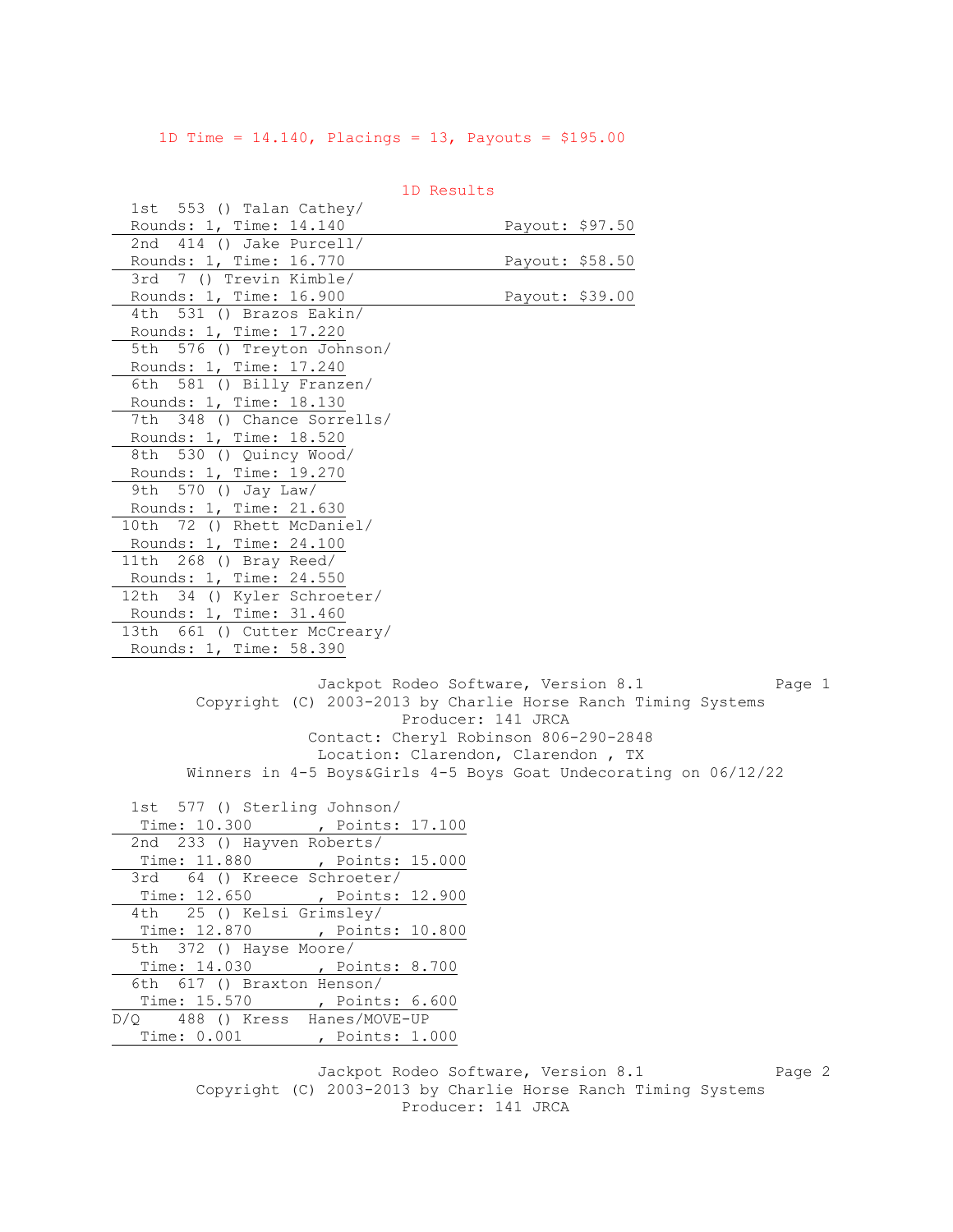Contact: Cheryl Robinson 806-290-2848 Location: Clarendon, Clarendon , TX Table 1 Jackpots in 4-5 Boys&Girls 4-5 Boys Goat Undecorating on 06/12/22

 $Jackpot = $ 87.50$ ,  $Added = $ 0.00$ ,  $Total = $ 87.50$ 

1D Time =  $10.300$ , Placings =  $6$ , Payouts =  $$87.50$ 

| 1st 577 () Sterling Johnson/                                         |                                                                                                                                                                                                                                                                                              |
|----------------------------------------------------------------------|----------------------------------------------------------------------------------------------------------------------------------------------------------------------------------------------------------------------------------------------------------------------------------------------|
| Rounds: 1, Time: 10.300                                              | Payout: \$52.50                                                                                                                                                                                                                                                                              |
| 2nd 233 () Hayven Roberts/                                           |                                                                                                                                                                                                                                                                                              |
| Rounds: 1, Time: 11.880                                              | Payout: \$35.00                                                                                                                                                                                                                                                                              |
| 3rd 64 () Kreece Schroeter/                                          |                                                                                                                                                                                                                                                                                              |
| Rounds: 1, Time: 12.650                                              |                                                                                                                                                                                                                                                                                              |
| 4th 25 () Kelsi Grimsley/                                            |                                                                                                                                                                                                                                                                                              |
| Rounds: 1, Time: 12.870                                              |                                                                                                                                                                                                                                                                                              |
| 5th 372 () Hayse Moore/                                              |                                                                                                                                                                                                                                                                                              |
| Rounds: 1, Time: 14.030                                              |                                                                                                                                                                                                                                                                                              |
| 6th 617 () Braxton Henson/                                           |                                                                                                                                                                                                                                                                                              |
| Rounds: 1, Time: 15.570                                              |                                                                                                                                                                                                                                                                                              |
| D/Q 488 () Kress Hanes/MOVE-UP                                       |                                                                                                                                                                                                                                                                                              |
| Rounds: 0, Time: 9999.999                                            |                                                                                                                                                                                                                                                                                              |
|                                                                      |                                                                                                                                                                                                                                                                                              |
|                                                                      | Jackpot Rodeo Software, Version 8.1<br>Page 1<br>Copyright (C) 2003-2013 by Charlie Horse Ranch Timing Systems<br>Producer: 141 JRCA<br>Contact: Cheryl Robinson 806-290-2848<br>Location: Clarendon, Clarendon, TX<br>Winners in 15-19 Girls 15-19 Girls Barrel Racing on 06/12/22          |
|                                                                      |                                                                                                                                                                                                                                                                                              |
| 1st 258 () Brilee Reed/                                              |                                                                                                                                                                                                                                                                                              |
| Time: 20.757 , Points: 3.300                                         |                                                                                                                                                                                                                                                                                              |
|                                                                      |                                                                                                                                                                                                                                                                                              |
|                                                                      | Jackpot Rodeo Software, Version 8.1<br>Page 2<br>Copyright (C) 2003-2013 by Charlie Horse Ranch Timing Systems<br>Producer: 141 JRCA<br>Contact: Cheryl Robinson 806-290-2848<br>Location: Clarendon, Clarendon, TX<br>Table 1 Jackpots in 15-19 Girls 15-19 Girls Barrel Racing on 06/12/22 |
|                                                                      |                                                                                                                                                                                                                                                                                              |
| $Jackpot = $ 50.00, \text{ Added} = $ 0.00, \text{ Total} = $ 50.00$ |                                                                                                                                                                                                                                                                                              |
| 1D Time = $20.757$ , Placings = 1, Payouts = \$50.00                 |                                                                                                                                                                                                                                                                                              |
| 1D Results                                                           |                                                                                                                                                                                                                                                                                              |
| 1st 258 () Brilee Reed/                                              |                                                                                                                                                                                                                                                                                              |
| Rounds: 1, Time: 20.757                                              | Payout: \$50.00                                                                                                                                                                                                                                                                              |
|                                                                      |                                                                                                                                                                                                                                                                                              |
|                                                                      | Jackpot Rodeo Software, Version 8.1<br>Page 1<br>Copyright (C) 2003-2013 by Charlie Horse Ranch Timing Systems<br>Producer: 141 JRCA<br>Contact: Cheryl Robinson 806-290-2848                                                                                                                |
|                                                                      |                                                                                                                                                                                                                                                                                              |

1D Results

 Location: Clarendon, Clarendon , TX Winners in 12-14 Girls 12-14 Girls Barrel Racing on 06/12/22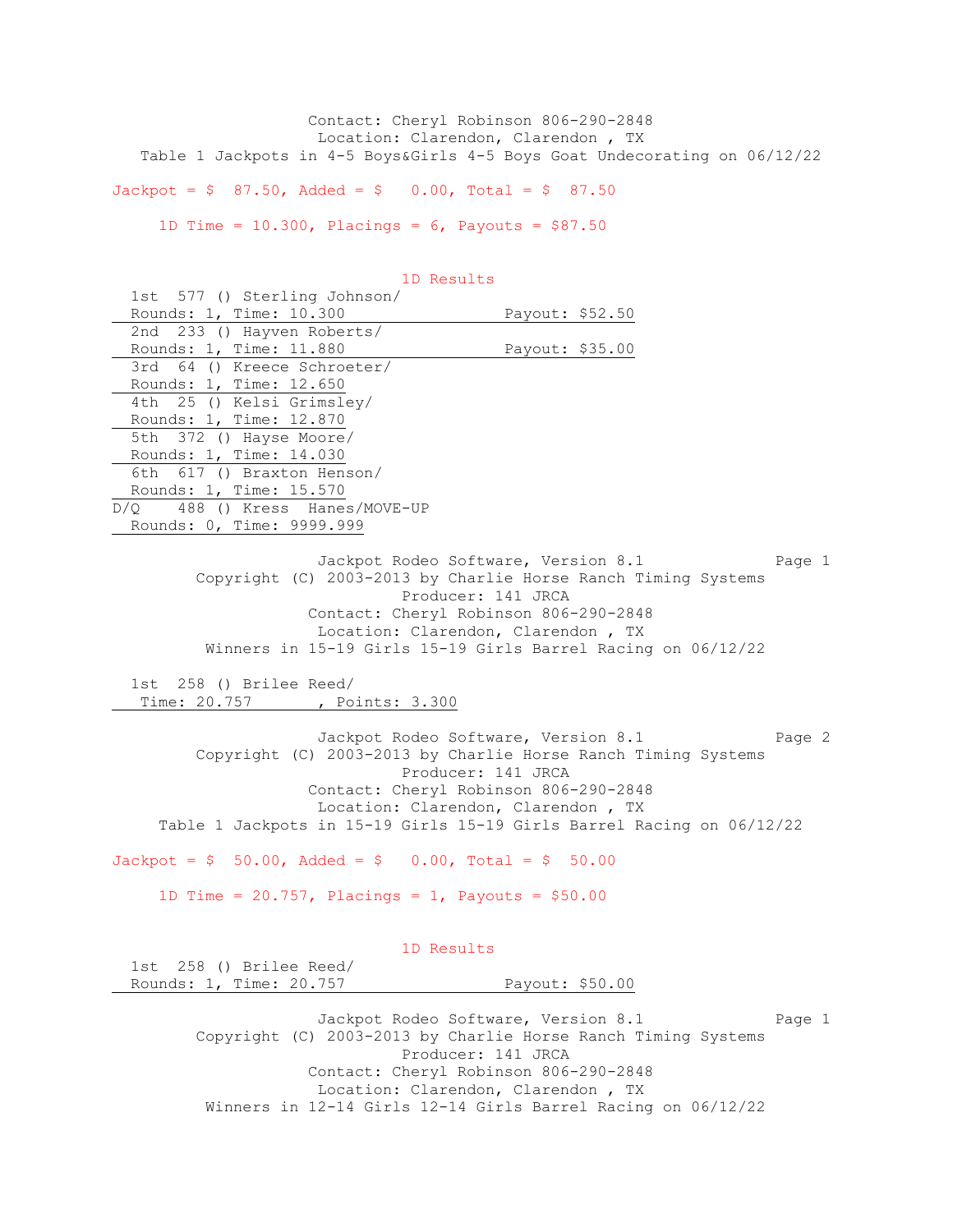| 1st 628 () Makena Whitten/     |
|--------------------------------|
| Time: 16.860 , Points: 21.700  |
| 2nd 552 () Avery Armstrong/    |
| Time: 17.016 , Points: 19.000  |
| 3rd 234 () Riley Wetsel/       |
| Time: 17.547 , Points: 16.300  |
| 4th 287 () Meredithe Meeks/    |
| Time: 17.832 , Points: 13.600  |
| 5th 565 () Kaytlyn Garrett/    |
| Time: 17.900 , Points: 10.900  |
| 6th 542 () Quin Billingsley/   |
| Time: 18.102 , Points: 8.200   |
| 7th 241 () Bentley Cathey/     |
| Time: 18.770 , Points: 5.500   |
| 8th 148 () Tye Ann Dillingham/ |
| Time: 19.240 , Points: 2.800   |
| 9th 340 () Jaycee Wetsel/      |
| Time: 23.648 , Points: 1.000   |

Jackpot Rodeo Software, Version 8.1 Page 2 Copyright (C) 2003-2013 by Charlie Horse Ranch Timing Systems Producer: 141 JRCA Contact: Cheryl Robinson 806-290-2848 Location: Clarendon, Clarendon , TX Table 1 Jackpots in 12-14 Girls 12-14 Girls Barrel Racing on 06/12/22

 $Jackpot = $ 157.50$ ,  $Added = $ 0.00$ ,  $Total = $ 157.50$ 

1D Time =  $16.860$ , Placings =  $9$ , Payouts =  $$157.50$ 

| 1st 628 () Makena Whitten/     |                 |
|--------------------------------|-----------------|
| Rounds: 1, Time: 16.860        | Payout: \$94.50 |
| 2nd 552 () Avery Armstrong/    |                 |
| Rounds: 1, Time: 17.016        | Payout: \$63.00 |
| 3rd 234 () Riley Wetsel/       |                 |
| Rounds: 1, Time: 17.547        |                 |
| 4th 287 () Meredithe Meeks/    |                 |
| Rounds: 1, Time: 17.832        |                 |
| 5th 565 () Kaytlyn Garrett/    |                 |
| Rounds: 1, Time: 17.900        |                 |
| 6th 542 () Quin Billingsley/   |                 |
| Rounds: 1, Time: 18.102        |                 |
| 7th 241 () Bentley Cathey/     |                 |
| Rounds: 1, Time: 18.770        |                 |
| 8th 148 () Tye Ann Dillingham/ |                 |
| Rounds: 1, Time: 19.240        |                 |
| 9th 340 () Jaycee Wetsel/      |                 |
| Rounds: 1, Time: 23.648        |                 |
|                                |                 |

# 1D Results

Jackpot Rodeo Software, Version 8.1 Page 1 Copyright (C) 2003-2013 by Charlie Horse Ranch Timing Systems Producer: 141 JRCA Contact: Cheryl Robinson 806-290-2848 Location: Clarendon, Clarendon , TX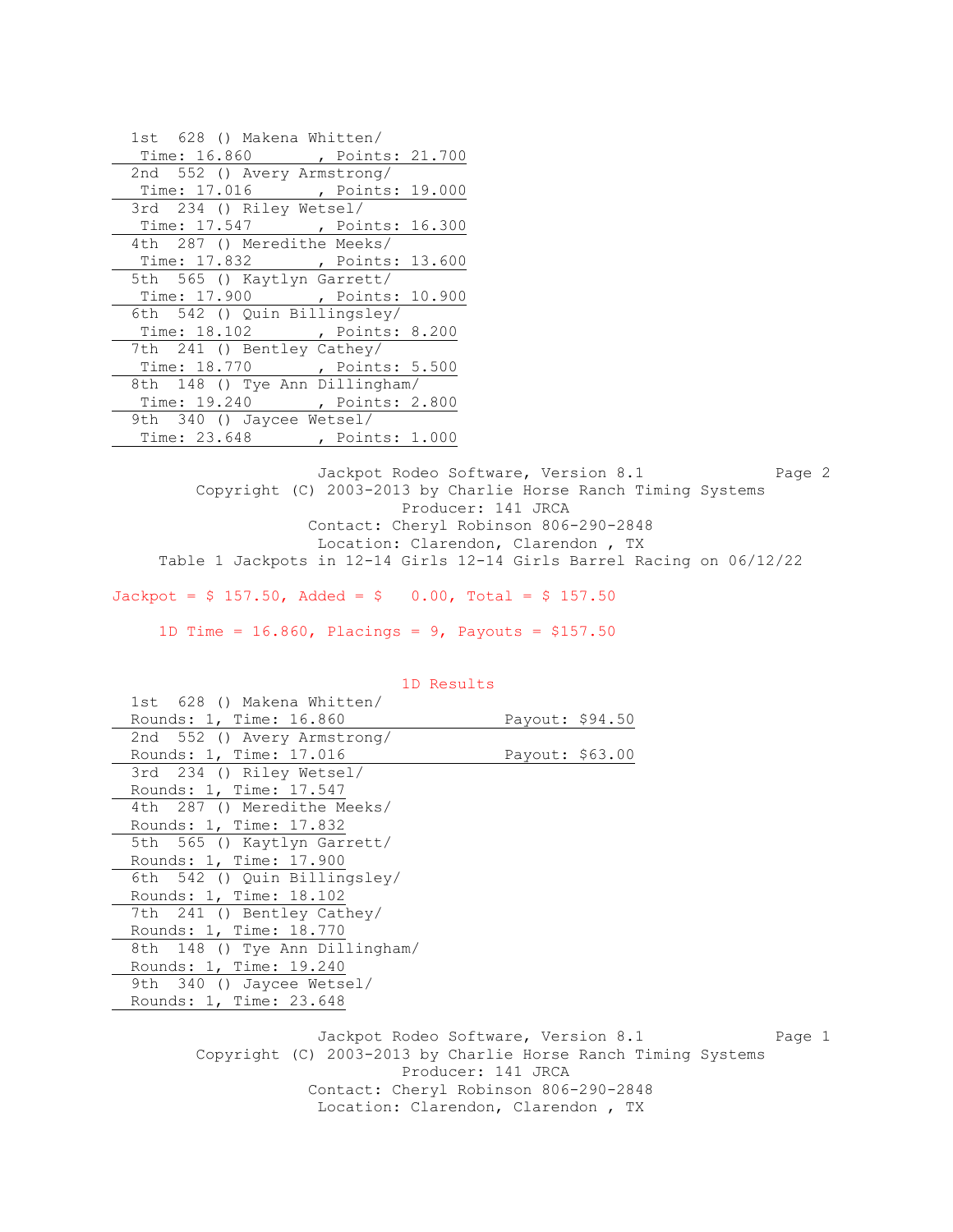Winners in 9-11 Girls 9-11 Girls Barrel Racing on 06/12/22

| 1st 17 () Tailyn Kimble/                                    |
|-------------------------------------------------------------|
| Time: 17.006 , Points: 26.300                               |
| 2nd 103 () Pierce Van Ryn/                                  |
| Time: 17.715 , Points: 23.000                               |
| 3rd 207 () Etta Corse/                                      |
| Time: 17.828 , Points: 19.700                               |
| 4th 147 () Tinsley Dillingham/                              |
| Time: 18.116 , Points: 16.400                               |
| 5th 248 () Paysli Jo Groves/                                |
| Time: 18.186 , Points: 13.100                               |
| 6th 489 () Raynee Robinson/                                 |
| Time: 19.640 , Points: 9.800                                |
| 7th 242 () Ridley Cathey/                                   |
| Time: 21.499 , Points: 6.500 (Base: 16.499, Penalty: 5.000) |
| 8th 14 () Joslyn Kimble/                                    |
| Time: 22.325 , Points: 3.200 (Base: 17.325, Penalty: 5.000) |
| 9th 229 () Steeley Moore/                                   |
| Time: 23.537 (Points: 1.000 (Base: 18.537, Penalty: 5.000)  |
| 10th 204 () Kadi Jai Nobile/                                |
| Time: 24.405 , Points: 1.000 (Base: 19.405, Penalty: 5.000) |
| 11th 5 () Kitlee Elliott/                                   |
| Time: 24.537 , Points: 1.000                                |

Jackpot Rodeo Software, Version 8.1 Page 2 Copyright (C) 2003-2013 by Charlie Horse Ranch Timing Systems Producer: 141 JRCA Contact: Cheryl Robinson 806-290-2848 Location: Clarendon, Clarendon , TX Table 1 Jackpots in 9-11 Girls 9-11 Girls Barrel Racing on 06/12/22

 $Jackpot = $ 165.00, \text{ Added} = $ 0.00, \text{ Total} = $ 165.00$ 

1D Time = 17.006, Placings = 11, Payouts = \$165.00

| 1st 17 () Tailyn Kimble/                |                 |  |
|-----------------------------------------|-----------------|--|
| Rounds: 1, Time: 17.006                 | Payout: \$82.50 |  |
| 2nd 103 () Pierce Van Ryn/              |                 |  |
| Rounds: 1, Time: 17.715                 | Payout: \$49.50 |  |
| 3rd 207 () Etta Corse/                  |                 |  |
| Rounds: 1, Time: 17.828                 | Payout: \$33.00 |  |
| 4th 147 () Tinsley Dillingham/          |                 |  |
| Rounds: 1, Time: 18.116                 |                 |  |
| 5th 248 () Paysli Jo Groves/            |                 |  |
| Rounds: 1, Time: 18.186                 |                 |  |
| 6th 489 () Raynee Robinson/             |                 |  |
| Rounds: 1, Time: 19.640                 |                 |  |
| 7th 242 () Ridley Cathey/               |                 |  |
| Rounds: 1, Time: 21.499, Penalty: 5.000 |                 |  |
| 8th 14 () Joslyn Kimble/                |                 |  |
| Rounds: 1, Time: 22.325, Penalty: 5.000 |                 |  |
| 9th 229 () Steeley Moore/               |                 |  |
| Rounds: 1, Time: 23.537, Penalty: 5.000 |                 |  |
| 10th 204 () Kadi Jai Nobile/            |                 |  |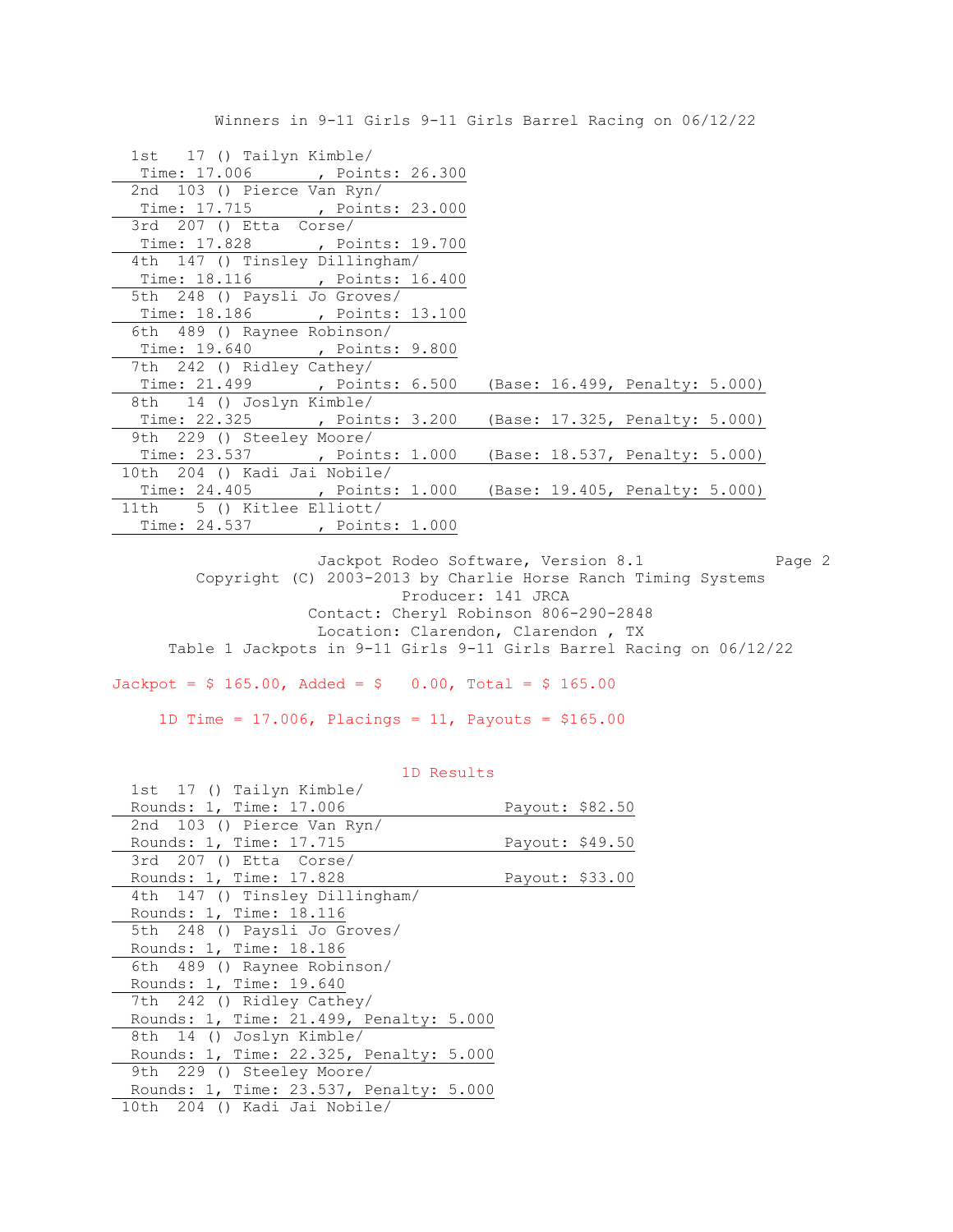Rounds: 1, Time: 24.405, Penalty: 5.000 11th 5 () Kitlee Elliott/ Rounds: 1, Time: 24.537 Jackpot Rodeo Software, Version 8.1 Page 1 Copyright (C) 2003-2013 by Charlie Horse Ranch Timing Systems Producer: 141 JRCA Contact: Cheryl Robinson 806-290-2848 Location: Clarendon, Clarendon , TX Winners in 6-8 Girls 6-8 Girls Barrel Racing on 06/12/22 1st 270 () Emma Armstrong/ Time: 17.657 , Points: 14.800 2nd 441 () Kynadee Sinclair/ Time: 18.278 , Points: 13.000 3rd 245 () Finlay Groves/ Time: 20.280 , Points: 11.200 4th 4 () Saydee Sinclair/ Time: 21.613 , Points: 9.400 5th 660 () Magoo Clayton/ Time: 24.131 , Points: 7.600 6th 568 () Braylie Roberts/ Time: 25.791 , Points: 5.800 Jackpot Rodeo Software, Version 8.1 Page 2

 Copyright (C) 2003-2013 by Charlie Horse Ranch Timing Systems Producer: 141 JRCA Contact: Cheryl Robinson 806-290-2848 Location: Clarendon, Clarendon , TX Table 1 Jackpots in 6-8 Girls 6-8 Girls Barrel Racing on 06/12/22

 $Jackpot = $ 90.00, \text{ Added} = $ 0.00, \text{ Total} = $ 90.00$ 

1D Time = 17.657, Placings = 6, Payouts = \$90.00

| Page 1 |
|--------|
|        |

 Copyright (C) 2003-2013 by Charlie Horse Ranch Timing Systems Producer: 141 JRCA Contact: Cheryl Robinson 806-290-2848 Location: Clarendon, Clarendon , TX Winners in 6-8 Boys 6-8 Boys Barrel Racing on 06/12/22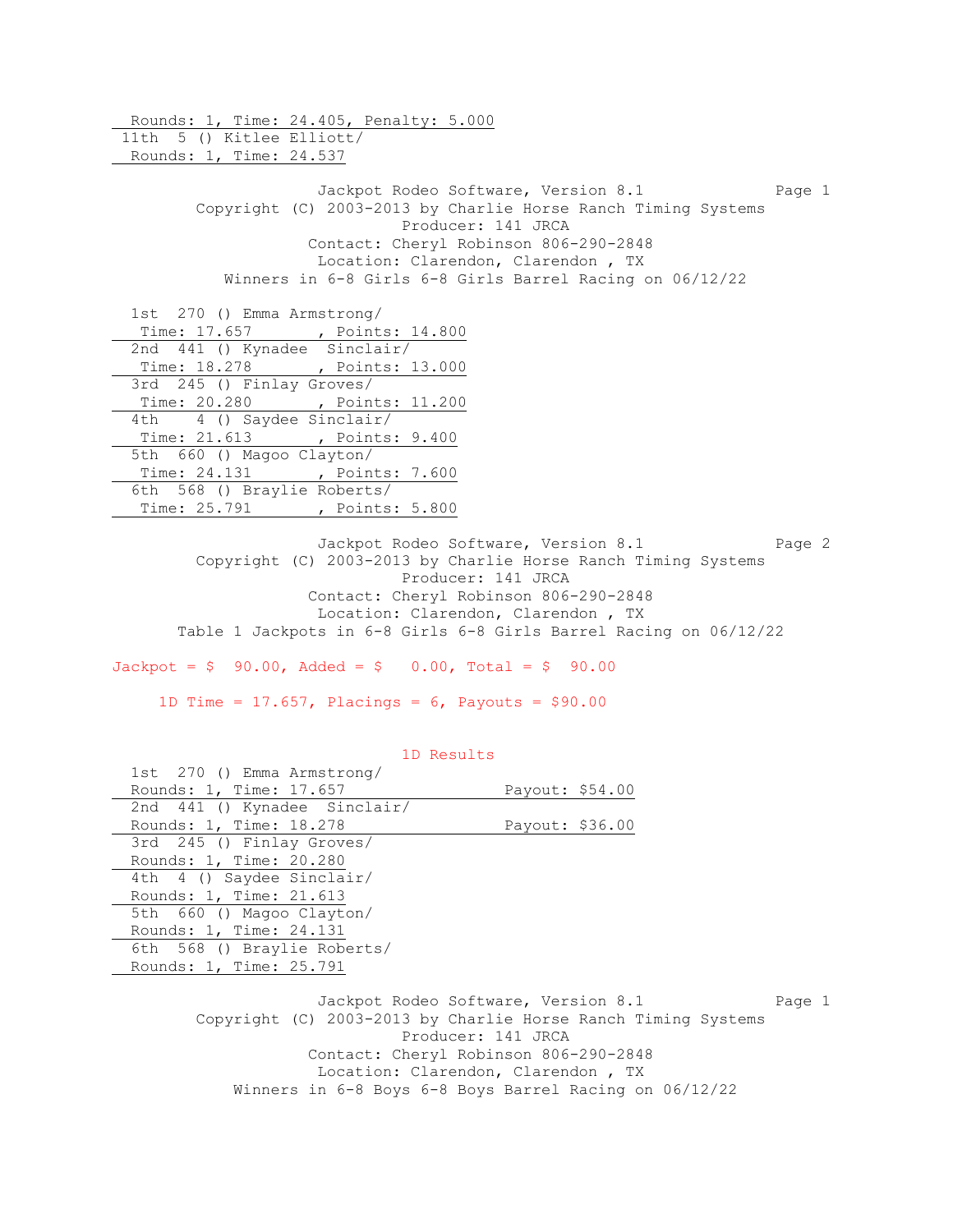| 1st 576 () Treyton Johnson/                                 |  |
|-------------------------------------------------------------|--|
| Time: 17.881 , Points: 19.400                               |  |
| 2nd 531 () Brazos Eakin/                                    |  |
| Time: 19.119 , Points: 17.000                               |  |
| 3rd 7 () Trevin Kimble/                                     |  |
| Time: 19.381 , Points: 14.600                               |  |
| 4th 570 () Jay Law/                                         |  |
| Time: 20.396 , Points: 12.200                               |  |
| 5th 72 () Rhett McDaniel/                                   |  |
| Time: 20.656 , Points: 9.800                                |  |
| 6th 34 () Kyler Schroeter/                                  |  |
| Time: 22.840 , Points: 7.400                                |  |
| 7th 348 () Chance Sorrells/                                 |  |
| Time: 23.791 , Points: 5.000 (Base: 18.791, Penalty: 5.000) |  |
|                                                             |  |
| 8th 581 () Billy Franzen/                                   |  |

Jackpot Rodeo Software, Version 8.1 Page 2 Copyright (C) 2003-2013 by Charlie Horse Ranch Timing Systems Producer: 141 JRCA Contact: Cheryl Robinson 806-290-2848 Location: Clarendon, Clarendon , TX Table 1 Jackpots in 6-8 Boys 6-8 Boys Barrel Racing on 06/12/22

 $Jackpot = $ 120.00, \text{ Added} = $ 0.00, \text{ Total} = $ 120.00$ 

1D Time = 17.881, Placings = 8, Payouts = \$120.00

|  |  | 1D Results |
|--|--|------------|
|--|--|------------|

 1st 576 () Treyton Johnson/ Rounds: 1, Time: 17.881 Payout: \$72.00 2nd 531 () Brazos Eakin/ Rounds: 1, Time: 19.119 Payout: \$48.00 3rd 7 () Trevin Kimble/ Rounds: 1, Time: 19.381 4th 570 () Jay Law/ Rounds: 1, Time: 20.396 5th 72 () Rhett McDaniel/ Rounds: 1, Time: 20.656 6th 34 () Kyler Schroeter/ Rounds: 1, Time: 22.840 7th 348 () Chance Sorrells/ Rounds: 1, Time: 23.791, Penalty: 5.000 8th 581 () Billy Franzen/ Rounds: 1, Time: 27.488, Penalty: 5.000 Jackpot Rodeo Software, Version 8.1 Page 1 Copyright (C) 2003-2013 by Charlie Horse Ranch Timing Systems Producer: 141 JRCA

 Contact: Cheryl Robinson 806-290-2848 Location: Clarendon, Clarendon , TX Winners in 4-5 Boys&Girls 4-5 Boys Barrel Racing on 06/12/22

 1st 25 () Kelsi Grimsley/ Time: 23.064 , Points: 17.100 2nd 577 () Sterling Johnson/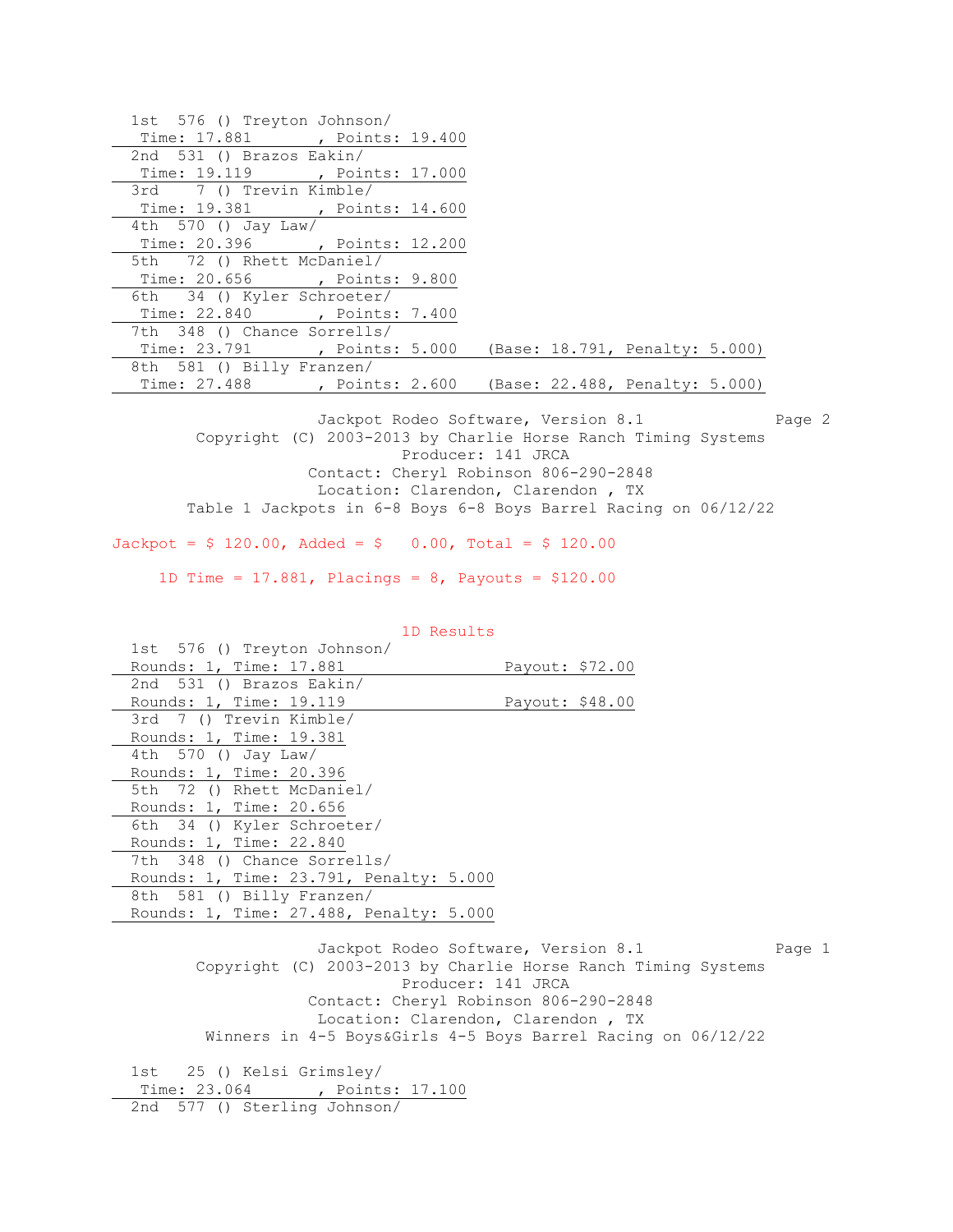| Time: 23.886                  | , Points: 15.000 |  |
|-------------------------------|------------------|--|
| 3rd 617 () Braxton Henson/    |                  |  |
| Time: 30.031 , Points: 12.900 |                  |  |
| 4th 233 () Hayven Roberts/    |                  |  |
| Time: 30.504 , Points: 10.800 |                  |  |
| 5th 582 () Quinn Oxley/       |                  |  |
| Time: 31.089 , Points: 8.700  |                  |  |
| 6th 372 () Hayse Moore/       |                  |  |
| Time: 34.080 , Points: 6.600  |                  |  |
| 7th 64 () Kreece Schroeter/   |                  |  |
| Time: 44.549                  | , Points: 4.500  |  |

Jackpot Rodeo Software, Version 8.1 Page 2 Copyright (C) 2003-2013 by Charlie Horse Ranch Timing Systems Producer: 141 JRCA Contact: Cheryl Robinson 806-290-2848 Location: Clarendon, Clarendon , TX Table 1 Jackpots in 4-5 Boys&Girls 4-5 Boys Barrel Racing on 06/12/22

 $Jackpot = $ 70.00, \text{ Added} = $ 0.00, \text{ Total} = $ 70.00$ 

1D Time =  $23.064$ , Placings = 7, Payouts =  $$70.00$ 

| 1D Results                                                                                                                                                                                                                        |                                     |        |
|-----------------------------------------------------------------------------------------------------------------------------------------------------------------------------------------------------------------------------------|-------------------------------------|--------|
| 1st 25 () Kelsi Grimsley/                                                                                                                                                                                                         |                                     |        |
| Rounds: 1, Time: 23.064                                                                                                                                                                                                           | Payout: \$42.00                     |        |
| 2nd 577 () Sterling Johnson/                                                                                                                                                                                                      |                                     |        |
| Rounds: 1, Time: 23.886                                                                                                                                                                                                           | Payout: \$28.00                     |        |
| 3rd 617 () Braxton Henson/                                                                                                                                                                                                        |                                     |        |
| Rounds: 1, Time: 30.031                                                                                                                                                                                                           |                                     |        |
| 4th 233 () Hayven Roberts/                                                                                                                                                                                                        |                                     |        |
| Rounds: 1, Time: 30.504                                                                                                                                                                                                           |                                     |        |
| 5th 582 () Quinn Oxley/                                                                                                                                                                                                           |                                     |        |
| Rounds: 1, Time: 31.089                                                                                                                                                                                                           |                                     |        |
| 6th 372 () Hayse Moore/                                                                                                                                                                                                           |                                     |        |
| Rounds: 1, Time: 34.080                                                                                                                                                                                                           |                                     |        |
| 7th 64 () Kreece Schroeter/                                                                                                                                                                                                       |                                     |        |
| Rounds: 1, Time: 44.549                                                                                                                                                                                                           |                                     |        |
| Copyright (C) 2003-2013 by Charlie Horse Ranch Timing Systems<br>Producer: 141 JRCA<br>Contact: Cheryl Robinson 806-290-2848<br>Location: Clarendon, Clarendon, TX<br>Winners in 15-19 Girls 15-19 Girls Pole Bending on 06/12/22 | Jackpot Rodeo Software, Version 8.1 | Page 1 |
| 1st 19 () Karlee Elliott 1/                                                                                                                                                                                                       |                                     |        |
| Time: 23.810 , Points: 7.900                                                                                                                                                                                                      |                                     |        |
| 2nd 258 () Brilee Reed/                                                                                                                                                                                                           |                                     |        |
| Time: 30.826 , Points: 7.000 (Base: 25.826, Penalty: 5.000)                                                                                                                                                                       |                                     |        |
| N/S 90 () Taylor Thompson 1/                                                                                                                                                                                                      |                                     |        |
| Time: 0.002                                                                                                                                                                                                                       |                                     |        |
| Copyright (C) 2003-2013 by Charlie Horse Ranch Timing Systems<br>Producer: 141 JRCA                                                                                                                                               | Jackpot Rodeo Software, Version 8.1 | Page 2 |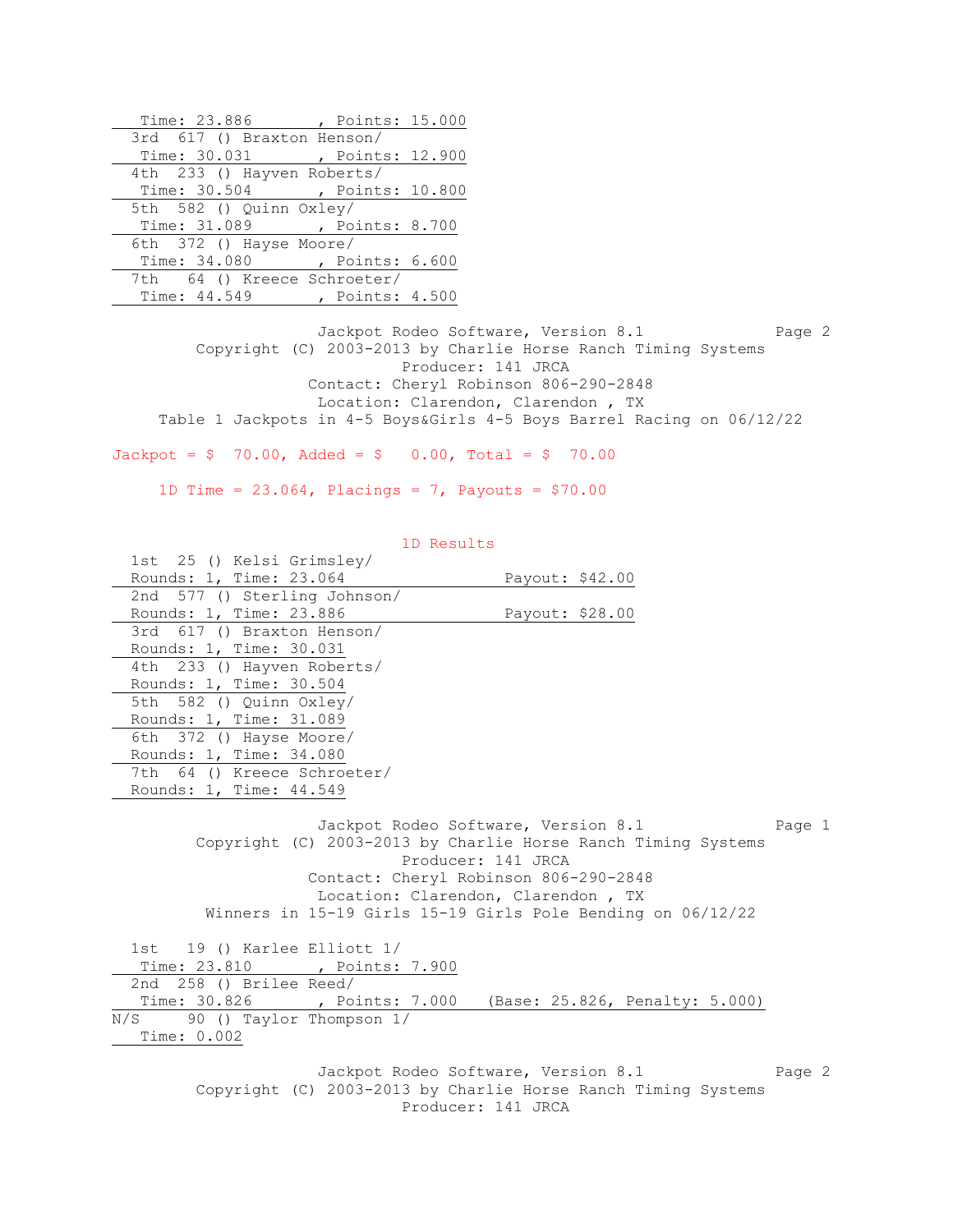Contact: Cheryl Robinson 806-290-2848 Location: Clarendon, Clarendon , TX Table 1 Jackpots in 15-19 Girls 15-19 Girls Pole Bending on 06/12/22

 $Jackpot = $ 150.00, \text{ Added} = $ 0.00, \text{ Total} = $ 150.00$ 

1D Time =  $23.810$ , Placings =  $2$ , Payouts =  $$150.00$ 

 1D Results 1st 19 () Karlee Elliott 1/ 1st 19 () Karlee Elliott 1/<br>Rounds: 1, Time: 23.810 Payout: \$150.00 2nd 258 () Brilee Reed/ Rounds: 1, Time: 30.826, Penalty: 5.000 D/Q 90 () Taylor Thompson 1/ Rounds: 0, Time: 9999.999 Jackpot Rodeo Software, Version 8.1 Page 1 Copyright (C) 2003-2013 by Charlie Horse Ranch Timing Systems Producer: 141 JRCA Contact: Cheryl Robinson 806-290-2848 Location: Clarendon, Clarendon , TX Winners in 12-14 Girls 12-14 Girls Pole Bending on 06/12/22 1st 565 () Kaytlyn Garrett/ Time: 23.391 , Points: 17.100 2nd 234 () Riley Wetsel/ Time: 23.789 , Points: 15.000 3rd 148 () Tye Ann Dillingham/ Time: 24.524 , Points: 12.900 4th 287 () Meredithe Meeks/ Time: 28.606 , Points: 10.800 (Base: 23.606, Penalty: 5.000) 5th 241 () Bentley Cathey/ Time: 28.641 , Points: 8.700 (Base: 23.641, Penalty: 5.000) 6th 628 () Makena Whitten/ Time: 32.567 , Points: 6.600 (Base: 22.567, Penalty: 10.000) N/S 552 () Avery Armstrong/ Time: 0.002 Jackpot Rodeo Software, Version 8.1 Page 2 Copyright (C) 2003-2013 by Charlie Horse Ranch Timing Systems Producer: 141 JRCA Contact: Cheryl Robinson 806-290-2848 Location: Clarendon, Clarendon , TX Table 1 Jackpots in 12-14 Girls 12-14 Girls Pole Bending on 06/12/22  $Jackpot = $ 122.50$ ,  $Added = $ 0.00$ ,  $Total = $ 122.50$ 1D Time =  $23.391$ , Placings =  $6$ , Payouts =  $$122.50$  1D Results 1st 565 () Kaytlyn Garrett/ Rounds: 1, Time: 23.391 Payout: \$73.50 2nd 234 () Riley Wetsel/ Rounds: 1, Time: 23.789 Payout: \$49.00

3rd 148 () Tye Ann Dillingham/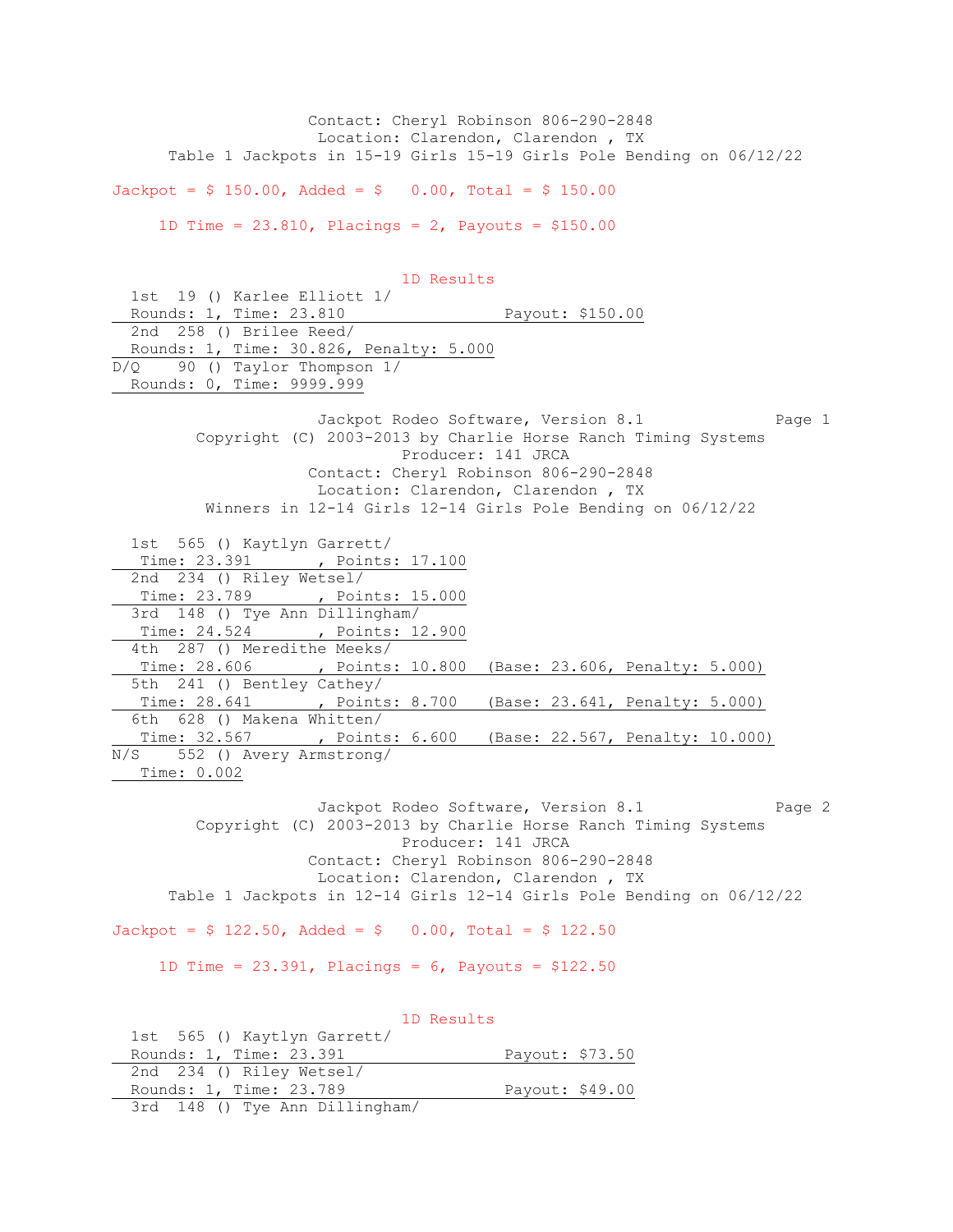Rounds: 1, Time: 24.524 4th 287 () Meredithe Meeks/ Rounds: 1, Time: 28.606, Penalty: 5.000 5th 241 () Bentley Cathey/ Rounds: 1, Time: 28.641, Penalty: 5.000 6th 628 () Makena Whitten/ Rounds: 1, Time: 32.567, Penalty: 10.000 D/Q 552 () Avery Armstrong/ Rounds: 0, Time: 9999.999 Jackpot Rodeo Software, Version 8.1 Page 1 Copyright (C) 2003-2013 by Charlie Horse Ranch Timing Systems Producer: 141 JRCA Contact: Cheryl Robinson 806-290-2848 Location: Clarendon, Clarendon , TX Winners in 9-11 Girls 9-11 Girls Pole Bending on 06/12/22 1st 17 () Tailyn Kimble/ Time: 20.831 , Points: 26.300 2nd 207 () Etta Corse/ Time: 21.731 , Points: 23.000 3rd 103 () Pierce Van Ryn/ Time: 23.234 , Points: 19.700 4th 14 () Joslyn Kimble/ Time: 24.227 , Points: 16.400 5th 204 () Kadi Jai Nobile/ Time: 24.890 , Points: 13.100 6th 229 () Steeley Moore/ Time: 25.355 , Points: 9.800 7th 242 () Ridley Cathey/ Time: 27.028 , Points: 6.500 (Base: 22.028, Penalty: 5.000) 8th 248 () Paysli Jo Groves/ Time: 28.142 , Points: 3.200 (Base: 23.142, Penalty: 5.000) 9th 147 () Tinsley Dillingham/ Time: 32.989 , Points: 1.000 (Base: 22.989, Penalty: 10.000) 10th 5 () Kitlee Elliott/ Time: 36.400 , Points: 1.000 (Base: 26.400, Penalty: 10.000) D/Q 489 () Raynee Robinson/ Time: 0.001 , Points: 1.000

Jackpot Rodeo Software, Version 8.1 Page 2 Copyright (C) 2003-2013 by Charlie Horse Ranch Timing Systems Producer: 141 JRCA Contact: Cheryl Robinson 806-290-2848 Location: Clarendon, Clarendon , TX Table 1 Jackpots in 9-11 Girls 9-11 Girls Pole Bending on 06/12/22

 $Jackpot = $ 165.00$ ,  $Added = $ 0.00$ ,  $Total = $ 165.00$ 

1D Time =  $20.831$ , Placings =  $10$ , Payouts =  $$165.00$ 

 1D Results 1st 17 () Tailyn Kimble/ Rounds: 1, Time: 20.831 Payout: \$82.50 2nd 207 () Etta Corse/ Rounds: 1, Time: 21.731 Payout: \$49.50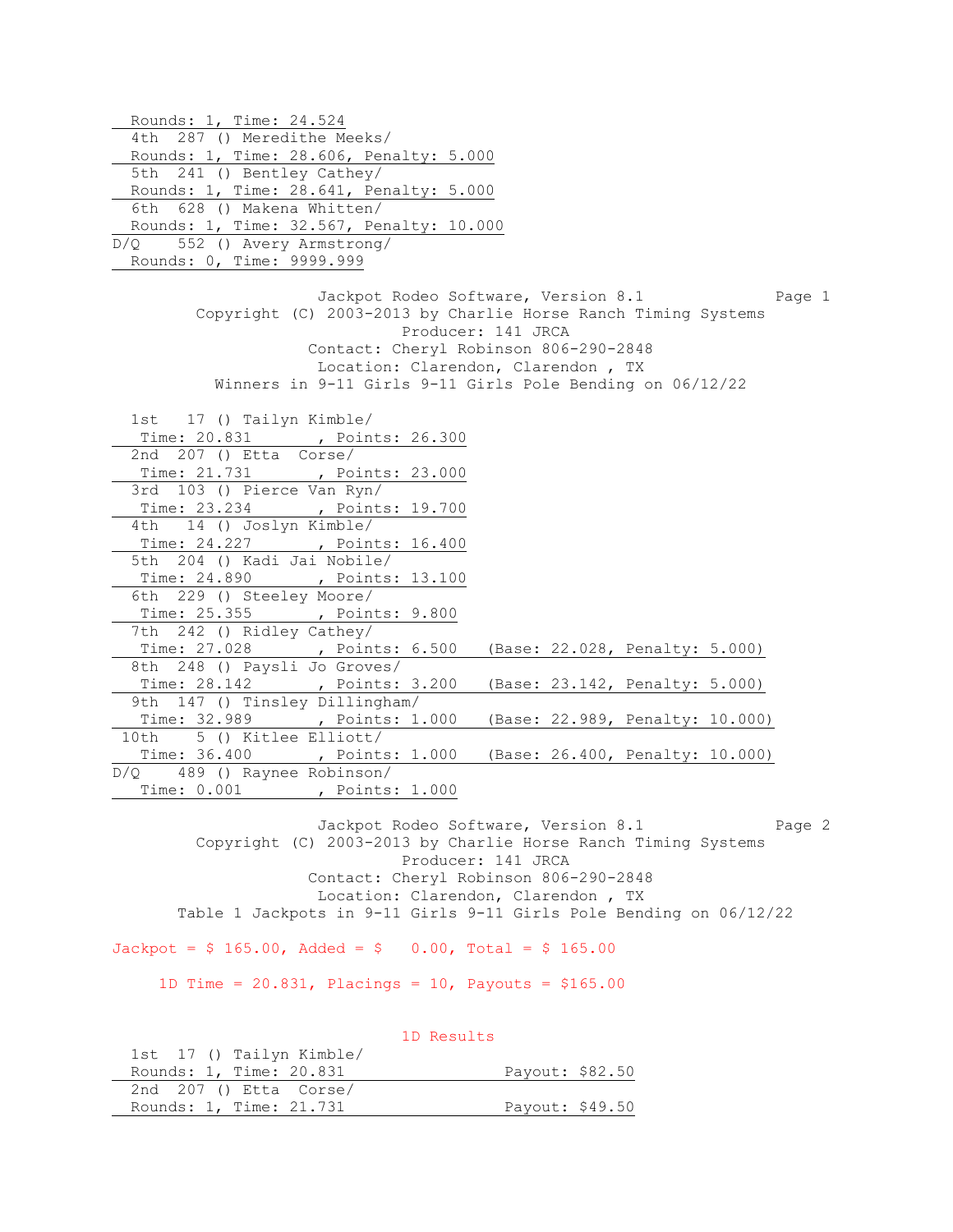3rd 103 () Pierce Van Ryn/ Payout: \$33.00 Rounds: 1, Time: 23.234<br>4th 14 () Joslyn Kimble/ Rounds: 1, Time: 24.227 5th 204 () Kadi Jai Nobile/ Rounds: 1, Time: 24.890 6th 229 () Steeley Moore/ Rounds: 1, Time: 25.355 7th 242 () Ridley Cathey/ Rounds: 1, Time: 27.028, Penalty: 5.000 8th 248 () Paysli Jo Groves/ Rounds: 1, Time: 28.142, Penalty: 5.000 9th 147 () Tinsley Dillingham/ Rounds: 1, Time: 32.989, Penalty: 10.000 10th 5 () Kitlee Elliott/ Rounds: 1, Time: 36.400, Penalty: 10.000 D/Q 489 () Raynee Robinson/ Rounds: 0, Time: 9999.999 Jackpot Rodeo Software, Version 8.1 Page 1 Copyright (C) 2003-2013 by Charlie Horse Ranch Timing Systems Producer: 141 JRCA Contact: Cheryl Robinson 806-290-2848 Location: Clarendon, Clarendon , TX Winners in 6-8 Girls 6-8 Girls Pole Bending on 06/12/22 1st 245 () Finlay Groves/ Time: 26.717 , Points: 10.200 2nd 270 () Emma Armstrong/ Time: 27.181 , Points: 9.000 (Base: 22.181, Penalty: 5.000) 3rd 568 () Braylie Roberts/ Time: 38.758 , Points: 7.800 4th 660 () Magoo Clayton/ Time: 39.889 , Points: 6.600 Jackpot Rodeo Software, Version 8.1 Page 2 Copyright (C) 2003-2013 by Charlie Horse Ranch Timing Systems Producer: 141 JRCA Contact: Cheryl Robinson 806-290-2848 Location: Clarendon, Clarendon , TX

Table 1 Jackpots in 6-8 Girls 6-8 Girls Pole Bending on 06/12/22

 $Jackpot = $ 60.00, \text{ Added} = $ 0.00, \text{ Total} = $ 60.00$ 

1D Time =  $26.717$ , Placings =  $4$ , Payouts =  $$60.00$ 

 1D Results 1st 245 () Finlay Groves/ Rounds: 1, Time: 26.717 Payout: \$60.00 2nd 270 () Emma Armstrong/ Rounds: 1, Time: 27.181, Penalty: 5.000 3rd 568 () Braylie Roberts/ Rounds: 1, Time: 38.758 4th 660 () Magoo Clayton/ Rounds: 1, Time: 39.889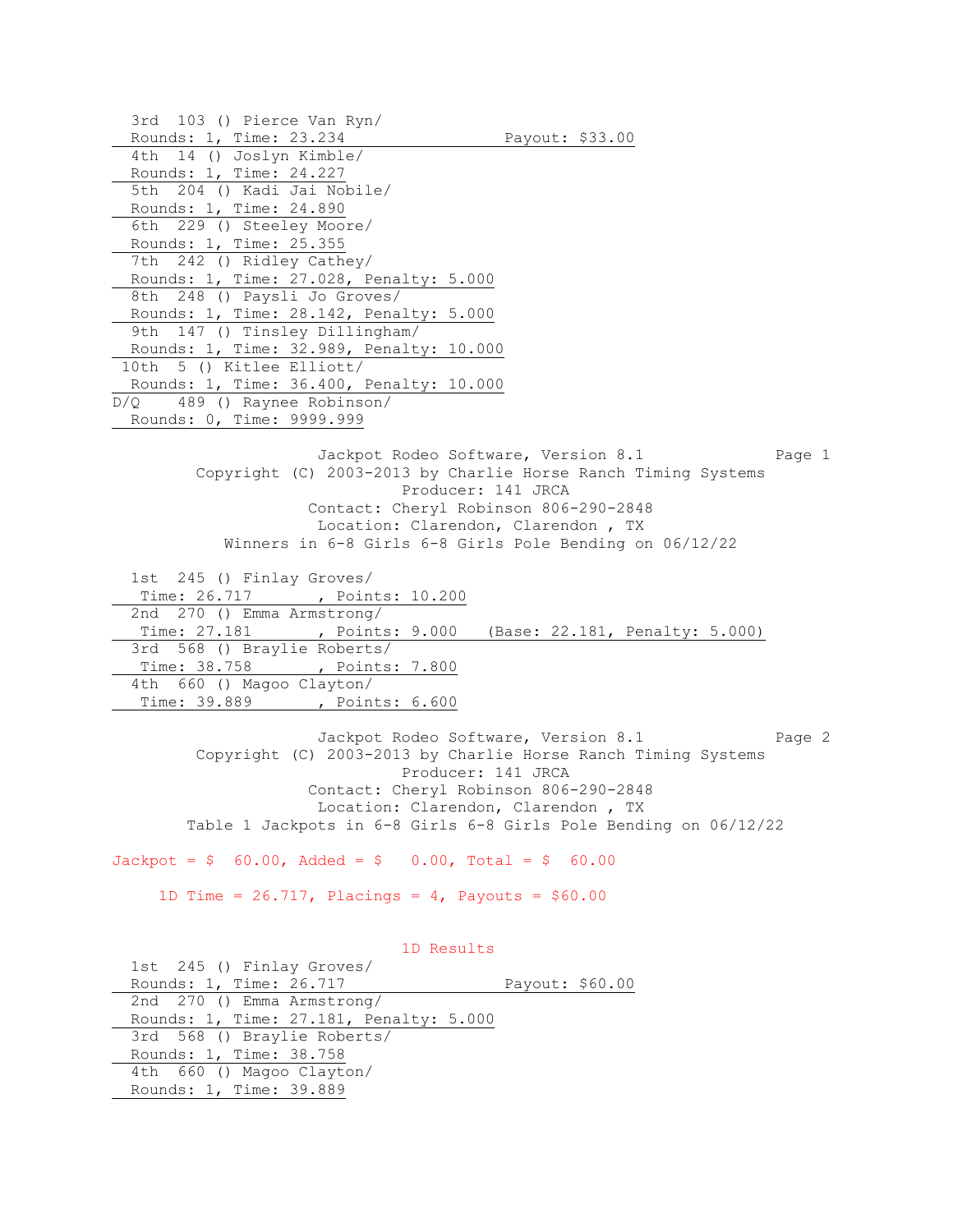Jackpot Rodeo Software, Version 8.1 Page 1 Copyright (C) 2003-2013 by Charlie Horse Ranch Timing Systems Producer: 141 JRCA Contact: Cheryl Robinson 806-290-2848 Location: Clarendon, Clarendon , TX Winners in 6-8 Boys 6-8 Boys Pole Bending on 06/12/22 1st 531 () Brazos Eakin/ Time: 23.217 , Points: 19.400 2nd 348 () Chance Sorrells/ Time: 23.615 , Points: 17.000 3rd 72 () Rhett McDaniel/ Time: 24.021 , Points: 14.600 4th 570 () Jay Law/ Time: 25.261 , Points: 12.200 5th 34 () Kyler Schroeter/ Time: 30.560 , Points: 9.800 6th 576 () Treyton Johnson/ Time: 32.342 , Points: 7.400 (Base: 27.342, Penalty: 5.000) D/Q 581 () Billy Franzen/ Time: 0.001 , Points: 1.000 D/Q 7 () Trevin Kimble/ Time: 0.001 , Points: 1.000

> Jackpot Rodeo Software, Version 8.1 Page 2 Copyright (C) 2003-2013 by Charlie Horse Ranch Timing Systems Producer: 141 JRCA Contact: Cheryl Robinson 806-290-2848 Location: Clarendon, Clarendon , TX Table 1 Jackpots in 6-8 Boys 6-8 Boys Pole Bending on 06/12/22

 $Jackpot = $ 120.00, \text{ Added} = $ 0.00, \text{ Total} = $ 120.00$ 

1D Time = 23.217, Placings = 6, Payouts = \$120.00

| 1D Results                              |                 |  |
|-----------------------------------------|-----------------|--|
| 1st 531 () Brazos Eakin/                |                 |  |
| Rounds: 1, Time: 23.217                 | Payout: \$72.00 |  |
| 2nd 348 () Chance Sorrells/             |                 |  |
| Rounds: 1, Time: 23.615                 | Payout: \$48.00 |  |
| 3rd 72 () Rhett McDaniel/               |                 |  |
| Rounds: 1, Time: 24.021                 |                 |  |
| 4th 570 () Jay Law/                     |                 |  |
| Rounds: 1, Time: 25.261                 |                 |  |
| 5th 34 () Kyler Schroeter/              |                 |  |
| Rounds: 1, Time: 30.560                 |                 |  |
| 6th 576 () Treyton Johnson/             |                 |  |
| Rounds: 1, Time: 32.342, Penalty: 5.000 |                 |  |
| D/O 7 () Trevin Kimble/                 |                 |  |
| Rounds: 0, Time: 9999.999               |                 |  |
| $D/Q$ 581 () Billy Franzen/             |                 |  |
| Rounds: 0, Time: 9999.999               |                 |  |
|                                         |                 |  |

Jackpot Rodeo Software, Version 8.1 Page 1 Copyright (C) 2003-2013 by Charlie Horse Ranch Timing Systems Producer: 141 JRCA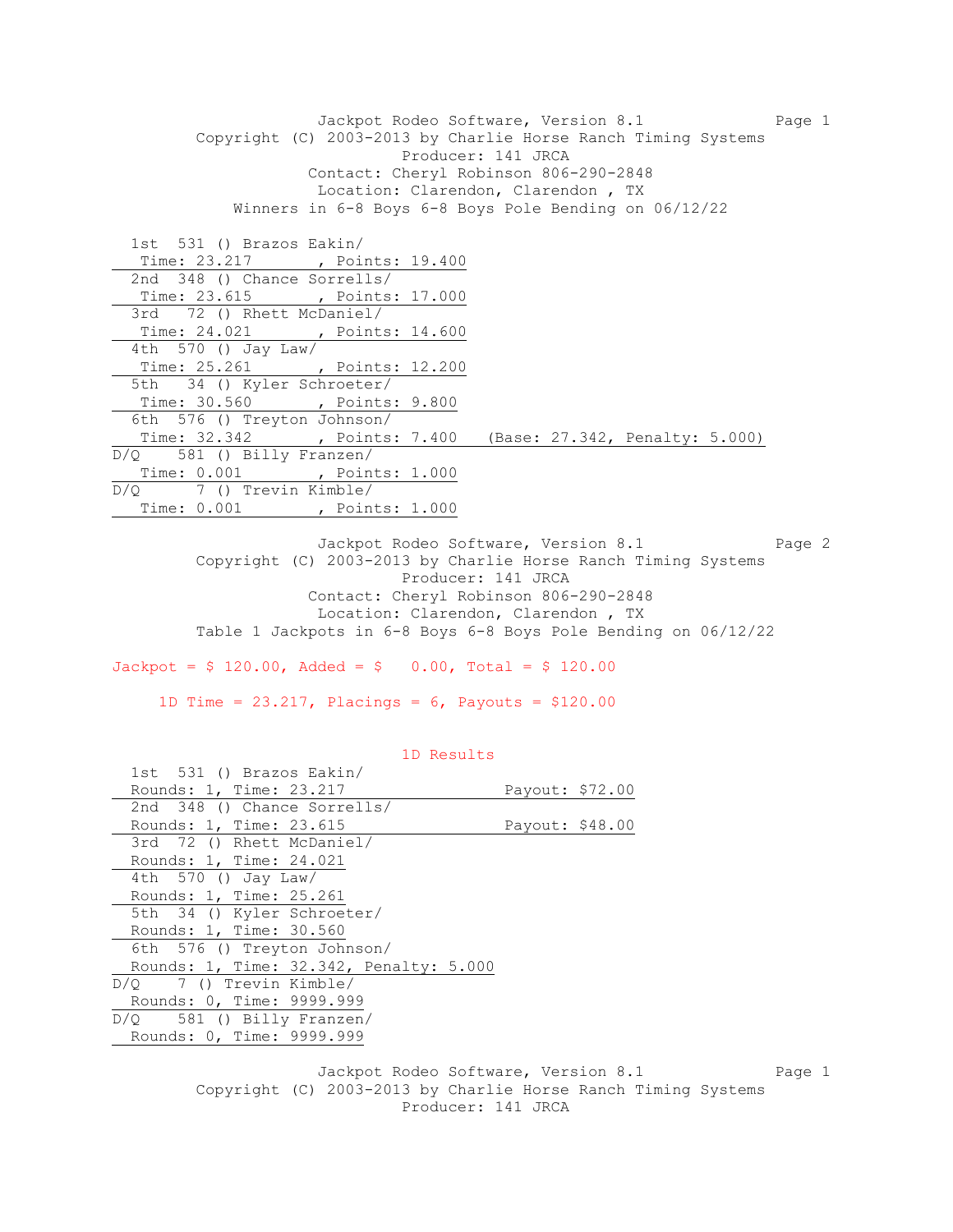Contact: Cheryl Robinson 806-290-2848 Location: Clarendon, Clarendon , TX Winners in 4-5 Boys&Girls 4-5 Boys Pole Bending on 06/12/22

 1st 577 () Sterling Johnson/ Time: 31.093 , Points: 17.100 2nd 25 () Kelsi Grimsley/ Time: 32.556 , Points: 15.000 3rd 617 () Braxton Henson/ Time: 36.976 , Points: 12.900 4th 64 () Kreece Schroeter/ Time: 40.188 , Points: 10.800 5th 233 () Hayven Roberts/ Time: 43.376 , Points: 8.700 6th 372 () Hayse Moore/ Time: 43.959 , Points: 6.600 D/Q 582 () Quinn Oxley/ Time: 0.001 , Points: 1.000

Jackpot Rodeo Software, Version 8.1 Page 2 Copyright (C) 2003-2013 by Charlie Horse Ranch Timing Systems Producer: 141 JRCA Contact: Cheryl Robinson 806-290-2848 Location: Clarendon, Clarendon , TX Table 1 Jackpots in 4-5 Boys&Girls 4-5 Boys Pole Bending on 06/12/22

 $Jackpot = $ 70.00, \text{ Added} = $ 0.00, \text{ Total} = $ 70.00$ 

1D Time = 31.093, Placings = 6, Payouts = \$70.00

| 1D Results                                                                                                                                                                                                          |
|---------------------------------------------------------------------------------------------------------------------------------------------------------------------------------------------------------------------|
| 1st 577 () Sterling Johnson/                                                                                                                                                                                        |
| Rounds: 1, Time: 31.093<br>Payout: \$42.00                                                                                                                                                                          |
| 2nd 25 () Kelsi Grimsley/                                                                                                                                                                                           |
| Rounds: 1, Time: 32.556<br>Payout: \$28.00                                                                                                                                                                          |
| 3rd 617 () Braxton Henson/                                                                                                                                                                                          |
| Rounds: 1, Time: 36.976                                                                                                                                                                                             |
| 4th 64 () Kreece Schroeter/                                                                                                                                                                                         |
| Rounds: 1, Time: 40.188                                                                                                                                                                                             |
| 5th 233 () Hayven Roberts/                                                                                                                                                                                          |
| Rounds: 1, Time: 43.376                                                                                                                                                                                             |
| 6th 372 () Hayse Moore/                                                                                                                                                                                             |
| Rounds: 1, Time: 43.959                                                                                                                                                                                             |
| $D/Q$ 582 () Quinn $Oxley/$                                                                                                                                                                                         |
| Rounds: 0, Time: 9999.999                                                                                                                                                                                           |
| Jackpot Rodeo Software, Version 8.1<br>Page 1<br>Copyright (C) 2003-2013 by Charlie Horse Ranch Timing Systems<br>Producer: 141 JRCA<br>Contact: Cheryl Robinson 806-290-2848<br>Location: Clarendon, Clarendon, TX |
| Winners in 14 & Under Boys 14&Under Boys Chute Dogging on 06/12/22                                                                                                                                                  |
| 1st 253 () Cutter Bruce/                                                                                                                                                                                            |
| Time: 3.970 , Points: 28.600                                                                                                                                                                                        |
| 2nd 292 () Stanford Corse/                                                                                                                                                                                          |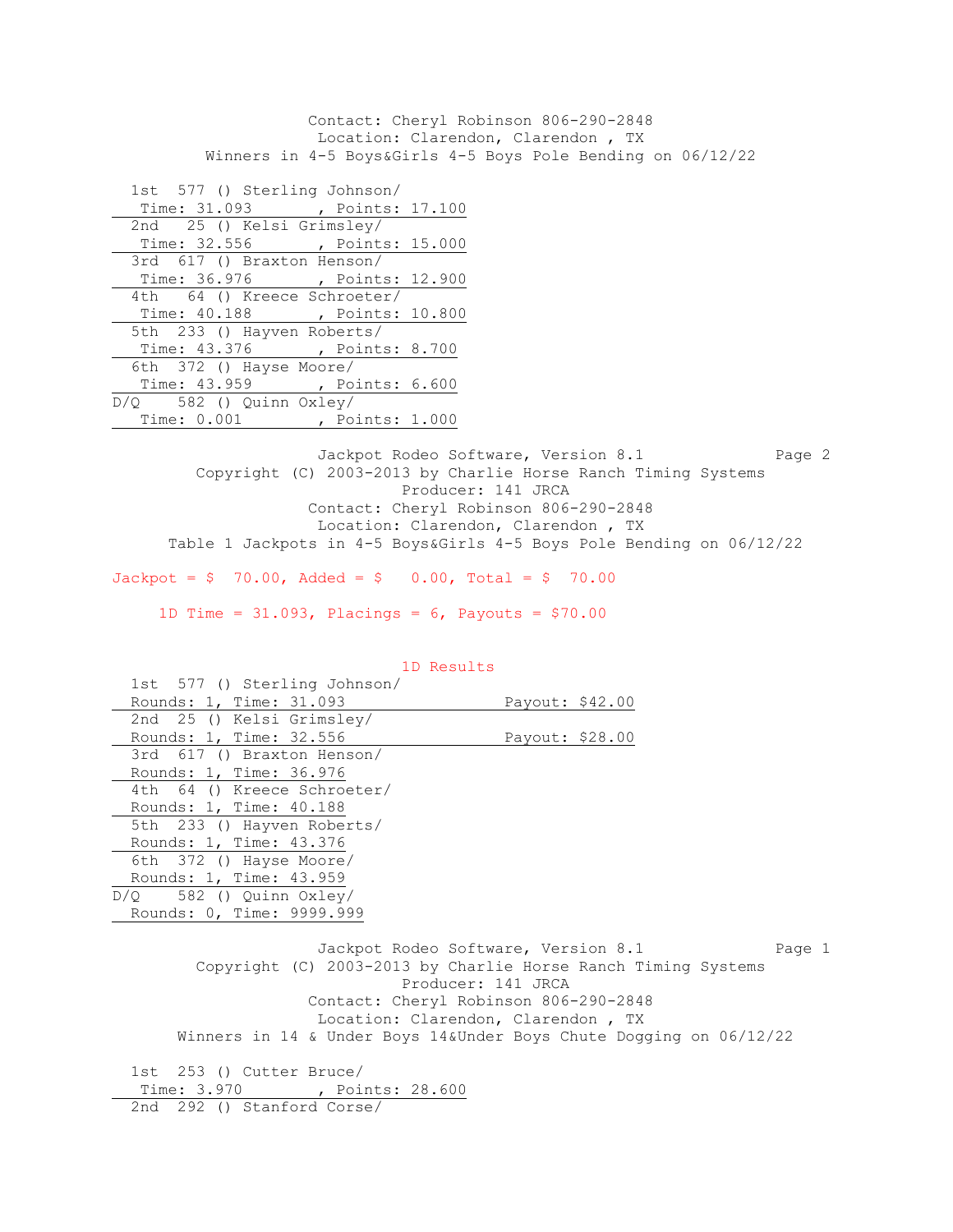| Time: 4.340 , Points: 25.000  |  |
|-------------------------------|--|
| 3rd 458 () Slaton Harkins/    |  |
| Time: 4.690 , Points: 21.400  |  |
| 4th 308 () Sterling Bruce/    |  |
| Time: 5.690 , Points: 17.800  |  |
| 5th 271 () Bowie Eakin/       |  |
| Time: 7.070 , Points: 14.200  |  |
| 6th 185 () Kolton Grimsley/   |  |
| Time: 16.350 , Points: 10.600 |  |
| $D/Q$ 413 () Brant Hughes/    |  |
| Time: 0.001 , Points: 1.000   |  |
| $D/Q$ 231 () Rylan Lamb/      |  |
| Time: 0.001, Points: 1.000    |  |
| $D/Q$ 615 () Rayce Cameron/   |  |
| Time: 0.001 , Points: 1.000   |  |
| D/Q 78 () Tanner Robinson/    |  |
| Time: 0.001 , Points: 1.000   |  |
| $D/Q$ 574 () Dalton Meeks/    |  |
| Time: 0.001 , Points: 1.000   |  |
| $D/Q$ 531 () Brazos Eakin/    |  |
| Time: 0.001, Points: 1.000    |  |

Jackpot Rodeo Software, Version 8.1 Page 2 Copyright (C) 2003-2013 by Charlie Horse Ranch Timing Systems Producer: 141 JRCA Contact: Cheryl Robinson 806-290-2848 Location: Clarendon, Clarendon , TX Table 1 Jackpots in 14 & Under Boys 14&Under Boys Chute Dogging on 06/12/2

Jackpot =  $$ 270.00$ , Added =  $$ 0.00$ , Total =  $$ 270.00$ 

1D Time = 3.970, Placings = 6, Payouts = \$270.00

| 1st 253 () Cutter Bruce/     |                 |                  |
|------------------------------|-----------------|------------------|
| Rounds: 1, Time: 3.970       |                 | Payout: \$135.00 |
| 2nd 292 () Stanford Corse/   |                 |                  |
| Rounds: 1, Time: 4.340       | Payout: \$81.00 |                  |
| 3rd 458 () Slaton Harkins/   |                 |                  |
| Rounds: 1, Time: 4.690       | Payout: \$54.00 |                  |
| 4th 308 () Sterling Bruce/   |                 |                  |
| Rounds: 1, Time: 5.690       |                 |                  |
| 5th 271 () Bowie Eakin/      |                 |                  |
| Rounds: 1, Time: 7.070       |                 |                  |
| 6th 185 () Kolton Grimsley/  |                 |                  |
| Rounds: 1, Time: 16.350      |                 |                  |
| $D/Q$ 413 () Brant Hughes/   |                 |                  |
| Rounds: 0, Time: 9999.999    |                 |                  |
| $D/Q$ 231 () Rylan Lamb/     |                 |                  |
| Rounds: 0, Time: 9999.999    |                 |                  |
| $D/Q$ 615 () Rayce Cameron/  |                 |                  |
| Rounds: 0, Time: 9999.999    |                 |                  |
| $D/Q$ 78 () Tanner Robinson/ |                 |                  |
| Rounds: 0, Time: 9999.999    |                 |                  |
| $D/Q$ 574 () Dalton Meeks/   |                 |                  |
| Rounds: 0, Time: 9999.999    |                 |                  |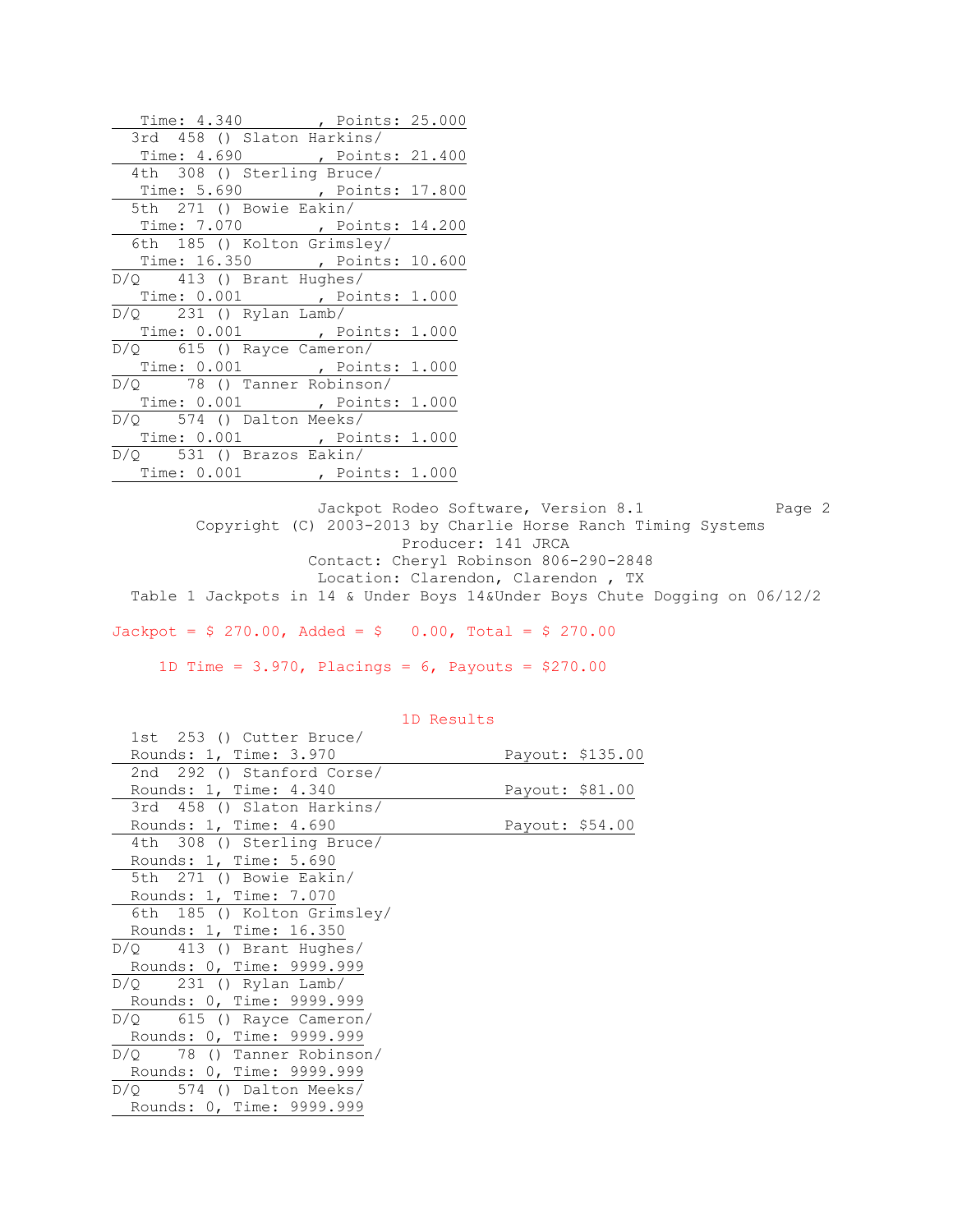D/Q 531 () Brazos Eakin/ Rounds: 0, Time: 9999.999 Jackpot Rodeo Software, Version 8.1 Page 1 Copyright (C) 2003-2013 by Charlie Horse Ranch Timing Systems Producer: 141 JRCA Contact: Cheryl Robinson 806-290-2848 Location: Clarendon, Clarendon , TX Winners in 11 & Under Co-Ed 11&Under Y/A Team Roping on 06/12/22 1st 508 () Cye Franzen/ Time: 9.840 , Points: 24.000 2nd 209 () Ella Hanes/ Time: 16.180 , Points: 21.000 (Base: 11.180, Penalty: 5.000) 3rd 551 () Taos Armstrong/ Time: 16.880 , Points: 18.000 (Base: 11.880, Penalty: 5.000) 4th 576 () Treyton Johnson/ Time: 18.070 , Points: 15.000 D/Q 308 () Sterling Bruce/ Time: 0.001 , Points: 1.000 D/Q 489 () Raynee Robinson/ Time: 0.001 , Points: 1.000 D/Q 581 () Billy Franzen/ Time: 0.001 , Points: 1.000 D/Q 27 () Diesel Van Ryn/ Time: 0.001 , Points: 1.000 D/Q 530 () Quincy Wood/ Time: 0.001 , Points: 1.000 D/Q 531 () Brazos Eakin/ Time: 0.001 , Points: 1.000

Jackpot Rodeo Software, Version 8.1 Page 2 Copyright (C) 2003-2013 by Charlie Horse Ranch Timing Systems Producer: 141 JRCA Contact: Cheryl Robinson 806-290-2848 Location: Clarendon, Clarendon , TX Table 1 Jackpots in 11 & Under Co-Ed 11&Under Y/A Team Roping on 06/12/2

 $Jackpot = $ 200.00, \text{ Added} = $ 0.00, \text{ Total} = $ 200.00$ 

1D Time =  $9.840$ , Placings = 4, Payouts =  $$200.00$ 

| $1st$ 508 () Cye Franzen/                               |                  |
|---------------------------------------------------------|------------------|
| Rounds: 1, Time: 9.840                                  | Payout: \$120.00 |
| 2nd $209$ () Ella Hanes/                                |                  |
| Rounds: 1, Time: 16.180, Penalty: 5.000 Payout: \$80.00 |                  |
| 3rd 551 () Taos Armstrong/                              |                  |
| Rounds: 1, Time: 16.880, Penalty: 5.000                 |                  |
| 4th 576 () Treyton Johnson/                             |                  |
| Rounds: 1, Time: 18.070                                 |                  |
| $D/Q$ 308 () Sterling Bruce/                            |                  |
| Rounds: 0, Time: 9999.999                               |                  |
| $D/Q$ 489 () Raynee Robinson/                           |                  |
| Rounds: 0, Time: 9999.999                               |                  |
| $D/O$ 581 () Billy Franzen/                             |                  |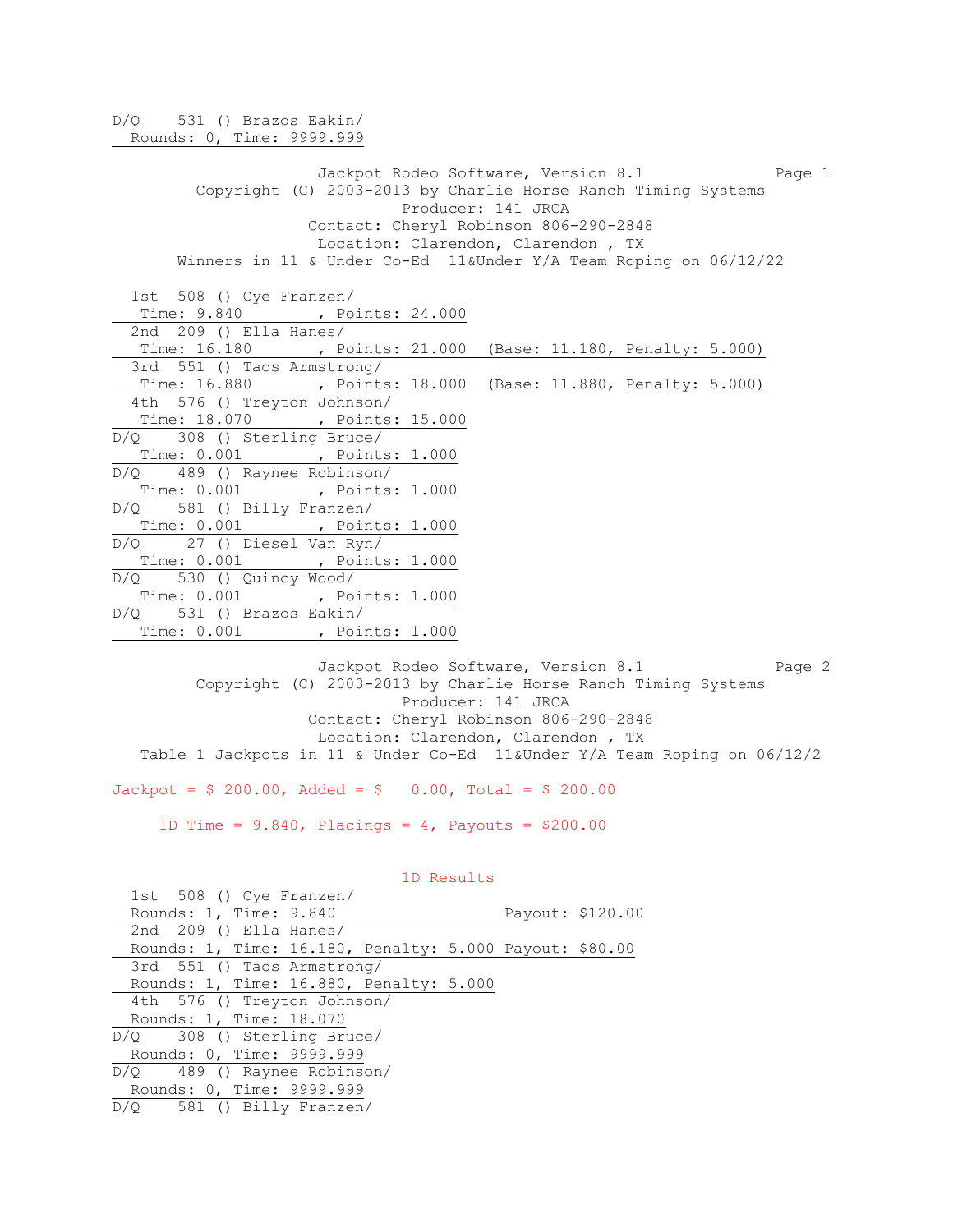Rounds: 0, Time: 9999.999 D/Q 27 () Diesel Van Ryn/ Rounds: 0, Time: 9999.999 D/Q 530 () Quincy Wood/ Rounds: 0, Time: 9999.999 D/Q 531 () Brazos Eakin/ Rounds: 0, Time: 9999.999 Jackpot Rodeo Software, Version 8.1 Page 1 Copyright (C) 2003-2013 by Charlie Horse Ranch Timing Systems Producer: 141 JRCA Contact: Cheryl Robinson 806-290-2848 Location: Clarendon, Clarendon , TX Winners in 12-14 Coed T/R 12-14 Co-Ed Team Roping on 06/12/22 1st 2 - Slayde Stalls/ and Hazen Lamb/ Rounds: 1 Time: 7.860 , Points: 47.000 2nd 12 - Tad Evans/ and Kain Van Ryn/ Rounds: 1 Time: 10.120, Points: 41.000 3rd 5 - Rylan Lamb/ and Rhyder Rosipal/ Rounds: 1 Time: 10.190, Points: 35.000 4th 6 - Rylan Lamb/ and Stanford Corse/ Rounds: 1 Time: 11.150, Points: 29.000 5th 30 - Cutter Bruce/ and Stanford Corse/ Rounds: 1 Time: 11.970, Points: 23.000 6th 18 - Avery Armstrong/ and Rayce Cameron/ Rounds: 1 Time: 13.430, Points: 17.000 7th 36 - Slayde Stalls/ and Brant Hughes/ Rounds: 1 Time: 13.630, Points: 11.000 (Base: 8.630, Penalty: 5.000) D/Q 25 - Abby McCreary/ and Rayce Cameron/ Rounds: 0 Time: 0.001 , Points: 1.000 D/Q 24 - Abby McCreary/ and Slaton Harkins/ Rounds: 0 Time: 0.001 , Points: 1.000 D/Q 43 - Slade Kelley/ and Kain Van Ryn/ Rounds: 0 Time: 0.001 , Points: 1.000 D/Q 32 - Raynee Robinson/moveup and Chantzee Elliott/ Rounds: 0 Time: 0.001 , Points: 1.000 D/Q 17 - Kaytlyn Garrett/ and Kashlee Schumacher / Rounds: 0 Time: 0.001 , Points: 1.000 D/Q 16 - Kolton Grimsley/ and Kashlee Schumacher / Rounds: 0 Time: 0.001 , Points: 1.000 D/Q 14 - Tad Evans/ and Chantzee Elliott/ Rounds: 0 Time: 0.001 , Points: 1.000 D/Q 11 - Taos Armstrong/move up and Rhyder Rosipal/ Rounds: 0 Time: 0.001 , Points: 1.000 D/Q 37 - Kolton Grimsley/ and Slaton Harkins/ Rounds: 0 Time: 0.001 , Points: 1.000 D/Q 10 - Slade Kelley/ and Bowie Eakin/ Rounds: 0 Time: 0.001 , Points: 1.000  $D/Q$  9 - Cutter Bruce/ and Bowie Eakin/ Rounds: 0 Time: 0.001 , Points: 1.000 D/Q 21 - Taos Armstrong/move up and Brant Hughes/ Rounds: 0 Time: 0.001 , Points: 1.000 D/Q 1 - Avery Armstrong/ and Hazen Lamb/ Rounds: 0 Time: 0.001 , Points: 1.000

Jackpot Rodeo Software, Version 8.1 Page 2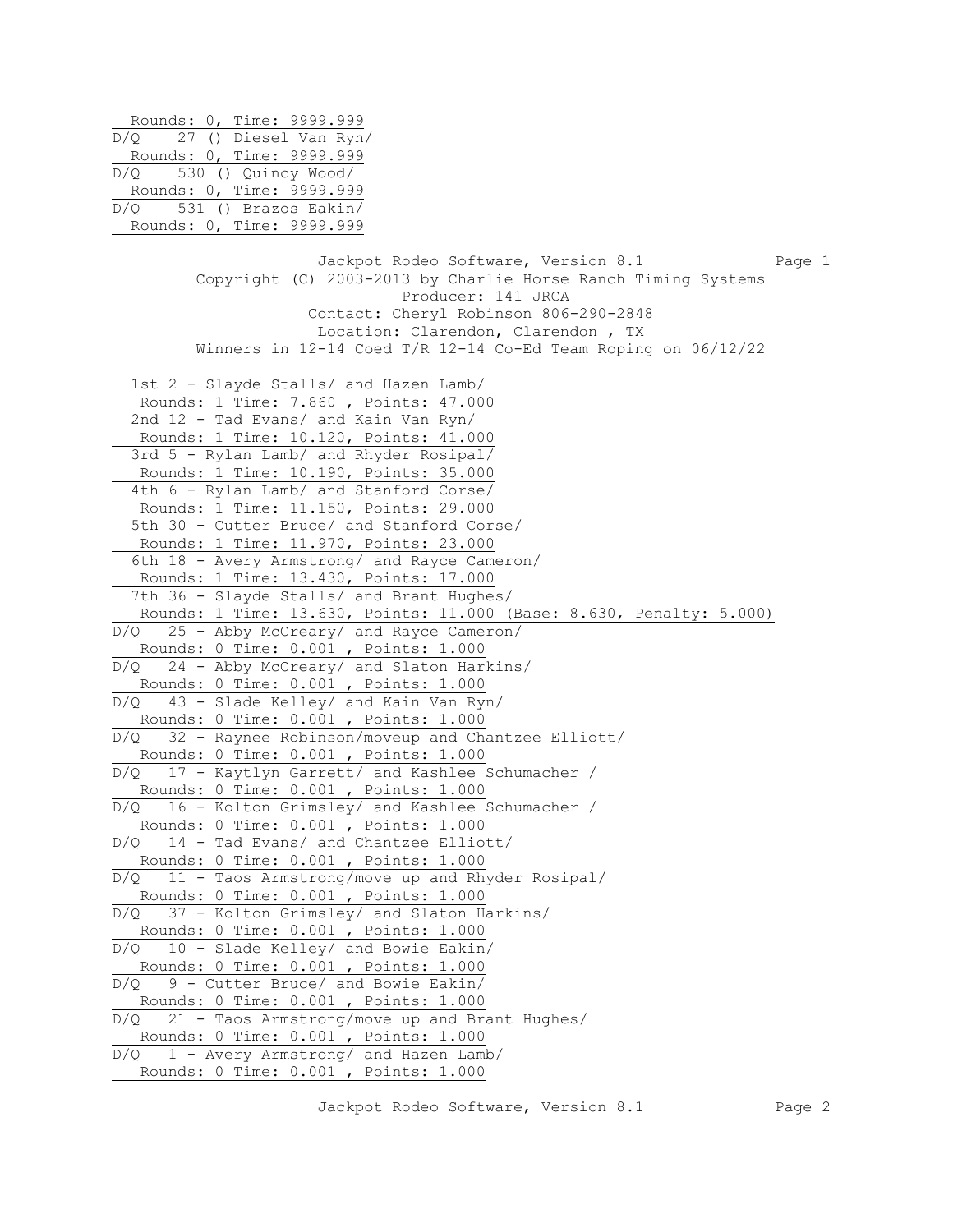Copyright (C) 2003-2013 by Charlie Horse Ranch Timing Systems Producer: 141 JRCA Contact: Cheryl Robinson 806-290-2848 Location: Clarendon, Clarendon , TX Table 1 Jackpots in 12-14 Coed T/R 12-14 Co-Ed Team Roping on 06/12/22

 $Jackpot = $ 800.00$ ,  $Added = $ 0.00$ ,  $Total = $ 800.00$ 

1D Time =  $7.860$ , Placings =  $7$ , Payouts =  $$800.00$ 

 1D Results 1st 2 - Slayde Stalls/ and Hazen Lamb/ Rounds: 1, Time: 7.860 Payout: \$320.00 2nd 12 - Tad Evans/ and Kain Van Ryn/ Rounds: 1, Time: 10.120 Payout: \$240.00 3rd 5 - Rylan Lamb/ and Rhyder Rosipal/ Rounds: 1, Time: 10.190 Payout: \$160.00 4th 6 - Rylan Lamb/ and Stanford Corse/ Rounds: 1, Time: 11.150 Payout: \$80.00 5th 30 - Cutter Bruce/ and Stanford Corse/ Rounds: 1, Time: 11.970 6th 18 - Avery Armstrong/ and Rayce Cameron/ Rounds: 1, Time: 13.430 7th 36 - Slayde Stalls/ and Brant Hughes/ Rounds: 1, Time: 13.630, Penalty: 5.000 D/Q 25 - Abby McCreary/ and Rayce Cameron/ Rounds: 0, Time: 9999.999 D/Q 24 - Abby McCreary/ and Slaton Harkins/ Rounds: 0, Time: 9999.999 D/Q 43 - Slade Kelley/ and Kain Van Ryn/ Rounds: 0, Time: 9999.999 D/Q 32 - Raynee Robinson/moveup and Chantzee Elliott/ Rounds: 0, Time: 9999.999 D/Q 17 - Kaytlyn Garrett/ and Kashlee Schumacher / Rounds: 0, Time: 9999.999 D/Q 16 - Kolton Grimsley/ and Kashlee Schumacher / Rounds: 0, Time: 9999.999 D/Q 14 - Tad Evans/ and Chantzee Elliott/ Rounds: 0, Time: 9999.999 D/Q 11 - Taos Armstrong/move up and Rhyder Rosipal/ Rounds: 0, Time: 9999.999 D/Q 37 - Kolton Grimsley/ and Slaton Harkins/ Rounds: 0, Time: 9999.999 D/Q 10 - Slade Kelley/ and Bowie Eakin/ Rounds: 0, Time: 9999.999 D/Q 9 - Cutter Bruce/ and Bowie Eakin/ Rounds: 0, Time: 9999.999 D/Q 21 - Taos Armstrong/move up and Brant Hughes/ Rounds: 0, Time: 9999.999  $\overline{D/Q}$  1 - Avery Armstrong/ and Hazen Lamb/ Rounds: 0, Time: 9999.999

Jackpot Rodeo Software, Version 8.1 Page 1 Copyright (C) 2003-2013 by Charlie Horse Ranch Timing Systems Producer: 141 JRCA Contact: Cheryl Robinson 806-290-2848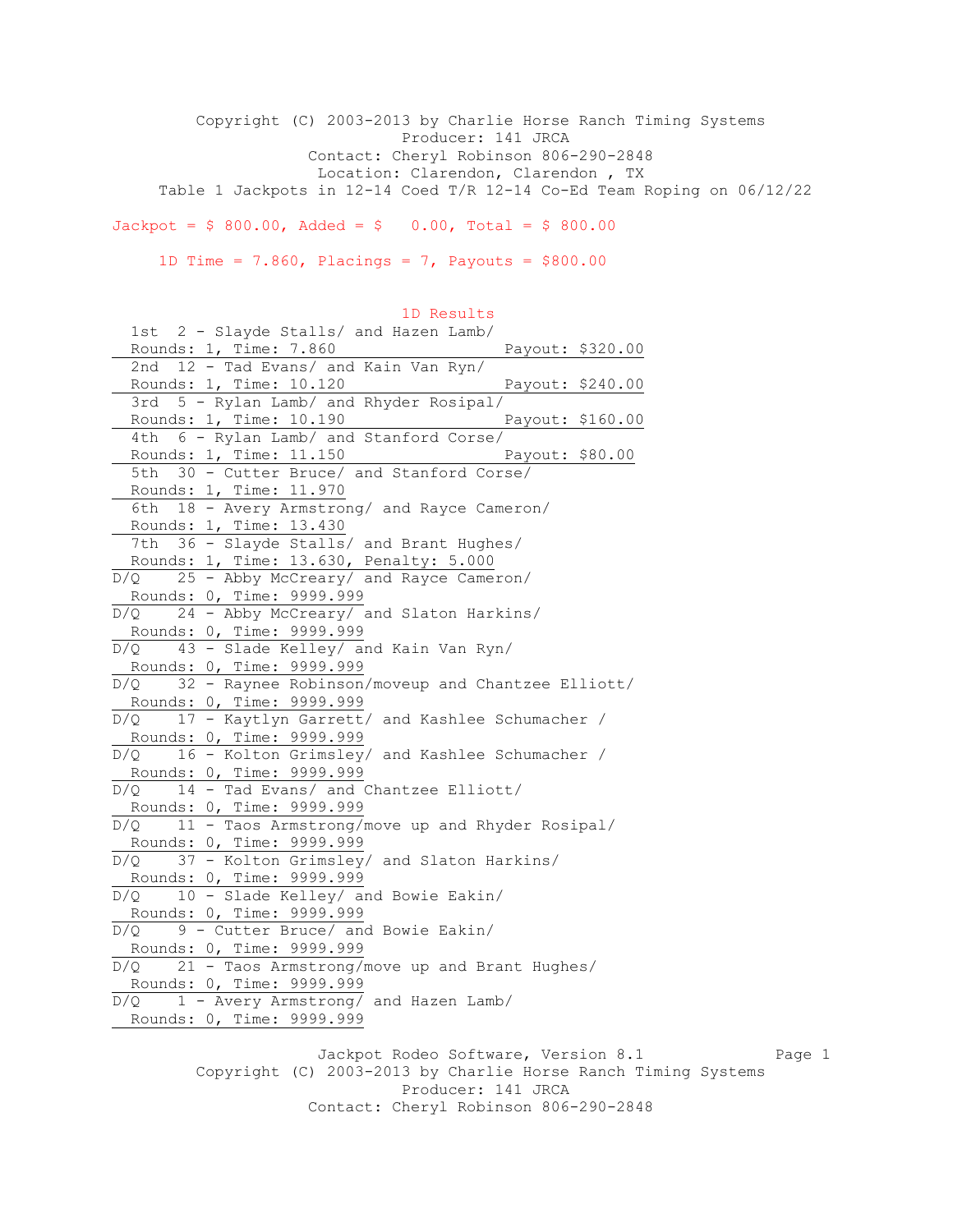Location: Clarendon, Clarendon , TX Winners in 15-19 Coed T/R 15-19 Co-Ed Team Roping on 06/12/22 1st 40 - Braxton Hughes 1/ and Brant Hughes 1/ Rounds: 1 Time: 6.120 , Points: 49.300 2nd 7 - Rylan Lamb 1/ and Rhyder Rosipal 1/ Rounds: 1 Time: 8.240 , Points: 43.000 3rd 3 - Avery Armstrong 1/ and Hazen Lamb 1/ Rounds: 1 Time: 9.040 , Points: 36.700 4th 39 - Kolton Grimsley 1/ and Charles Russell/ Rounds: 1 Time: 9.510 , Points: 30.400 5th 41 - Kaytlyn Garrett 1/ and Charles Russell/ Rounds: 1 Time: 12.170, Points: 24.100 6th 26 - Abby McCreary 1/ and Slaton Harkins 1/ Rounds: 1 Time: 14.650, Points: 17.800 (Base: 9.650, Penalty: 5.000) 7th 34 - Chantzee Elliott 2/ and Karlee Elliott 1/ Rounds: 1 Time: 16.770, Points: 11.500 (Base: 11.770, Penalty: 5.000) 8th 35 - Karlee Elliott 2/ and Clint Cross 1/ Rounds: 1 Time: 18.110, Points: 5.200 (Base: 8.110, Penalty: 10.000) 27 - Abby McCreary 1/ and Rayce Cameron 1/ Rounds: 0 Time: 0.001 , Points: 1.000 D/Q 29 - Brody McCreary 1/ and Slaton Harkins 1/ Rounds: 0 Time: 0.001 , Points: 1.000 D/Q 23 - Taos Armstrong 2/ and Brant Hughes 1/ Rounds: 0 Time: 0.001 , Points: 1.000 D/Q 31 - Cutter Bruce 1/ and Stanford Corse 1/ Rounds: 0 Time: 0.001 , Points: 1.000 D/Q 42 - Slade Kelley 1/ and Tye Ann Dillingham/ Rounds: 0 Time: 0.001 , Points: 1.000 D/Q 19 - Avery Armstrong 1/ and Rayce Cameron 1/ Rounds: 0 Time: 0.001 , Points: 1.000 D/Q 38 - Kolton Grimsley 1/ and Kain Van Ryn 1/ Rounds: 0 Time: 0.001 , Points: 1.000 D/Q 33 - Slade Kelley 1/ and Chantzee Elliott 1/ Rounds: 0 Time: 0.001 , Points: 1.000  $D/Q$  15 - Tad Evans 1/ and Slayde Stalls 1/ Rounds: 0 Time: 0.001 , Points: 1.000 D/Q 13 - Tad Evans 1/ and Stanford Corse 1/ Rounds: 0 Time: 0.001 , Points: 1.000  $D/Q$  8 - Rylan Lamb 1/ and Slayde Stalls 1/ Rounds: 0 Time: 0.001 , Points: 1.000 D/Q 4 - Rhyder Rosipal2/ and Hazen Lamb 1/ Rounds: 0 Time: 0.001 , Points: 1.000 D/Q 28 - Brody McCreary 1/ and Braxton Hughes 2/ Rounds: 0 Time: 0.001 , Points: 1.000 Jackpot Rodeo Software, Version 8.1 Page 2 Copyright (C) 2003-2013 by Charlie Horse Ranch Timing Systems

 Producer: 141 JRCA Contact: Cheryl Robinson 806-290-2848 Location: Clarendon, Clarendon , TX Table 1 Jackpots in 15-19 Coed T/R 15-19 Co-Ed Team Roping on 06/12/22  $Jackpot = $2100.00$ ,  $Added = $ 0.00$ ,  $Total = $2100.00$ 1D Time =  $6.120$ , Placings =  $8$ , Payouts =  $$2100.00$